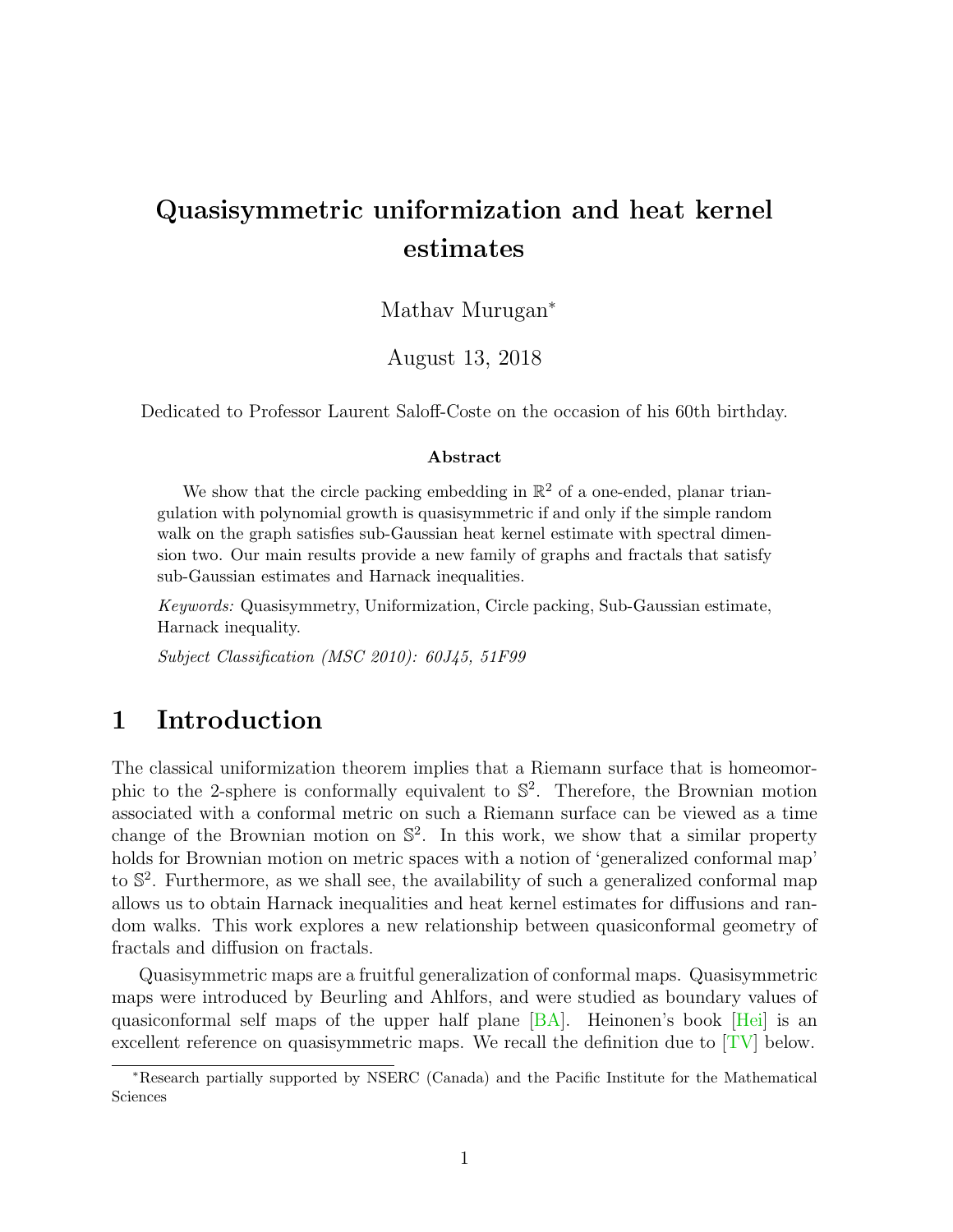**Definition 1.1.** A *distortion function* is a homeomorphism of  $[0, \infty)$  onto itself. Let  $\eta$ be a distortion function. A map  $f : (\mathcal{X}_1, d_1) \to (\mathcal{X}_2, d_2)$  between metric spaces is said to be  $\eta$ -quasisymmetric, if f is a homeomorphism and

$$
\frac{d_2(f(x), f(a))}{d_2(f(x), f(b))} \le \eta \left( \frac{d_1(x, a)}{d_1(x, b)} \right)
$$

for all triples of points  $x, a, b \in \mathcal{X}_1, x \neq b$ . We say f is a quasisymmetry if it is  $\eta$ quasisymmetric for some distortion function  $\eta$ . We say that metric spaces  $(\mathcal{X}_1, d_1)$  and  $(\mathcal{X}_2, d_2)$  are quasisymmetric, if there exist s a quasisymmetry  $f : (\mathcal{X}_1, d_1) \to (\mathcal{X}_2, d_2)$ . We say that metrics  $d_1$  and  $d_2$  on X are quasisymmetric, if the identity map Id :  $(\mathcal{X}, d_1) \rightarrow$  $(\mathcal{X}, d_2)$  is a quasisymmetry. We say that a (not necessarily onto) map  $f : (\mathcal{X}_1, d_1) \rightarrow$  $(\mathcal{X}_2, d_2)$  is a quasisymmetric embedding if  $f : (\mathcal{X}_1, d_1) \to (f(\mathcal{X}_1), d_2)$  is a quasisymmetry.

An important motivation behind generalizations of conformal structures arise from geometry of hyperbolic spaces. We refer the reader to [\[GMP,](#page-34-0) Chapters 1 and 9], and the ICM surveys of Bonk [\[Bon\]](#page-33-1) and of Kleiner [\[Kle\]](#page-35-1) for a good exposition of the relationship between quasisymmetric maps, uniformization and the geometry of hyperbolic spaces. A fundamental relationship between hyperbolic spaces and quasisymmetry is the following: two Gromov hyperbolic spaces [\[GH\]](#page-34-1) are quasi-isometric if and only if their boundaries are quasisymmetric. This observation arises from Mostow's celebrated work on rigidity theorem – see  $|Pa, BoSc|$  for modern formulations.

Motivated by the above considerations, one is led to the **quasisymmetric uniformization problem:** "What conditions should be imposed on a metric space  $(\mathcal{X}, d)$ so that it is quasisymmetric to a model space  $(M, d<sub>M</sub>)$ ?" There is a simple answer to the quasisymmetric uniformization problem when the model space is  $\mathbb{R}$  or  $\mathbb{S}^1$  due to Tukia and Väisälä  $[TV]$ , [\[Hei,](#page-35-0) Theorem 15.3]. We refer the reader to  $[BK, Ra]$  for important results on the quasisymmetric uniformization problem when the model space is  $\mathbb{S}^2$ . A different combinatorial approach to equip spaces with generalized conformal structures was developed by Cannon [\[Can\]](#page-33-4).

The primary message of our work is that quasisymmetric uniformization for  $\mathbb{R}^2$  and  $\mathbb{S}^2$  is closely related to random walks and diffusions. From a probabilistic viewpoint, the existence of a quasisymmetric map from a metric space to a well understood model space allows us to study diffusions and random walks. Many properties that are relevant to random walks and diffusions can be transferred using a quasisymmetry; for example, the elliptic Harnack inequality, Poincaré inequality and resistance estimates  $|B M1$ , Section 5. More generally, changing the metric of a space is an useful tool to study diffusions and random walks [\[ABGN,](#page-32-0) [BeSc1,](#page-33-6) [BeSc2,](#page-33-7) [Ge,](#page-34-2) [GN,](#page-35-2) [Kig12,](#page-35-3) [Lee17a,](#page-36-3) [Lee17b\]](#page-36-4).

We denote the graph distance on a connected graph  $\mathbb{G} = (V_{\mathbb{G}}, E_{\mathbb{G}})$  by  $d_{\mathbb{G}} : V_{\mathbb{G}} \times V_{\mathbb{G}} \to$  $[0,\infty)$ . The open ball with center  $x \in V_{\mathbb{G}}$  with radius r in the  $d_{\mathbb{G}}$  metric is denoted by  $B_{\mathbb{G}}(x,r) := \{y \in V_{\mathbb{G}} : d_{\mathbb{G}}(x,y) < r\}.$  We say that a graph  $\mathbb{G} = (V_{\mathbb{G}}, E_{\mathbb{G}})$  is of polynomial growth with volume growth exponent d if there exists  $C > 1$  such that for any ball  $B_{\mathbb{G}}(x,r)$ , its cardinality  $|B_{\mathbb{G}}(x,r)|$  satisfies the estimate  $C^{-1}r^d \leq |B_{\mathbb{G}}(x,r)| \leq Cr^d$  for all  $x \in V_{\mathbb{G}}, r \geq 1.$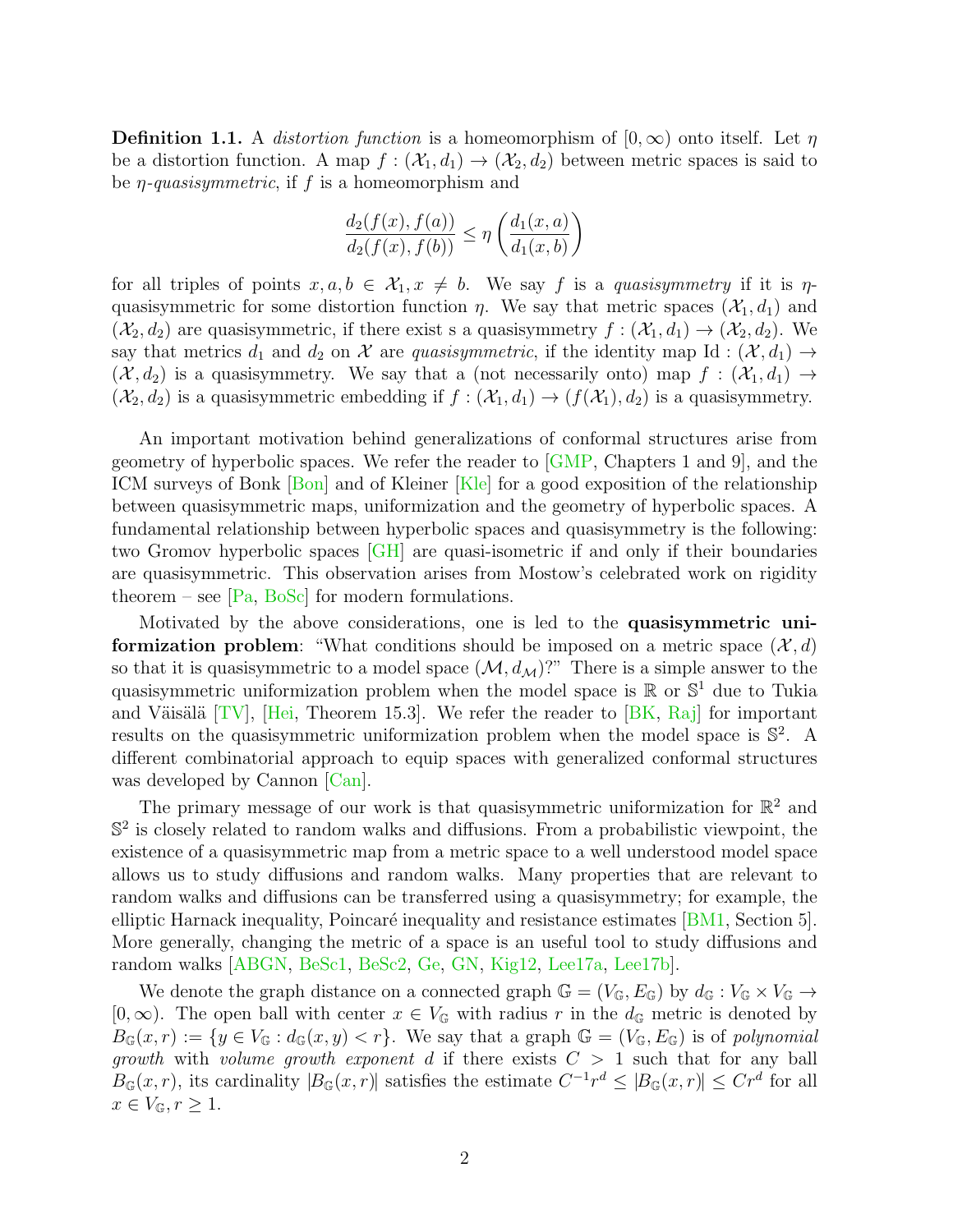Many regular fractals and their graph analogues satisfy sub-Gaussian transition probability estimates. Such estimates were first obtained for the Sierpinski gasket [\[BP\]](#page-33-8). We refer the reader to [\[Bar1\]](#page-32-1) for an introduction to sub-Gaussian estimates and diffusion on fractals.

**Definition 1.2.** We say that a graph  $\mathbb{G} = (V_{\mathbb{G}}, E_{\mathbb{G}})$  of polynomial growth with volume growth exponent d satisfies the sub-Gaussian estimate with walk dimension  $d_w$ , if there exists  $C > 1$  such that the simple random walk  $(Y_n)_{n\geq 0}$  admits the following heat kernel upper and lower bounds:

<span id="page-2-0"></span>
$$
\mathbb{P}^x(Y_n = y) \le \frac{C}{n^{d/d_w}} \exp\left(-\left(\frac{d_{\mathbb{G}}(x, y)^{d_w}}{Cn}\right)^{1/(d_w - 1)}\right) \text{ for all } x, y \in V_{\mathbb{G}} \text{ and } n \ge 1, \tag{1.1}
$$

and

<span id="page-2-1"></span>
$$
\mathbb{P}^x(Y_n = y) + \mathbb{P}^x(Y_{n+1} = y) \ge \frac{C^{-1}}{n^{d/d_w}} \exp\left(-\left(\frac{Cd_{\mathbb{G}}(x, y)^{d_w}}{n}\right)^{1/(d_w - 1)}\right),\tag{1.2}
$$

for all  $x, y \in V_{\mathbb{G}}$  and  $n \geq 1 \vee d_{\mathbb{G}}(x, y)$ , where  $\mathbb{P}^x$  denote the probability conditioned on the event that the random walk starts at  $Y_0 = x$ .

The quantity  $d_s = 2d/d_w$  is called the *spectral dimension*.

**Remark 1.3.** The sub-Gaussian estimates  $(1.1)$ ,  $(1.2)$  can be understood better by recalling some well-known consequences.

- 1. The spectral dimension gives return probability estimates as  $\mathbb{P}^{x}(Y_n = x) + \mathbb{P}^{x}(Y_{n+1} = x)$  $x \geq n^{-d_s/2}$ . In particular, the simple random walk is transient if and only if  $d_s > 2$ .
- 2. These heat kernel bounds imply that the expected distance travelled by the random walk satisfies the estimate  $\mathbb{E}(d_{\mathbb{G}}(Y_0, Y_n)) \asymp n^{1/d_w}$ , and the expected time to exit a ball of radius r satisfies the estimate  $\mathbb{E}^{x}(\tau_{B_{\mathbb{G}}(x,r)}) \asymp r^{d_w}$ , where  $\tau_{B_{\mathbb{G}}(x,r)}$  denotes the exit time of the random walk from the ball  $B_{\mathbb{G}}(x,r)$ .
- 3. The bounds  $2 \le d_w \le 1 + d$  always hold [\[Bar2\]](#page-32-2). Taking  $d_w = 2$  corresponds to the classical Gaussian estimates.

Our main result (Theorem [6.2\)](#page-24-0) is not stated in the introduction because its formulation requires some preparation. Instead, we state a consequence of the main result that relates circle packing to random walks. Recall that a *circle packing* of a planar graph  $\mathbb{G}$  =  $(V_{\mathbb{G}}, E_{\mathbb{G}})$  is a set of of circles with disjoint interiors  $\{C_v\}_{v\in V_{\mathbb{G}}}$  in the plane  $\mathbb{R}^2$  such that two circles are tangent if and only if the corresponding vertices form an edge. This provides an embedding  $f_{\text{CP}} : V_{\mathbb{G}} \to \mathbb{R}^2$  which sends the vertices to the centres of the corresponding circles, and induces a *circle packing metric*  $d_{\text{CP}} : V_{\mathbb{G}} \times V_{\mathbb{G}} \to [0, \infty)$  defined by  $d_{\text{CP}}(x, y) = |f_{\text{CP}}(x) - f_{\text{CP}}(y)|$ , where |a| denotes the Euclidean norm of  $a \in \mathbb{R}^2$ .

<span id="page-2-2"></span>**Theorem 1.4.** Let  $\mathbb{G} = (V_{\mathbb{G}}, E_{\mathbb{G}})$  be one-ended, planar triangulation of polynomial growth with volume growth exponent d. Then the following are equivalent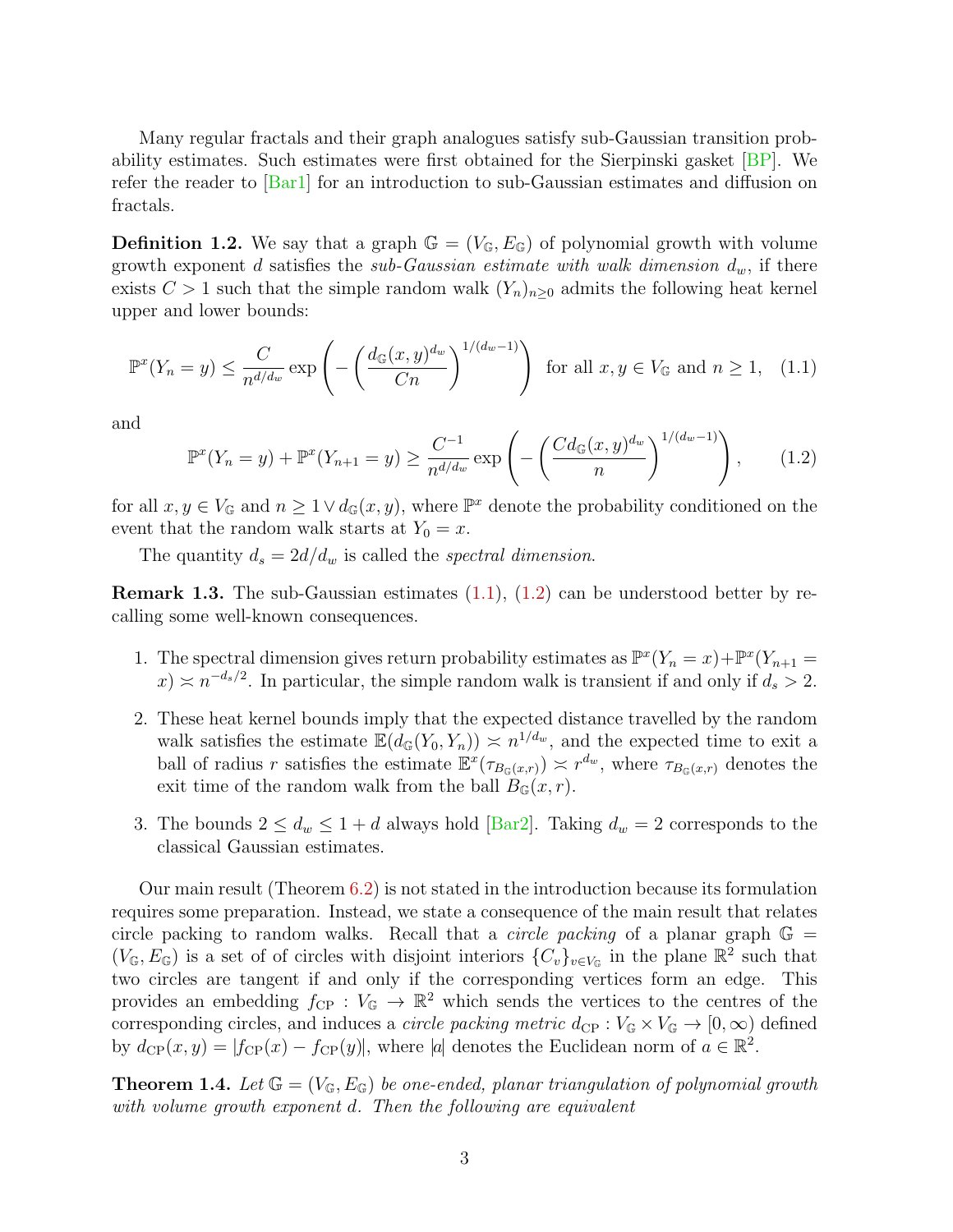- (a) The circle packing metric  $d_{\text{CP}}$  and the graph metric  $d_{\text{G}}$  are quasisymmetric.
- (b) The simple random on G satisfies sub-Gaussian estimate with walk dimension  $d_w =$ d (or equivalently, the spectral dimension  $d_s = 2$ ).

Remark 1.5. Although Theorem [1.4](#page-2-2) only applies for triangulations, it is more widely applicable due the reasons outlined below.

- (a) Consider a one-ended planar graph  $\mathbb{G}$ , such that both  $\mathbb{G}$  and its planar dual  $\mathbb{G}^{\dagger}$  are of bounded degree. Then the circle packing embedding in (a) of Theorem [1.4](#page-2-2) can be replaced by a more general notion of good embedding (see Lemma [2.13](#page-13-0) and Theorem [6.2\)](#page-24-0). This extends Theorem [1.4](#page-2-2) to a larger family of graphs, which for example contains quadrangulations.
- (b) Alternately, one could use the face barycenter triangulation of [\[CFP2\]](#page-34-3) to obtain a triangulation  $\mathbb G$  such that  $\mathbb G$  is quasi-isometric to  $\mathbb G$ . The stability results for sub-Gaussian estimates [\[BB\]](#page-32-3) allow us to see that sub-Gaussian estimates for G are equivalent to sub-Gaussian heat kernel estimates for the triangulation  $\widetilde{\mathbb{G}}$ .
- (c) As shown in the work of Bonk and Kleiner, planar surfaces can be triangulated and properties of the metric space can be transferred between the discrete triangulations and metric surfaces  $[BK,$  Theorem 11.1 and Section 8. Furthermore,  $[BK]$  use circle packing to construct quasisymmetric maps on metric 2-spheres as a limit of circle packings of finer and finer triangulations of the metric space. A key ingredient in [\[BK\]](#page-33-3) is that the circle packing embeddings are uniformly quasisymmetric. This is one of the motivations behind studying quasisymmetry of the circle packing embedding on graphs.

We mention some further motivations behind this work and provide some context. The Uniform Infinite Planar Triangulation (UIPT) and  $\sqrt{8/3}$ -Liouville quantum gravity are conjectured to have spectral dimension 2. This conjecture should be interpreted in a weaker sense as sub-Gaussian estimates are unrealistically strong as these space do not satisfy the volume doubling property. Although satisfactory heat kernel bounds are still unknown, there has been spectacular recent progress in showing that UIPT and several other random planar maps have spectral dimension 2 by obtaining bounds on resistances and exit times [\[GM,](#page-35-4) [GHu\]](#page-35-5). We expect that some of the methods developed here will be useful to obtain heat kernel bounds for random planar maps. The proof of Theorem [1.4](#page-2-2) solves a special case of the 'resistance conjecture' when the graph is a one-ended, planar triangulation with polynomial growth and has spectral dimension  $d_s = 2$ ; see Remark [6.3\(](#page-0-0)ii). Therefore this work can be considered as evidence towards the resistance conjecture when  $d_s = 2$ . We recall that the case  $d_s < 2$  of the resistance conjecture has been solved in [\[BCK\]](#page-32-4).

Our main result and examples provide non-trivial examples of spaces with conformal walk dimension two – see [\[BM1,](#page-33-5) Remark 5.16(3)] for the definition of conformal walk dimension. The only previously known (to the best of the author's knowledge) non-trivial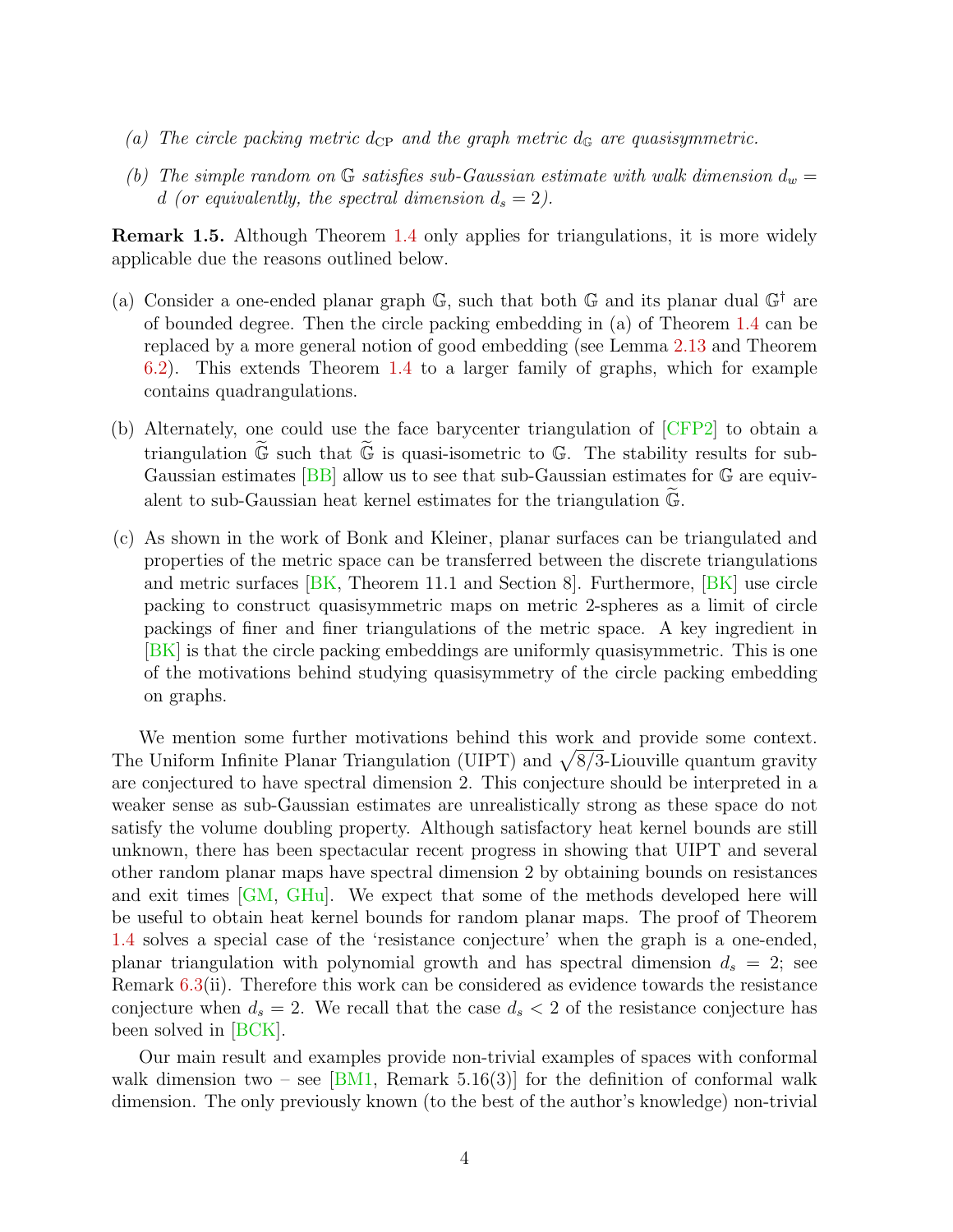example of a space with conformal walk dimension two is the Sierpinski gasket, which follows from Kigami's work on the 'harmonic Sierpinski gasket' [\[Kig08\]](#page-35-6). It is not known if the conformal walk dimension of the standard Sierpinski carpet is two – see [\[Kaj,](#page-35-7) Section 9] for related questions.

The outline of this work is as follows. In Section [2,](#page-4-0) we recall some some background on modulus of curve families, Dirichlet forms, cable processes, and circle packing of planar graphs. The proof of the implication '(b)  $\implies$  (a)' in Theorem [1.4](#page-2-2) follows an old approach of Heinonen and Koskela [\[HK\]](#page-35-8). The main ingredients required to carry out this approach are the annular quasi-convexity for the graph metric  $d_{\mathbb{G}}$ , and the Loewner property for the circle packing metric  $d_{\text{CP}}$ . In Section [3,](#page-13-1) we introduce the notion of annular quasiconvexity at large scales, and obtain a sufficient condition using the Poincaré inequality and capacity bounds. In Section [4,](#page-17-0) we recall the definition of the Loewner property, and obtain the Loewner property for the circle packing embedding under mild conditions. The key tool to show the Loewner property is the Poincaré inequality for the circle packing embedding obtained in [\[ABGN\]](#page-32-0). In Section [5,](#page-22-0) we obtain quasisymmetry between the graph and circle packing metrics using above mentioned annular quasi-convexity at large scales, and the Loewner property. In Section [6,](#page-24-1) we show that quasi-symmetry of the circle packing embedding implies sub-Gaussian bounds on the heat kernel using the methods of [\[BM1\]](#page-33-5). Finally, as an application of the main results, we obtain sub-Gaussian estimates for a new family of graphs in Section [7.](#page-26-0) Furthermore, we show that these methods can also be applied to obtain heat kernel bounds for diffusions on a family of fractals that are homeomorphic to  $\mathbb{S}^2$ .

### <span id="page-4-0"></span>2 Preliminaries

We recall some basics on Dirichlet forms [\[FOT,](#page-34-4) [CF\]](#page-34-5), modulus of curve families [\[Hei,](#page-35-0) [HKST\]](#page-35-9), and cable systems and processes [\[BBI,](#page-33-9) [Fol\]](#page-34-6).

### 2.1 Upper gradient

Let  $(\mathcal{X}, d)$  be a complete metric space. We recall the notion of rectifiability and line integration. By a *curve* we mean a continuous map  $\gamma : I \to \mathcal{X}$  of an interval  $I \subset \mathbb{R}$  into X. A subcurve of  $\gamma$  is the restriction  $\gamma|_{\mathcal{J}}$  of  $\gamma$  to a subinterval  $J \subset I$ . We sometimes abuse notation and abbreviate the image  $\gamma(I)$  by  $\gamma$ . If  $I = [a, b]$ , then the length of the curve  $\gamma: I \to \mathcal{X}$  is

$$
L(\gamma) = \text{length}(\gamma) = \sup \sum_{i=1}^{n} d(\gamma(t_i), \gamma(t_{i+1})),
$$

where the supremum is over all finite sequences  $a = t_1 \le t_2 \le \ldots \le t_n \le t_{n+1} = b$ . If I is not compact, then we set

$$
L(\gamma) = \sup_{J} L(\gamma|_{J}),
$$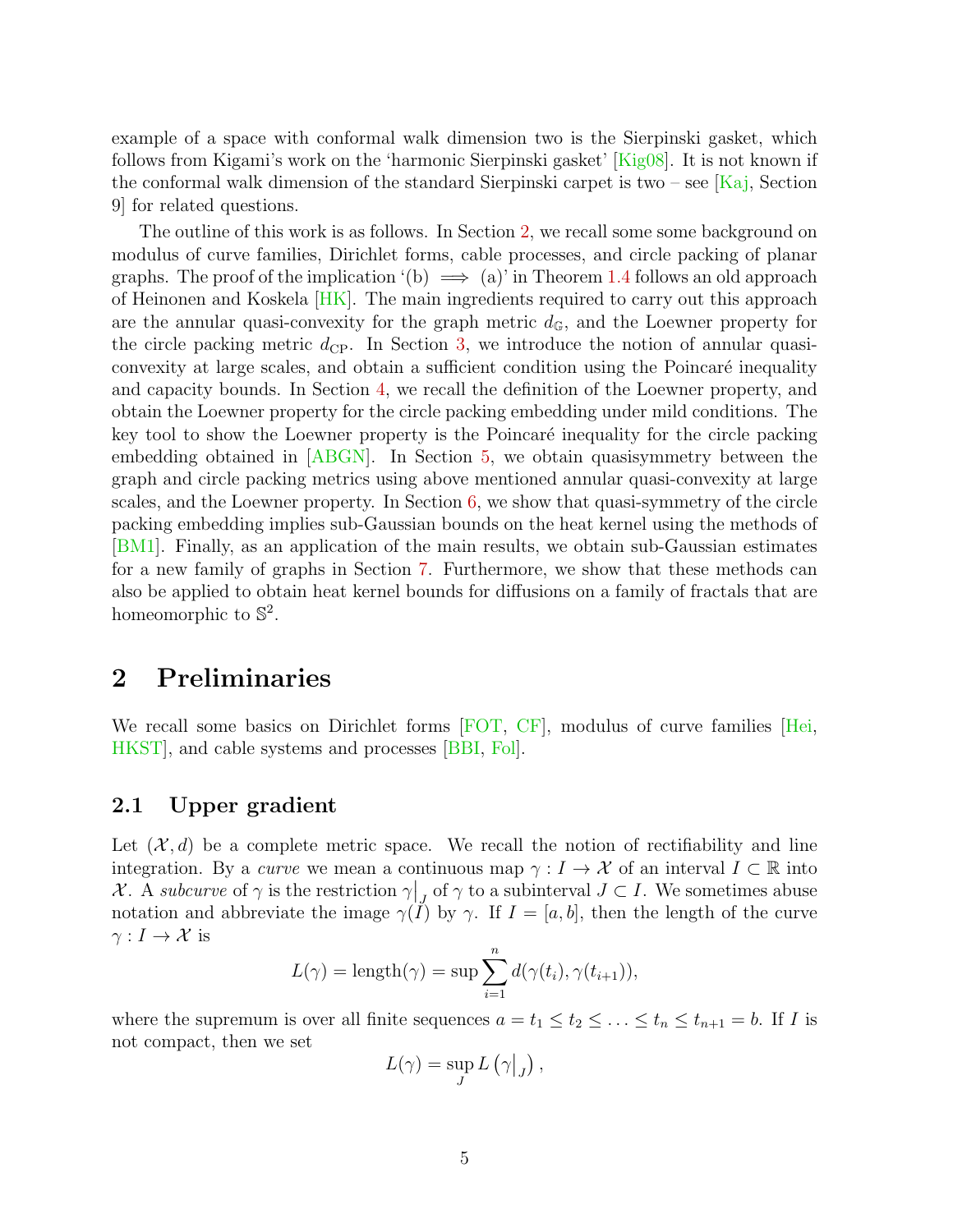where J varies over all compact subintervals of I. We say  $\gamma$  is rectifiable if  $L(\gamma)$  $\infty$ . Similarly, a curve  $\gamma: I \to \mathcal{X}$  is locally rectifiable if its restriction to each compact subinterval of  $I$  is rectifiable.

Any rectifiable curve admits a unique extension  $\overline{\gamma} : \overline{I} \to \mathcal{X}$ . If I is unbounded the extension is understood in a generalized sense. From now on, given any rectifiable curve  $\gamma$  we automatically consider its extension  $\overline{\gamma}$  and do not distinguish in notation. Any rectifiable curve admits a natural *arc length parametrization* defined as the unique 1-Lipschitz map  $\gamma_s : [0, L(\gamma)] \to \mathcal{X}$  such that  $\gamma = \gamma_s \circ s_\gamma$  where  $s_\gamma : [a, b] \to [0, L(\gamma)]$  is the length function  $s_{\gamma}(c) = L(\gamma|_{[a,c]})$ . If  $\gamma$  is a rectifiable curve in  $\mathcal{X}$ , the *line integral* over  $\gamma$ of each non-negative Borel function  $\varrho : \mathcal{X} \to [0, \infty]$  is

$$
\int_{\gamma} \varrho \, ds = \int_0^{L(\gamma)} \varrho \circ \gamma_s(t) \, dt.
$$

We recall the notion of upper gradient [\[HKST,](#page-35-9) p. 152].

<span id="page-5-1"></span>**Definition 2.1** (Upper gradient). Let  $(\mathcal{X}, d)$  be a metric space and let  $u : \mathcal{X} \to \mathbb{R}$  be a function. A Borel function  $\rho : \mathcal{X} \to \mathbb{R}$  is said to be an upper gradient of u, if

$$
|u(\gamma(a)) - u(\gamma(b))| \le \int_{\gamma} \rho \, ds,
$$

for every rectifiable curve  $\gamma : [a, b] \to \mathcal{X}$ .

#### 2.2 Modulus of a curve family

Let  $(X, d, \mu)$  a complete, metric measure space such that  $\mu$  is a Radon measure with full support. Let  $\Gamma$  be a family of curves in  $\mathcal X$  and  $p > 0$ . The p-modulus of  $\Gamma$  is defined as

$$
\text{Mod}_p(\Gamma) = \inf_{\varrho} \int_{\mathcal{X}} \varrho^p \, d\mu,
$$

where the infimum is taken over all nonnegative Borel functions  $\rho : \mathcal{X} \to [0, \infty]$  satisfying

<span id="page-5-4"></span><span id="page-5-3"></span><span id="page-5-2"></span><span id="page-5-0"></span>
$$
\int_{\gamma} \varrho \, ds \ge 1 \tag{2.1}
$$

for all locally rectifiable curves  $\gamma \in \Gamma$ . Functions satisfying [\(2.1\)](#page-5-0) are called *admissible* functions or admissible metrics for Γ. We recall the basic properties of the p-modulus [\[HKST,](#page-35-9) p. 128]. They are

$$
Mod_p(\emptyset) = 0,
$$
\n<sup>(2.2)</sup>

$$
Mod_p(\Gamma_1) \leq Mod_p(\Gamma_2) \text{ for all } \Gamma_1 \subset \Gamma_2,
$$
\n(2.3)

$$
\text{Mod}_p\left(\cup_{i=1}^{\infty}\Gamma_i\right) \le \sum_{i=1}^{\infty} \text{Mod}_p(\Gamma_i),\tag{2.4}
$$

$$
Mod_p(\Gamma) \leq Mod_p(\Gamma_0), \tag{2.5}
$$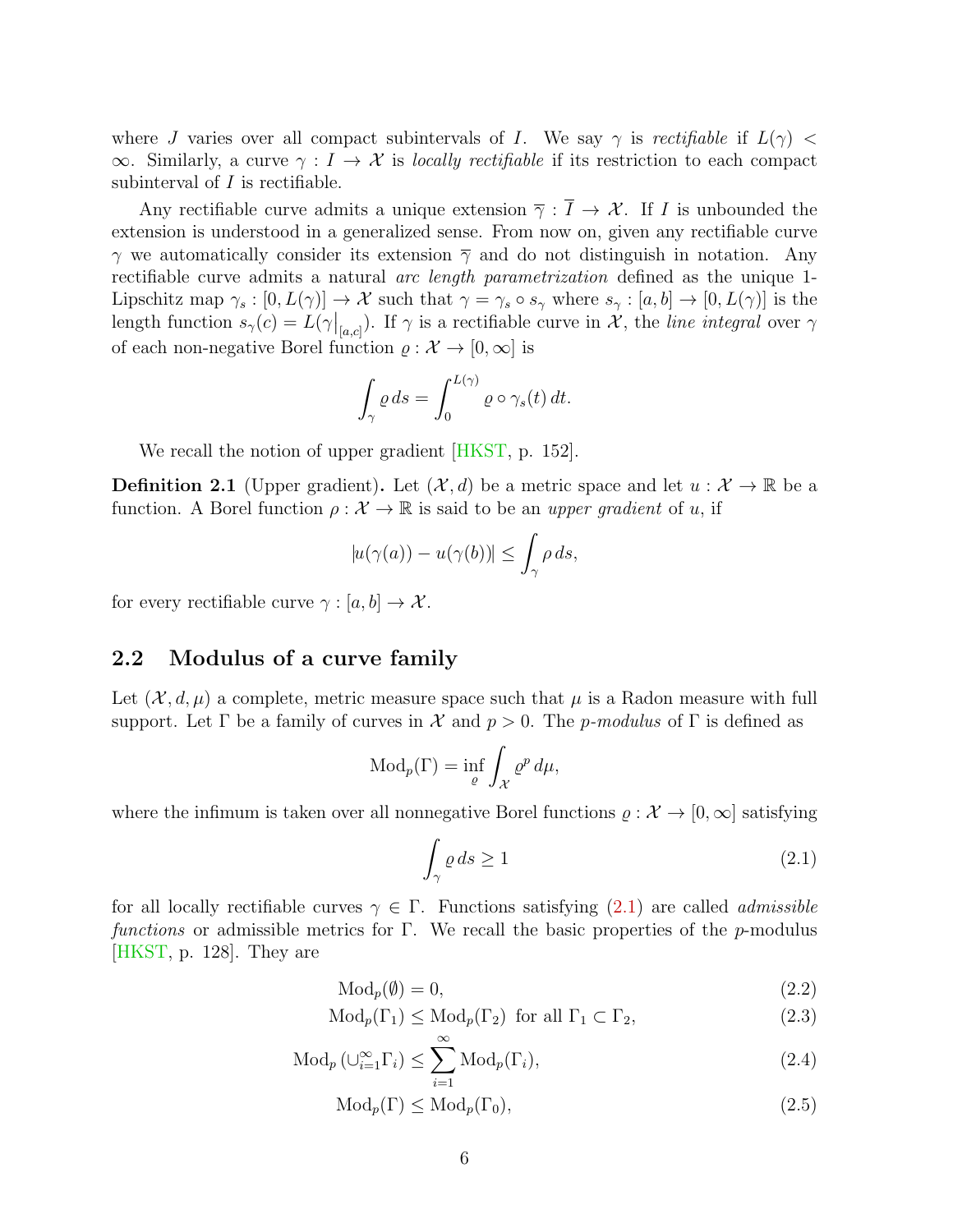whenever  $\Gamma_0$  and  $\Gamma$  are two curve families such that each curve  $\gamma \in \Gamma$  has a subcurve  $\gamma_o \in \Gamma_0$ , *i.e.* Γ has fewer and longer curves than  $\Gamma_0$ .

We will exclusively use 2-modulus and therefore will abbreviate  $Mod_2(\cdot)$  by  $Mod(\cdot)$ . Similarly, by modulus we mean 2-modulus. By  $Mod(E, F; U)$  we denote the modulus of the family of all curves in a subset U of X joining two disjoint subsets E and F of U. We abbreviate  $Mod(E, F; \mathcal{X})$  by  $Mod(E, F)$ .

#### 2.3 Dirichlet forms

We recall some standard notions concerning Dirichlet forms and refer the reader to [\[FOT,](#page-34-4) [CF\]](#page-34-5) for a detailed exposition. Let  $(\mathcal{X}, d, \mu)$  be a locally compact, separable, metric measure space, where  $\mu$  is a Radon measure with full support. Let  $(\mathcal{E}, \mathcal{F})$  be a strongly local, regular Dirichlet form on  $L^2(\mathcal{X}, m)$  – see [\[FOT,](#page-34-4) Sec. 1.1]. Associated with this form  $(\mathcal{E}, \mathcal{F})$ , there exists an  $\mu$ -symmetric Hunt process  $\mathbb{X} = (\Omega, \mathcal{F}_{\infty}, \mathcal{F}_{t}, X_{t}, \mathbb{P}_{x})$  [\[FOT,](#page-34-4) Theorem 7.2.1]. We denote the *extended Dirichlet space* by  $\mathcal{F}_e$  [\[FOT,](#page-34-4) Theorem 1.5.2]. Recall that the Dirichlet form  $(\mathcal{E}, \mathcal{F})$  is recurrent if and only if  $1 \in \mathcal{F}_e$  and  $\mathcal{E}(1, 1) = 0$  [\[FOT,](#page-34-4) Theorem 1.6.3. For  $f \in \mathcal{C}_c(\mathcal{X}) \cap \mathcal{F}$ , the *energy measure* is defined as the unique Borel measure  $d\Gamma(f, f)$  on X that satisfies

$$
\int g d\Gamma(f, f) = 2\mathcal{E}(f, fg) - \mathcal{E}(f^2, g), \quad \text{for all } g \in \mathcal{F} \cap C_c(\mathcal{X}).
$$

This notion can be extended to all functions in  $\mathcal{F}_e$  and we have

$$
\mathcal{E}(f,f) = \int_{\mathcal{X}} d\Gamma(f,f).
$$

This follows from [\[FOT,](#page-34-4) Lemma 3.2.3] with a caveat that our definition of  $\Gamma(f, f)$  is different from [\[FOT\]](#page-34-4) by a factor  $1/2$ .

Let  $(\mathcal{X}, d)$  be a metric space equipped with a strongly local Dirichlet form  $(\mathcal{E}, \mathcal{F})$  on  $L^2(\mathcal{X}, \mu)$ . We call  $(\mathcal{X}, d, \mu, \mathcal{E}, \mathcal{F})$  a metric measure space with Dirichlet form, or MMD space. We define capacities for a MMD space  $(\mathcal{X}, d, \mu, \mathcal{E}, \mathcal{F})$  as follows. For a nonempty open subset  $D \subset \mathcal{X}$ , let  $\mathcal{C}_c(D)$  denote the space of all continuous functions with compact support in D. Let  $\mathcal{F}_D$  denote the closure of  $\mathcal{F} \cap \mathcal{C}_c(D)$  with respect to the  $(\mathcal{E}(\cdot,\cdot)+\langle\cdot,\cdot\rangle_{L^2(\mu)})^{1/2}$ -norm. By  $A \in D$ , we mean that the closure of A is a compact subset of D. For  $A \in D$  we set

$$
\text{Cap}_D(A) = \inf \{ \mathcal{E}(f, f) : f \in \mathcal{F}_D \text{ and } f \ge 1 \text{ in a neighbourhood of } A \}. \tag{2.6}
$$

The following *domain monotonicity* of capacity is clear from the definition: if  $A_1 \subset A_2 \in$  $D_1 \subset D_2$  then

$$
Cap_{D_2}(A_1) \le Cap_{D_1}(A_2). \tag{2.7}
$$

The following upper bound on the capacity will play an important role in this work.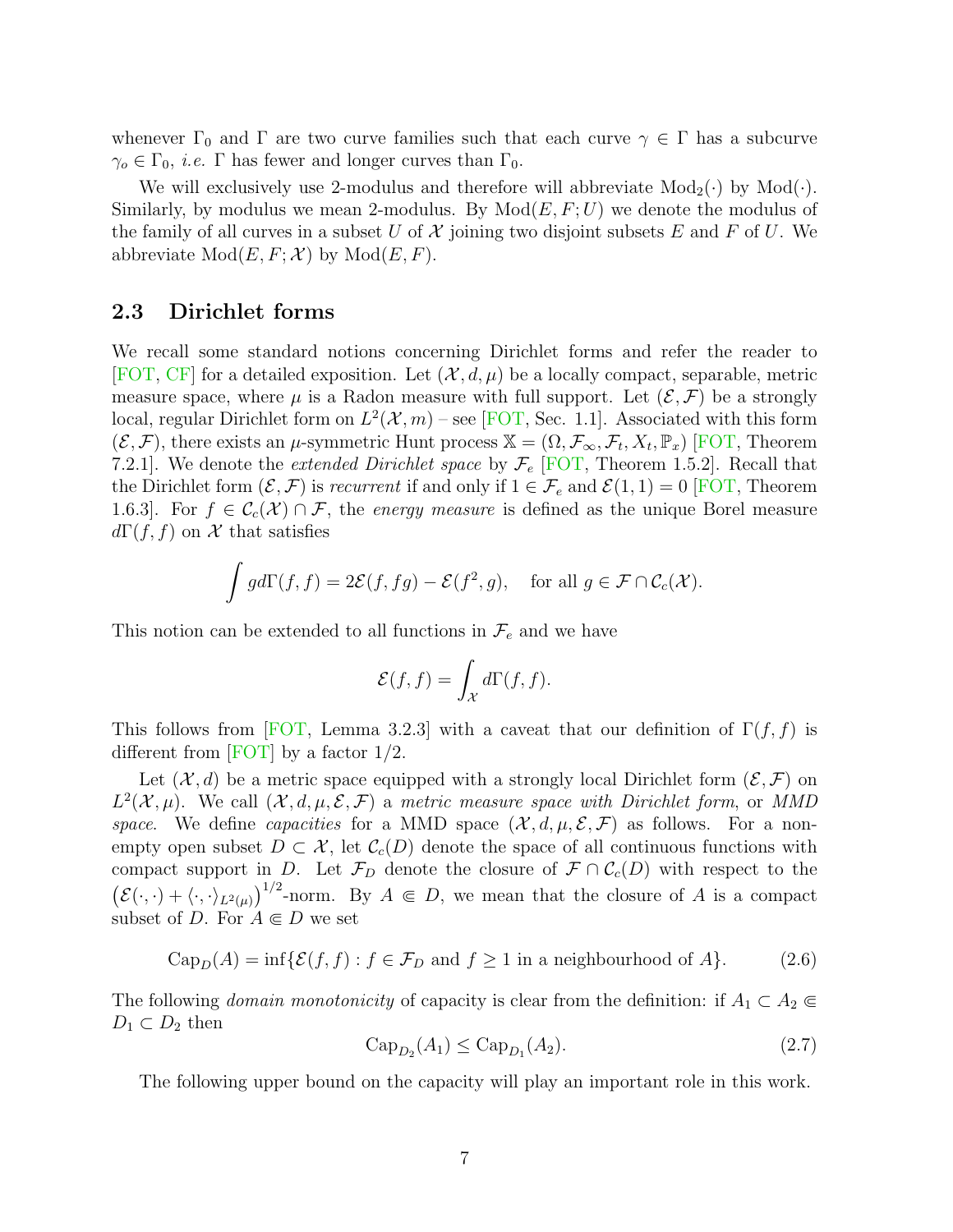<span id="page-7-1"></span>**Definition 2.2.** We say that a MMD space satisfies (cap<sub><</sub>), if there exists  $C, M \geq 1$  such that for all  $x \in \mathcal{X}, r \geq 1$ , we have

<span id="page-7-2"></span><span id="page-7-0"></span>
$$
Cap_{B(x,Mr)}(B(x,r)) \le C. \tag{cap≤}
$$

,

We record an easy consequence of  $(cap<sub><</sub>)$  $(cap<sub><</sub>)$  below.

<span id="page-7-5"></span>**Lemma 2.3.** Let  $(X, d, \mu, \mathcal{E}, \mathcal{F})$  be a MMD space that satisfies [\(cap](#page-7-0)<sub><</sub>). Then there exists  $C_1 > 0$  such that for all  $x \in \mathcal{X}, r \geq 1, R \geq Mr$ , we have

$$
Cap_{B(x,R)}(B(x,r)) \le C_1 (\log(R/r))^{-1}
$$

where  $M > 1$  is the constant in Definition [2.2.](#page-7-1)

*Proof.* Let  $r \geq 1, R \geq Mr$ . Let  $k \geq 1$  be the largest integer such that  $R \geq M^k r$ . By  $(\text{cap}_{\leq}),$  there exists  $f_i \in \mathcal{C}_c(B(x, M^i r))$ ,  $i = 1, ..., k$  such that  $f \geq 1$  in  $B(x, M^{i-1}, r)$  and

$$
\mathcal{E}(f_i, f_i) \le 2 \operatorname{Cap}_{B(x, M^{i_r})} \left( B(x, M^{i-1}r) \right) \le 2C. \tag{2.8}
$$

Since  $(\mathcal{E}, \mathcal{F})$  is strongly local, we have  $\mathcal{E}(f_i, f_j) = 0$  for  $i \neq j$ , and therefore  $f =$  $\left(\sum_{i=1}^k f_i\right)/k$  satisfies  $f \geq 1$  in  $B(x,r)$ ,  $f \in \mathcal{C}_c(B(x,R))$ , and

$$
\mathcal{E}(f, f) = \frac{1}{k^2} \sum_{i=1}^k \mathcal{E}(f_i, f_i) \leq 2C \frac{1}{k} \leq C_1 \left( \log(R/r) \right)^{-1}.
$$

We use  $(2.8)$  in the inequality above.

One often needs lower bounds on the capacity as well. The following Poincaré inequality is used to obtain such lower bounds.

**Definition 2.4.** Let  $\Psi : (0, \infty) \to (0, \infty)$ . We say that a MMD space  $(\mathcal{X}, d, \mu, \mathcal{E}, \mathcal{F})$ satisfies the *Poincaré inequality* PI( $\Psi$ ) if there exist  $C, M \geq 1$  such that for all  $f \in \mathcal{F}, x \in$  $\mathcal{X}, 0 < r < \text{diam}(\mathcal{X})/2$ , we have

<span id="page-7-4"></span>
$$
\int_{B(x,r)} |f(y) - f_{B(x,r)}|^2 d\mu(y) \le C\Psi(r) \int_{B(x,Mr)} d\Gamma(f,f),
$$
 PI(\Psi)

where  $f_{B(x,r)} = \frac{1}{\mu(B)}$  $\frac{1}{\mu(B(x,r))} \int_{B(x,r)} f d\mu$ . By PI(2), we mean PI( $\Psi$ ) with  $\Psi(r) = r^2$ .

We recall a useful condition to check if a function belongs to the extended Dirichlet space.

<span id="page-7-3"></span>**Lemma 2.5.** [\[Sch,](#page-36-5) Lemma 2] Let  $u \in L^0(\mathcal{X}, \mu)$  and let  $\{u_n\}_{n \in \mathbb{N}}$  be a sequence in  $\mathcal F$  such that  $\lim_{n\to\infty}u_n=u$   $\mu$ -almost everywhere and  $\liminf_{n\to\infty}\mathcal{E}(u_n,u_n)<\infty$ . Then  $u\in\mathcal{F}_e$ , and  $\mathcal{E}(u, u) \leq \liminf_{n \to \infty} \mathcal{E}(u_n, u_n)$ .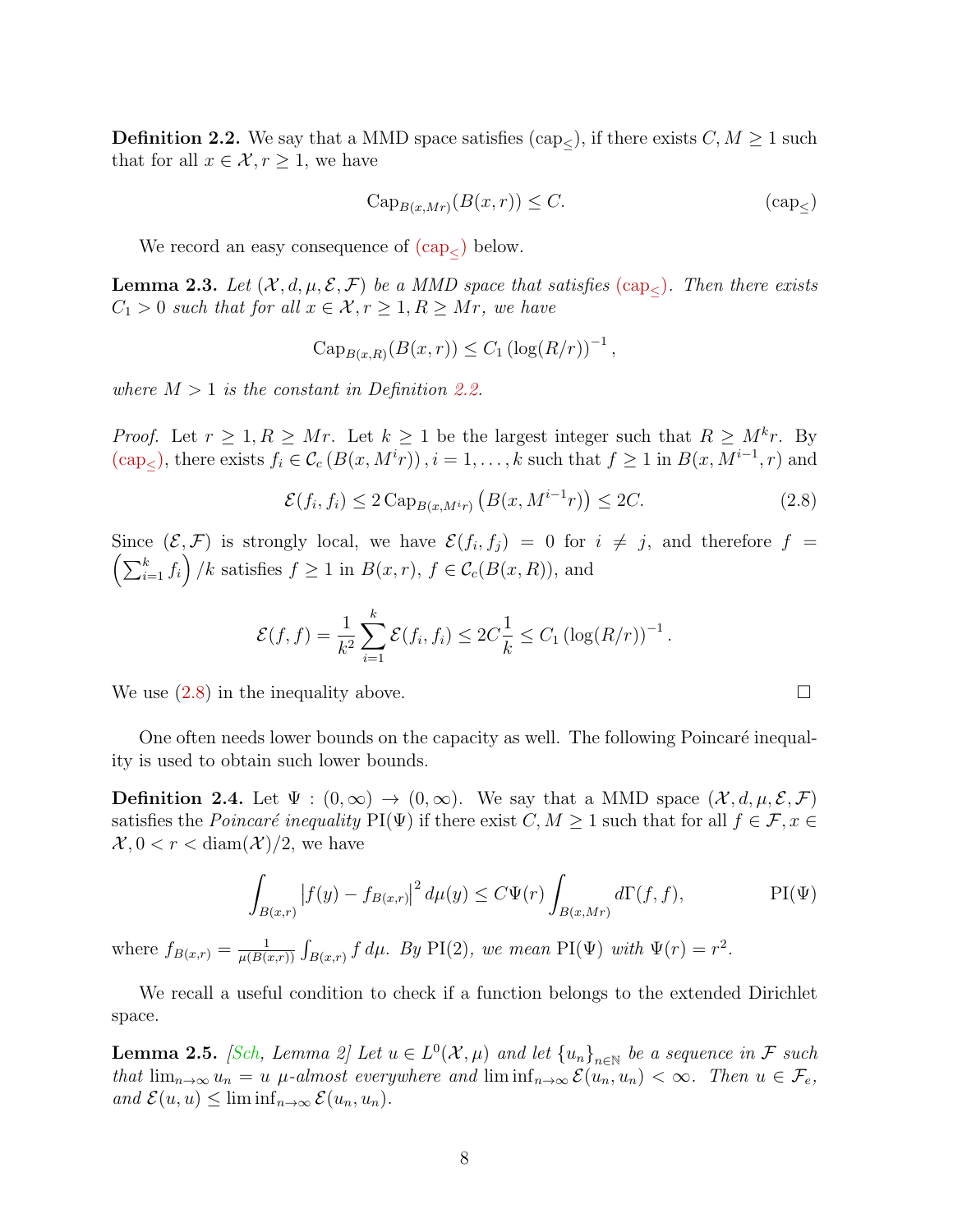We recall the notion of *harmonic* functions associated to a MMD space  $(\mathcal{X}, d, \mu, \mathcal{E}, \mathcal{F})$ . We denote the local Dirichlet space corresponding to an open subset U of  $\mathcal X$  by

 $\mathcal{F}_{\text{loc}}(U) = \left\{ u \in L^2_{\text{loc}}(U, \mu) : \forall \text{ relatively compact open } V \subset U, \exists u^{\#} \in \mathcal{F}, u = u^{\#}\big|_{V} \mu\text{-a.e.}\right\}$ 

<span id="page-8-0"></span>**Definition 2.6.** Let  $U \subset \mathcal{X}$  be open. A function  $u : \mathcal{X} \to \mathbb{R}$  is harmonic on U if  $u \in \mathcal{F}_e$ and for any function  $\phi \in \mathcal{C}_c(U) \cap \mathcal{F}$ , we have

$$
\mathcal{E}(u^{\#}, \phi) = 0.
$$

where  $u^{\#} \in \mathcal{F}$  is such that  $u^{\#} = u$  in the essential support of  $\phi$ .

<span id="page-8-1"></span>**Remark 2.7.** It is known that  $u \in L^{\infty}_{loc}(\mathcal{X}, \mu)$  is harmonic in U if and only if it satisfies the following property: for every relatively compact open subset V of  $U, t \mapsto \tilde{u}(X_{t \wedge \tau_V})$  is<br>a uniformly integrable  $\mathbb{R}^x$  mertingale for  $\tilde{u} \circ \tilde{u} \in X$ . (Here  $\tilde{u}$  is a quasi-continuous version a uniformly integrable  $\mathbb{P}^x$ -martingale for q.e.  $x \in V$ . (Here  $\tilde{u}$  is a quasi continuous version of  $u$  on  $V$ ). This continuous between the weak solution formulation in Definition 2.6 and of u on  $V$ .) This equivalence between the weak solution formulation in Definition [2.6](#page-8-0) and the probabilistic formulation using martingales is given in [\[Che,](#page-34-7) Theorem 2.11].

It is also easy to observe that the Poincaré inequality extends to functions in the local Dirichlet space  $\mathcal{F}_{loc}(\mathcal{X})$ .

We recall the notion of a heat kernel. Let  $\mathbb{X} = (\Omega, \mathcal{F}_{\infty}, \mathcal{F}_t, X_t, \mathbb{P}_x)$  denote the Hunt process corresponding to a MMD space  $(\mathcal{X}, d, \mu, \mathcal{E}, \mathcal{F})$ . We say that a measurable function  $p:(0,\infty)\times\mathcal{X}\times\mathcal{X}\to[0,\infty)$  is the *heat kernel* corresponding to the MMD space  $(\mathcal{X}, d, \mu, \mathcal{E}, \mathcal{F})$  if

$$
\mathbb{P}_x(X_t \in A) = \int_A p(t, x, y) \,\mu(dy) \quad \text{for all } x \in \mathcal{X} \text{ and for all Borel sets } A \subset \mathcal{X}.
$$

We introduce a continuous time variant of the sub-Gaussian estimates in  $(1.1)$ ,  $(1.2)$ .

<span id="page-8-2"></span>**Definition 2.8.** Let  $\Psi : [0, \infty) \to [0, \infty)$  be a homeomorphism. For any such  $\Psi$ , we associate a function  $\Phi : (0, \infty) \times (0, \infty) \to \mathbb{R}$  defined by

$$
\Phi(R,t) = \sup_{s>0} \left( \frac{R}{s} - \frac{t}{\Psi(s)} \right).
$$

We say the MMD space  $(\mathcal{X}, d, \mu, \mathcal{E}, \mathcal{F})$  satisfies heat kernel estimate HK( $\Psi$ ), if the heat kernel  $p(t, x, y)$  exists and there exists constants  $C_1, C_2, C_3, C_4 \in (0, \infty)$  such that

$$
p(t, x, y) \ge \frac{1}{\mu(B(x, \Psi^{-1}(C_1 t)))} \exp(-\Phi(C_2 d(x, y), t)),
$$
  

$$
p(t, x, y) \le \frac{1}{\mu(B(x, \Psi^{-1}(C_3 t)))} \exp(-\Phi(C_4 d(x, y), t)),
$$

for all  $(t, x, y) \in (0, \infty) \times \mathcal{X} \times \mathcal{X}$ .

Note that if  $\Psi(r) = r^2$ , HK( $\Psi$ ) corresponds to Gaussian estimates, and if  $\Psi(r) = r^{d_w}$ the estimates are analogous to  $(1.1)$ ,  $(1.2)$ .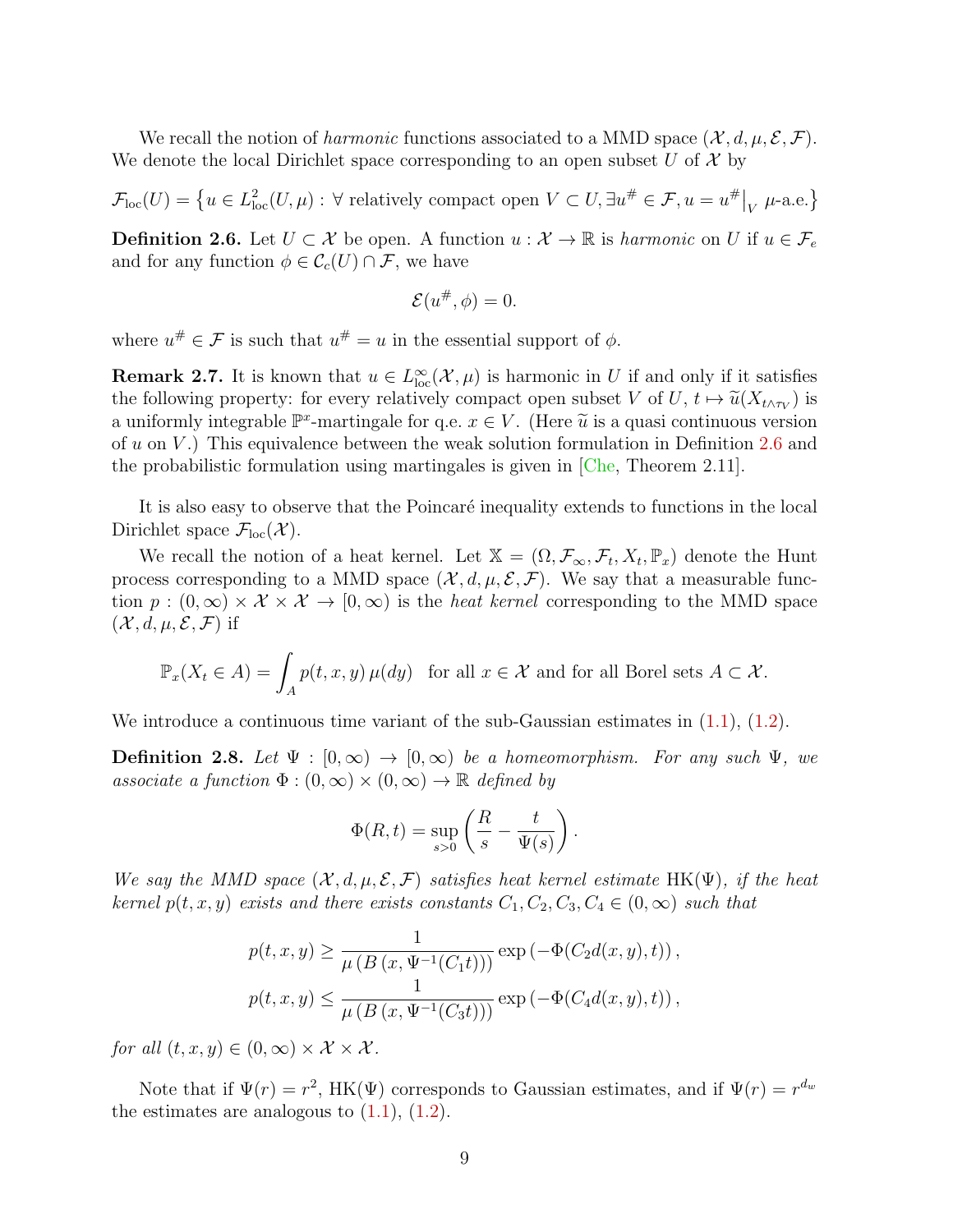#### 2.4 Cable system and Cable process

A good reference on cable systems and associated Markov processes is [\[Fol\]](#page-34-6). These processes considered in this section can also be viewed as a special (one dimensional) case of diffusions on Riemannian complexes considered in [\[PS\]](#page-36-6). We shall see that a cable system can be viewed as a MMD space and admits a notion of modulus that is compatible with the MMD space.

Consider a connected, locally finite, simple graph  $\mathbb{G} = (V_{\mathbb{G}}, E_{\mathbb{G}})$  endowed with a *length* function  $\ell : E_{\mathbb{G}} \to (0,\infty)$ . Recall that a simple graph is an undirected graph in which both multiple edges and loops are disallowed. We view the edges  $E_{\mathbb{G}}$  as a subset of the twoelement subsets of  $V_{\mathbb{G}}$ , *i.e.*  $E_{\mathbb{G}} \subset \{J \subset V_{\mathbb{G}} : |J| = 2\}$ . We define an arbitrary orientation by providing each edge  $e \in E_{\mathbb{G}}$  with a source  $\hat{s} : E_{\mathbb{G}} \to V$  and a target  $\hat{t} : E_{\mathbb{G}} \to V_{\mathbb{G}}$  such that  $e = \{\hat{s}(e), \hat{t}(e)\}\.$  We say two vertices  $u, v \in V_{\mathbb{G}}$  are neighbours if  $\{u, v\} \in E_{\mathbb{G}}$ . We say two distinct edges  $e, e' \in E_{\mathbb{G}}$  are incident if  $e \cap e' \neq \emptyset$ .

The cable system  $\mathcal{X} = \mathcal{X}(\mathbb{G})$  corresponding to the graph G is the topological space obtained by replacing each edge  $e \in E_{\mathbb{G}}$  by a copy of the unit interval [0, 1], glued together in the obvious way, with the endpoints corresponding to the vertices. More formally, we define X as the quotient space  $(E_{\mathbb{G}} \times [0,1]) / \sim$ , where  $\sim$  is the smallest equivalence relation such that  $\hat{t}(e) = \hat{s}(e')$  implies  $(e, 1) \sim (e', 0), \hat{s}(e) = \hat{s}(e')$  implies  $(e, 0) \sim (e', 0),$ <br>and  $\hat{t}(e) = \hat{t}(e')$  implies  $(e, 1) \sim (e', 1)$ . Here  $F_{z} \times [0, 1]$  is equipped with the product and  $\hat{t}(e) = \hat{t}(e')$  implies  $(e, 1) \sim (e', 1)$ . Here  $E_{\mathbb{G}} \times [0, 1]$  is equipped with the product topology with  $E_{\mathbb{G}}$  being a discrete topological space. It is easy to check that the topological space above does not depend on the choice of the edge orientations given by  $s, t : E_{\mathbb{G}} \to$ V. This defines the cable system  $\mathcal X$  as a topological space equipped with the canonical quotient map  $q : E_{\mathbb{G}} \times [0,1] \to \mathcal{X}$ . It is easy to check that X is locally compact and separable.

We denote  $\mathcal{X}_e = q(\lbrace e \rbrace \times [0,1])$ , so that  $\mathcal{X} = \bigcup_{e \in E_G} \mathcal{X}_e$ . We sometimes abuse notation and abbreviate  $q(e, s) \in \mathcal{X}_e$  by  $(e, s)$ . There is a canonical injection  $i: V_{\mathbb{G}} \to \mathcal{X}$  such that  $\widehat{s}(e) = v$  implies  $i(v) = q(e, 0)$  and  $\widehat{t}(e') = v$  implies  $i(v) = q(e', 1)$ . We abuse notation and abbreviate  $i(v)$  by v and therefore view  $V_{\mathbb{G}}$  as a subset of X.

We now define a *metric*  $d_\ell : \mathcal{X} \times \mathcal{X} \to [0, \infty)$  induced by a length function  $\ell : E_{\mathbb{G}} \to$  $(0,\infty)$ . First, we define a metric  $d_{\ell,e} : \mathcal{X}_e \times \mathcal{X}_e \to [0,\infty)$  as  $d_{\ell,e}((e, s), (e, t)) = \ell(e)|s - t|.$ By [\[BBI,](#page-33-9) Corollary 3.1.24 and Exercise 3.2.14], there is a unique maximal metric  $d_{\ell}$ :  $\mathcal{X} \times \mathcal{X} \to [0, \infty)$  such that  $d_{\ell}(x, y) \leq d_{\ell, e}(x, y)$  for all  $e \in E_{\mathbb{G}}, x, y \in \mathcal{X}_{e}$ .

We describe some properties of the metric space  $(\mathcal{X}, d_\ell)$ . The metric space  $(\mathcal{X}, d_\ell)$  is a length space such that the metric topology coincides with the quotient topology defined above – see [\[BBI,](#page-33-9) Exercise 3.2.14]. We can recover the length function  $\ell : E_{\mathbb{G}} \to (0,\infty)$ from the metric  $d_\ell$  using  $\ell(e) = L(\gamma_e)$  where the curve  $\gamma_e : [0, 1] \to \mathcal{X}$  given by  $\gamma_e(s) =$  $q(e, s)$  [\[BBI,](#page-33-9) Exercise 3.2.16]. If  $\ell \equiv 1$ , then the metric  $d_{\ell}$  restricted to  $V_{\mathbb{G}} \times V_{\mathbb{G}}$  coincides with the graph distance metric  $d_{\mathbb{G}}$ . This metric space  $(\mathcal{X}, d_{\ell})$  is also called a metric graph or one-dimensional polyhedral complex – [\[BBI,](#page-33-9) Section 3.2.2].

**Remark 2.9.** A quicker definition of the metric space  $(\mathcal{X}, d_\ell)$  would be to replace each edge e by an isometric copy of  $[0, \ell(e)]$  and glue them in an obvious way at the vertices and consider the induced metric. However, we did not follow that approach because it will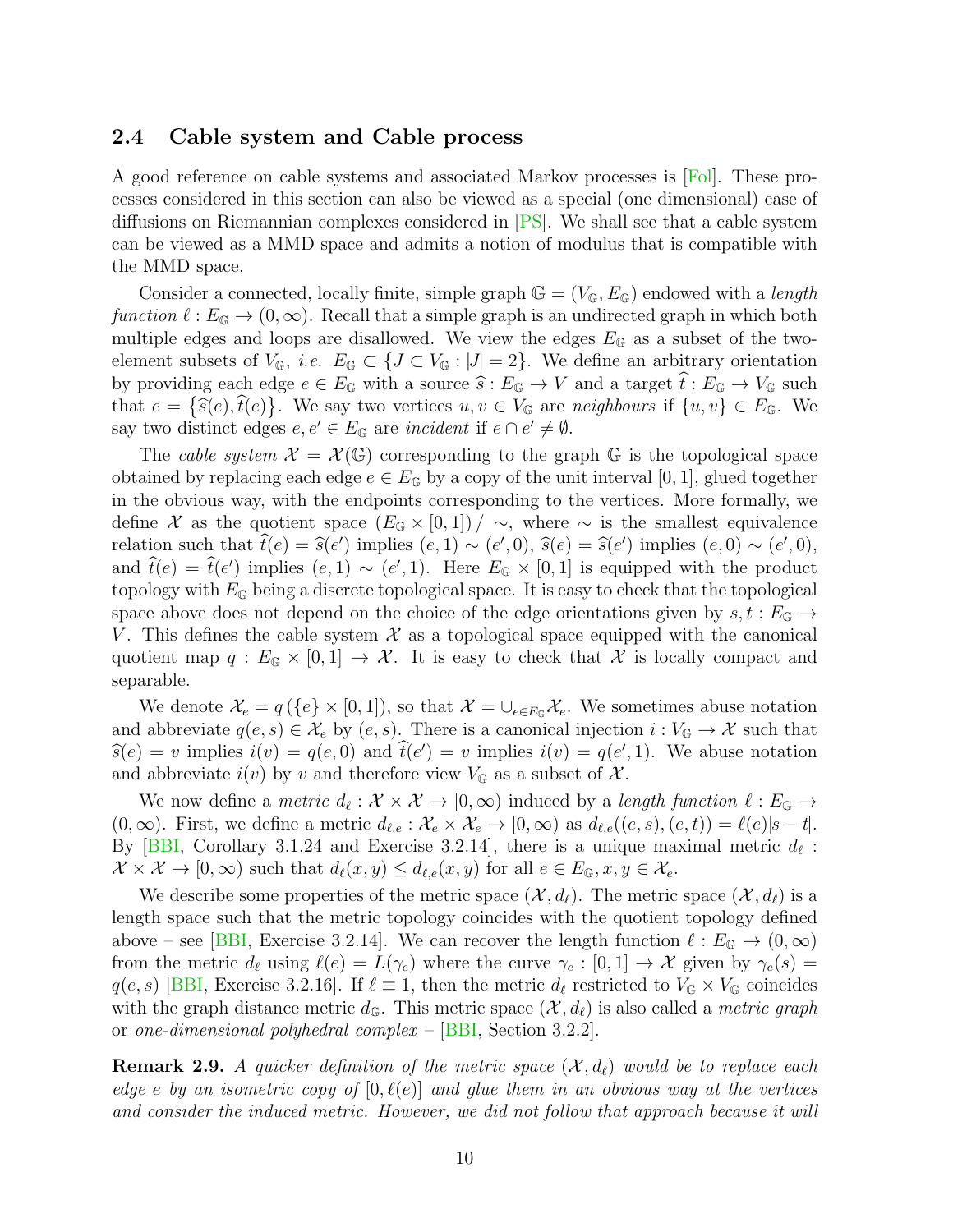be important for us to view  $d_\ell$  as a family of metrics on the same topological space  $\mathcal{X}$  – see Lemma [2.10.](#page-11-0) In particular, our definition provides canonical homeomorphism between  $(\mathcal{X}, d_\ell)$  and  $(\mathcal{X}, d_{\tilde{\ell}})$  via the identity map, where  $\ell, \ell$  are two different length functions.

We say  $x \in \mathcal{X}$  is a vertex in  $\mathcal{X}$  if  $x = q(e, 0)$  or  $x = q(e, 1)$  for some  $e \in E_{\mathbb{G}}$ . We denote the set of vertices in  $\mathcal{X}$  by  $\mathcal{X}_V$ . There is an obvious bijection between vertices of the cable system  $\mathcal{X}_V$  and vertices of the graph  $V_{\mathbb{G}}$ . For a vertex  $x \in \mathcal{X}_V$ , we define the separation radius as

$$
r_x = \inf_{y \in \mathcal{X}_V \backslash \{x\}} d_{\ell}(x, y) = \min_{\mathcal{X}_e \ni x} \ell(e).
$$

For non-vertices  $x \in \mathcal{X} \setminus \mathcal{X}_V$ , we define the separation radius as

$$
r_x = \min_{y \in \mathcal{X}_V: \{x, y\} \subset \mathcal{X}_e} r_y.
$$

The above minimum is clearly over two vertices in  $\mathcal{X}_V$ . Using the local finiteness of the graph, it is easy to see that  $r_x \in (0,\infty)$  for all  $x \in \mathcal{X}$ .

Now, we define a Borel measure  $\mu_{\ell}$  induced by the length function  $\ell$ . The canonical measure  $\mu_{\ell}$  on X is defined by  $\mu_{\ell}(\mathcal{X}_V) = 0$  and

$$
\mu_{\ell}(\{e\} \times (s,t)) = \ell(e)^2 |s-t| \tag{2.9}
$$

for all  $e \in E$  and  $0 \le s < t \le 1$ . The reason for the factor  $\ell(e)^2$  above will become apparent in [\(2.11\)](#page-11-1) and Lemma [2.10.](#page-11-0) Observe that  $\mu_{\ell}(\mathcal{X}_e) = \ell(e)^2$  for all  $e \in E_{\mathbb{G}}$ . Further, if  $\ell, \tilde{\ell}$  are two length functions, then the corresponding measures  $\mu_{\ell}$  and  $\mu_{\tilde{\ell}}$  are mutually absolutely continuous. Therefore one can unambiguously talk about the notion of *almost* everywhere in X without even specifying  $\mu_{\ell}$  or  $\ell$ . Evidently,  $\mu_{\ell}$  has full support.

If  $\ell \equiv 1$ , then the space  $(\mathcal{X}, d_{\ell})$  is complete, but completeness need not hold for an arbitrary length function. In general, we denote the completion of X with respect to  $d_{\ell}$ by the space  $(\overline{\mathcal{X}}, d_\ell)$ . We abuse notation and write  $d_\ell : \overline{\mathcal{X}} \times \overline{\mathcal{X}} \to [0, \infty)$  as the natural extension of the metric on  $\mathcal{X}$ , and  $\mu_{\ell}$  to be the Borel measure on  $\overline{\mathcal{X}}$  that extends the measure on X such that  $\mu_{\ell}(\overline{\mathcal{X}} \setminus \mathcal{X}) = 0$ . We say  $\ell$  is complete if  $(\mathcal{X}, d_{\ell})$  is complete, *i.e.*,  $\mathcal{X}=\overline{\mathcal{X}}$ .

**Notation**. We use  $B_{\ell}(x, r)$  to denote an open ball in  $(\mathcal{X}, d_{\ell})$  and  $V_{\ell}(x, r)$  to denote its volume  $\mu_{\ell}(B_{\ell}(x,r))$ . If  $\ell \equiv 1$ , we write  $d_{\ell}, \mu_{\ell}, B_{\ell}$  and  $V_{\ell}$  as  $d_1, \mu_1, B_1$  and  $V_1$  respectively.

We introduce a notion of length of the gradient on the cable system  $(\overline{\mathcal{X}}, d_\ell, \mu_\ell)$  of a suitable function  $f : \overline{\mathcal{X}} \to \mathbb{R}$ . We denote the arc-length parametrization of the curve  $\gamma_e$  defined above as  $\widetilde{\gamma}_e : [0, \ell(e)] \to \mathcal{X}$  with  $\widetilde{\gamma}_e(s) = q(e, s/\ell(e))$ . We say a function  $f : \overline{\mathcal{X}} \to \mathbb{R}$  is absolutely continuous if f is continuous and if  $f \circ \widetilde{\gamma}_e : [0, \ell(e)] \to \mathbb{R}$  is absolutely continuous for each  $e \in E_{\mathbb{G}}$ . Clearly, absolute continuity of f implies that  $f \circ \widetilde{\gamma}_e$  is differentiable almost everywhere in  $(\overline{\mathcal{X}}, \mu_\ell)$ . If f is absolutely continuous, then there is a function  $|\nabla_{\ell} f| : \overline{\mathcal{X}} \to [0, \infty)$  such that for each  $e \in E_{\mathbb{G}}$ , we have

$$
|\nabla_{\ell} f|(\widetilde{\gamma}_e(s)) = |(f \circ \widetilde{\gamma}_e)'(s)| \tag{2.10}
$$

for almost every  $s \in [0, \ell(e)]$ . Notice that  $|\nabla_{\ell} f|$  is well-defined up to sets of measure zero and does not depend on the choice of orientation  $\widehat{s}, \widehat{t} : E_{\mathbb{G}} \to V$ .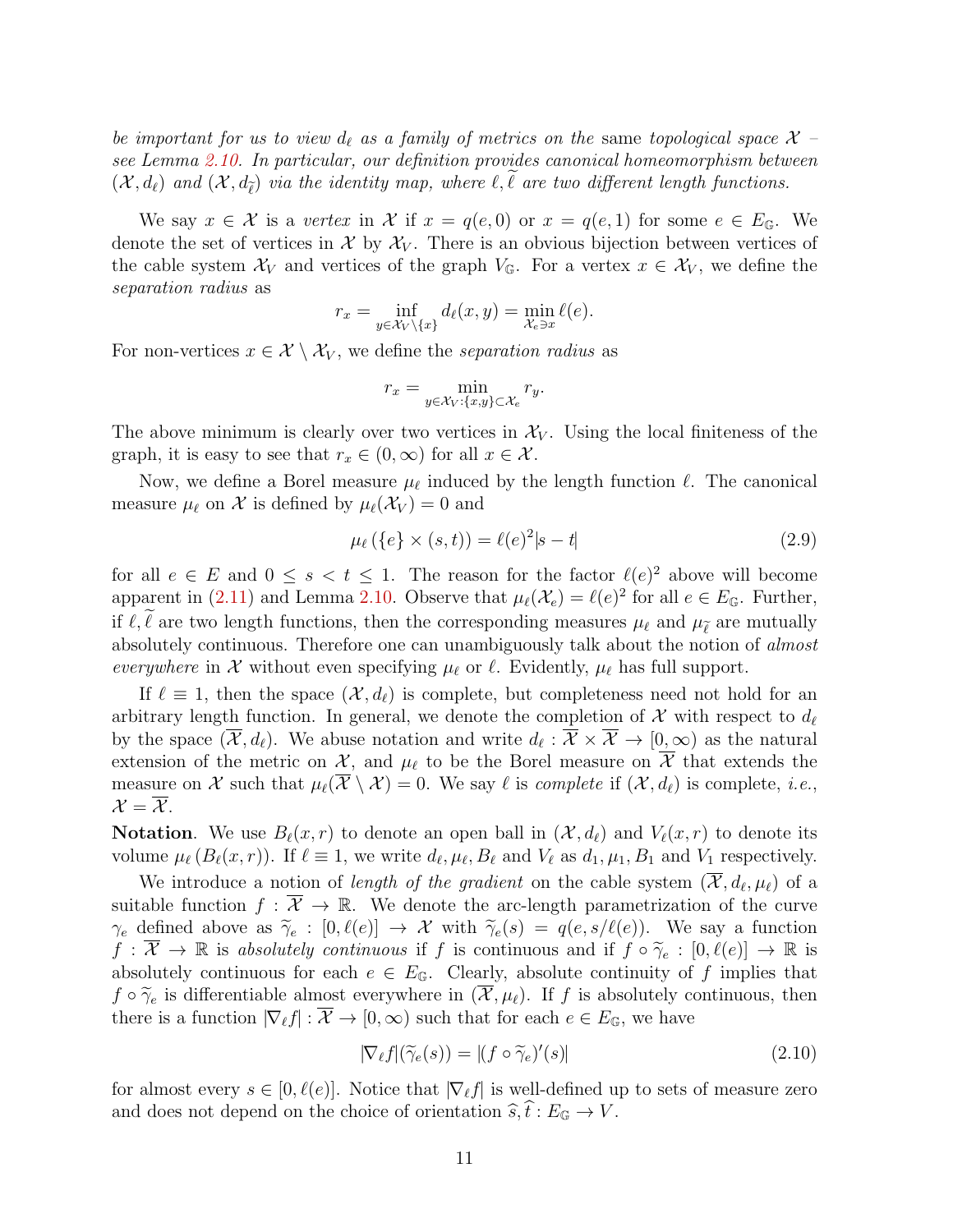We now relate  $|\nabla_\ell f|$  to upper gradient–see Definition [2.1.](#page-5-1) By the fundamental theorem of calculus and triangle inequality,  $|\nabla_{\ell} f|$  is an upper gradient of f in  $(\overline{\mathcal{X}}, d_{\ell})$ . Further by [\[HKST,](#page-35-9) Proposition 6.3.3], any upper gradient  $\rho$  of f satisfies  $\rho \geq |\nabla_{\ell} f|$  almost everywhere. Therefore  $\nabla_{\ell}f$  is the minimal upper gradient and is unique in the almost everywhere sense.

The Dirichlet energy of an absolutely continuous function f on  $(\overline{\mathcal{X}}, d_\ell)$  is defined by

<span id="page-11-1"></span>
$$
\mathcal{D}^{\ell}(f,f) = \int_{\mathcal{X}} \left( \left| \nabla_{\ell} f \right| (x) \right)^2 d\mu_{\ell}(x). \tag{2.11}
$$

It is easy to check that  $\mathcal{D}^{\ell}(f, f)$  does not depend on the length function  $\ell$ . We can unambiguously abbreviate  $\mathcal{D}^{\ell}(f, f)$  as  $\mathcal{D}(f, f)$ .

Let  $\ell : E_{\mathbb{G}} \to (0, \infty)$  be a complete length function in a graph  $(V_{\mathbb{G}}, E_{\mathbb{G}})$ . Let  $Mod^{\ell}(\cdot)$ denote the modulus of the metric measure space  $(\mathcal{X}, d_{\ell}, \mu_{\ell})$  corresponding to the cable system. The modulus Mod<sup> $\ell$ </sup> does not depend on  $\ell$  as shown below. The following lemma can be viewed as a conformal invariance of modulus.

<span id="page-11-0"></span>**Lemma 2.10.** (See [\[Hei,](#page-35-0) Theorem 7.10]) Let  $\mathbb{G} = (V_{\mathbb{G}}, E_{\mathbb{G}})$  be a graph with two complete length functions  $\ell, \tilde{\ell} : E_{\mathbb{G}} \to (0,\infty)$ . Let  $\Gamma$  be a family of curves in the cable system X. Then  $\text{Mod}^{\ell}(\Gamma) = \text{Mod}^{\ell}(\Gamma)$ .

*Proof.* Let  $\varrho$  be an admissible metric for  $\Gamma$  in  $(\mathcal{X}, d_{\ell}, \mu_{\ell})$ . Then

$$
\widetilde{\varrho}(x) = \sum_{e \in E} \varrho(x) \mathbf{1}_{\mathcal{X}_e}(x) \frac{\ell(e)}{\ell(e)}
$$

is an admissible metric for  $\Gamma$  in  $(\mathcal{X}, d_{\tilde{\ell}}, \mu_{\tilde{\ell}})$  with  $\int_{\mathcal{X}} \rho^2 d\mu_{\ell} = \int_{\mathcal{X}} \tilde{\rho}^2 d\mu_{\tilde{\ell}}$ . This shows  $\text{Mod}^{\ell}(\Gamma) \leq \text{Mod}^{\ell}(\Gamma)$ , which implies the desired result by symmetry.

By the above Lemma, we can unambiguously abbreviate  $Mod<sup>\ell</sup>$  by Mod for complete length functions  $\ell$ .

Now we define a Dirichlet form  $(\mathcal{E}, \mathcal{F}^{\ell})$  associated to a cable system (completed)  $(\overline{\mathcal{X}}, d_\ell, \mu_\ell)$  on a graph  $(V_\mathbb{G}, E_\mathbb{G})$  with length function  $\ell$ . Let  $\langle \cdot, \cdot \rangle_\ell$  denote the inner product in  $L^2(\overline{\mathcal{X}}, \mu_\ell)$ . Let A denote the vector space of all absolutely continuous functions  $f : \overline{\mathcal{X}} \to \mathbb{R}$  on  $(\overline{\mathcal{X}}, d_\ell), \mathcal{C}_c(\overline{\mathcal{X}})$  denote the space of continuous functions with compact support in  $\overline{\mathcal{X}}$ , and W denote

<span id="page-11-2"></span>
$$
\mathcal{W} = \{ f \in \mathcal{A} : \mathcal{D}(f, f) < \infty \},\tag{2.12}
$$

where  $D$  denotes the Dirichlet energy in  $(2.11)$ .

We define  $\mathcal{E}(f, f) = \mathcal{D}(f, f)$  for all  $f \in \mathcal{F}^{\ell}$ , where the domain of the Dirichlet form  $\mathcal{F}^{\ell}$ is defined as the closure of  $W \cap C_c(\overline{X})$  with respect to the norm  $f \mapsto (\mathcal{D}(f, f) + \langle f, f \rangle_\ell)^{1/2}$ . Using properties of Sobolev spaces [\[Bre,](#page-33-10) Theorem 8.7 and Proposition 8.1], it is easy to check that  $(\mathcal{E}, \mathcal{F}^{\ell})$  is a regular, strongly local Dirichlet form on the locally compact, metric measure space  $(\mathcal{X}, d_{\ell}, \mu_{\ell}).$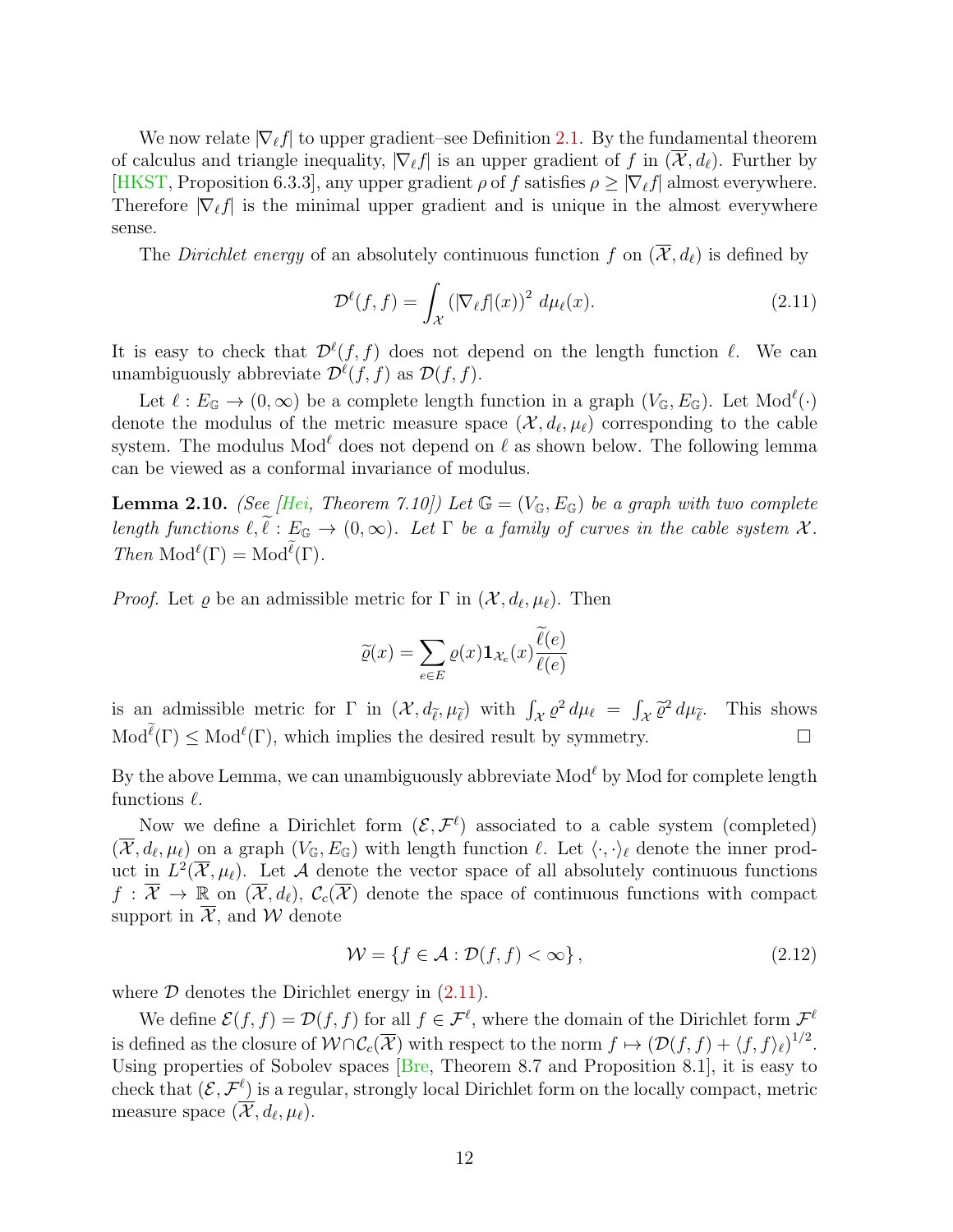Clearly,  $\mathcal{F}^{\ell}$  is a subspace of  $L^2(\overline{\mathcal{X}}, \mu_{\ell}) \cap \mathcal{W}$ . Let  $\mathcal{F}^{\ell}_e$  denote the corresponding extended Dirichlet space. If  $\ell \equiv 1$ , we denote  $\mathcal{F}^{\ell}, \mathcal{F}^{\ell}_e$  by  $\mathcal{F}^1, \mathcal{F}^1_e$  respectively. The energy measure corresponding to  $(\mathcal{E}, \mathcal{F}^{\ell})$  is easily verified to be  $d\Gamma^{\ell}(f, f) = |\nabla_{\ell}f|^{2} d\mu_{\ell}$ .

By Sobolev embedding [\[Bre,](#page-33-10) Theorem 8.2], every function  $f \in \mathcal{F}_e^{\ell}$  has a continuous version that is also absolutely continuous. Henceforth, we shall *always* represent every function in  $\mathcal{F}^{\ell}_{e}$  (and therefore  $\mathcal{F}^{\ell}$ ) by its absolutely continuous version. Further, the Dirichlet form  $(\mathcal{E}, \mathcal{F}^{\ell})$  on  $L^2(\overline{\mathcal{X}}, \mu_{\ell})$  is *irreducible* – see [\[FOT,](#page-34-4) p. 48] for the notion of irreducibility.

- **Remark 2.11.** 1. If  $(\mathcal{X}, d_\ell)$  is complete, then the MMD space  $(\mathcal{X}, d_\ell, \mu_\ell, \mathcal{E}, \mathcal{F}^\ell)$  is a time change of  $(\mathcal{X}, d_1, \mu_1, \mathcal{E}, \mathcal{F}^1)$ . In particular,  $(\mathcal{X}, d_\ell, \mu_\ell, \mathcal{E}, \mathcal{F}^\ell)$  is recurrent if and only if  $(\mathcal{X}, d_1, \mu_1, \mathcal{E}, \mathcal{F}^1)$  is recurrent.
	- 2. The above statements do not necessarily hold if  $(\mathcal{X}, d_\ell)$  is not complete. For example, let  $(\mathcal{X}, d_\ell)$  denote the circle packing embedding with straight lines of a one-ended, bounded degree, planar triangulation whose carrier is the open unit disk U. Then  $(\mathcal{X}, d_{\ell}, \mu_{\ell}, \mathcal{E}, \mathcal{F}^{\ell})$  is recurrent, while  $(\mathcal{X}, d_1, \mu_1, \mathcal{E}, \mathcal{F}^1)$  is transient.

Let  $(X_t)_{t\geq 0}$  be the Hunt process associated with the MMD space  $(\overline{\mathcal{X}}, d_\ell, \mu_\ell, \mathcal{E}, \mathcal{F}^\ell)$ , and write for a Borel set  $F \subset \mathcal{X}$ ,

<span id="page-12-0"></span>
$$
T_F = \inf\{t > 0 : X_t \in F\}, \, \tau_F = T_{F^c}.\tag{2.13}
$$

That is,  $T_F$  and  $\tau_F$  denote, respectively, the hitting time and exit time of the set F.

### 2.5 Embedding planar graphs

An embedding with straight lines of a planar graph  $\mathbb{G} = (V_{\mathbb{G}}, E_{\mathbb{G}})$  is a map sending the vertices to points in the plane and edges to straight lines connecting the corresponding vertices such that no two edges cross. We define the carrier of the embedding, denoted by  $car(\mathbb{G})$  be the union of closed faces of the embedding.

We identify a vertex v with the image in the embedding. We write  $|u - v|$  for the Euclidean distance between the points  $u$  and  $v$  in the plane. Any embedding with straight lines defines a length function  $\ell : E_{\mathbb{G}} \to (0,\infty)$ , where  $\ell(e) = |u - v|$  for  $e = \{u, v\}$ . In this case, we say that  $(\mathcal{X}, d_\ell, \mu_\ell)$ , and  $(\mathcal{X}, d_\ell, \mu_\ell, \mathcal{E}, \mathcal{F}^\ell)$  are the cable system, and MMD space corresponding to the embedding.

Circle packing naturally leads to an embedding with straight lines which we describe now. By drawing the edges as straight lines joining the centers of the corresponding circles in the circle packing, we obtain an embedding with straight lines of  $\mathbb{G}$  in  $\mathbb{R}^2$  such that no two edges cross. The carrier of a circle packing is defined to be the carrier of the associated embedding with straight lines. He and Schramm [\[HS\]](#page-35-10) showed that a bounded degree, one-ended planar triangulation can be circle packed so that the carrier is either the open unit disk  $\mathbb U$  or the entire plane  $\mathbb R^2$  depending on whether the simple random walk on  $\mathbb{G}$  is recurrent or transient, respectively.

We recall the notion of *good embedding* from [\[ABGN\]](#page-32-0).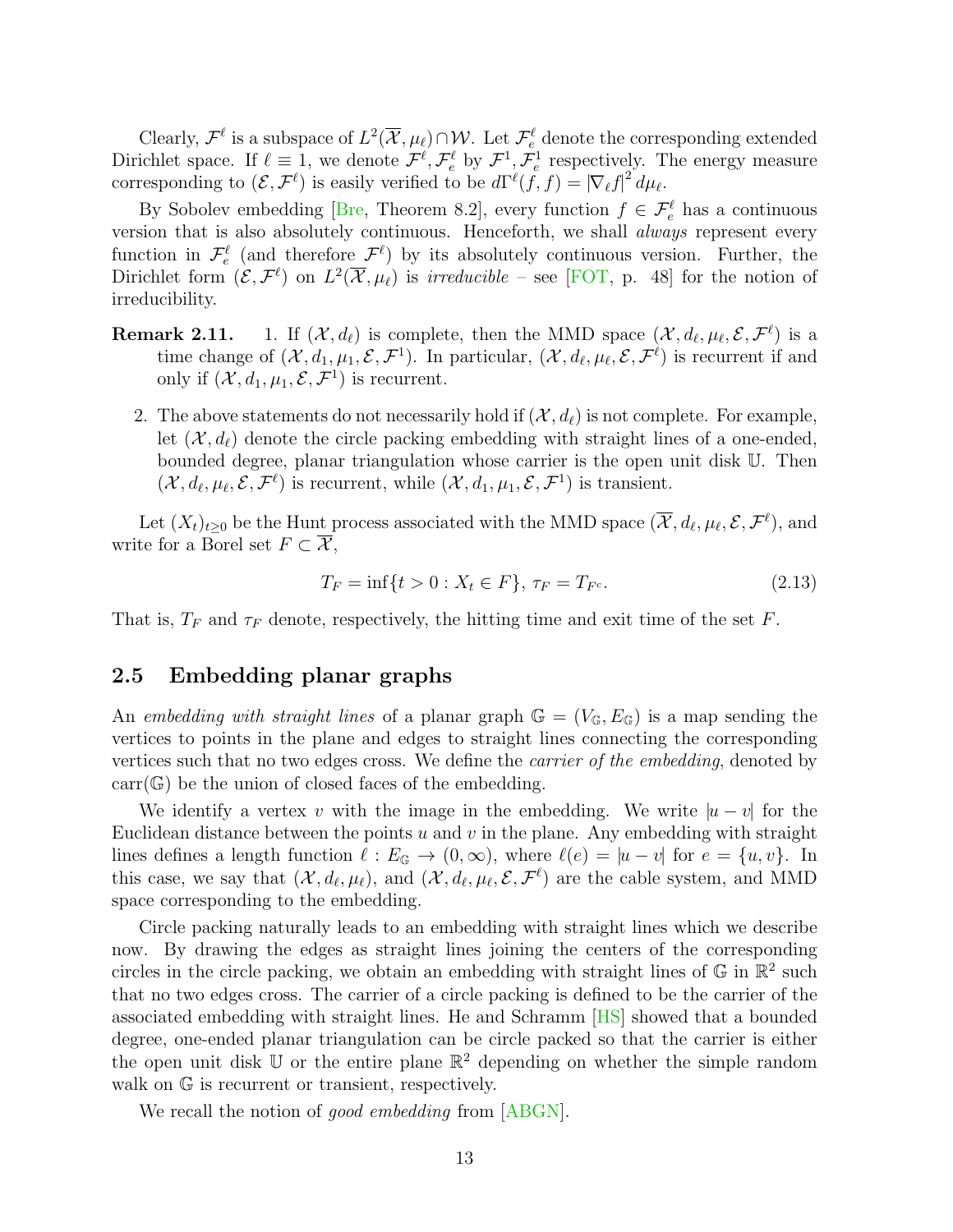<span id="page-13-2"></span>**Definition 2.12.** Let  $D \in (0,\infty)$  and  $\eta \in (0,\pi)$ . We say than an embedding with straight lines of a planar graph  $\mathbb{G} = (V_{\mathbb{G}}, E_{\mathbb{G}})$  is  $(D, \eta)$ -good if

- (a) No flat angles. For any face, all the inner angles are at most  $\pi \eta$ . In particular, all faces are convex, there is no outer face, and the number of edges in a face is at most  $2\pi/\eta$ .
- (b) Adjacent edges have comparable lengths. For any two adjacent edges  $e_1 = \{u, v\}$ and  $e_2 = \{u, w\}$ , we have  $|u - v|/|u - w| \in [D^{-1}, D]$ .

If the carrier of an embedding  $\text{carr}(\mathbb{G}) = \mathbb{R}^2$ , then by Hopf-Rinow-Cohn-Vossen the-orem [\[BBI,](#page-33-9) Theorem 2.5.28] the corresponding cable system  $(\mathcal{X}, d_{\ell}, \mu_{\ell})$  is complete.

The ring lemma of Rodin and Sullivan shows that circle packing induces a good embedding of bounded degree triangulations [\[RS,](#page-36-7) p. 352]. More generally, the following lemma provides a large family of planar graphs that admit a good embedding.

<span id="page-13-0"></span>**Lemma 2.13.** ([\[RS,](#page-36-7) p. 352] and [\[HN,](#page-35-11) Corollary 4.2]) Let  $\mathbb{G}$  be an one-ended, bounded degree, simple, 3-connected, planar graph, such that its planar dual  $\mathbb{G}^{\dagger}$  is also a bounded degree graph. Then G admits a good embedding in the sense of Definition [2.12.](#page-13-2)

### <span id="page-13-1"></span>3 Annular quasi-convexity at large scales

The goal of this section is to obtain a geometric consequence of modulus estimates. Roughly speaking, Poincaré inequality implies a lower bound on the modulus and upper bound on capacity implies a upper bound on the modulus. Estimates on modulus have useful geometric consequences. One of the geometric properties that will be studied in this section is the notion of linear local connectivity, which in a sense says every annulus  $B(x, 2r) \setminus B(x, r)$  is 'well connected' – see Definition [3.3.](#page-16-0)

To obtain bounds on the modulus, we show an analogue of the 'Dirichlet's principle' for modulus and provide a probabilistic formula to compute modulus.

<span id="page-13-4"></span>**Lemma 3.1.** Let  $(\mathcal{X}, d_\ell, \mu_\ell, \mathcal{E}, \mathcal{F}^\ell)$  denote a complete cable system. Let E, F be nonempty, disjoint sets such that  $dist_\ell(E, F) > 0$ ,  $diam_\ell(E) < \infty$ , and  $\mathbb{P}_x(T_{E\cup F} < \infty) = 1$  for all  $x \in \mathcal{X}$ . Then  $\text{Mod}(E, F) = \int_{\mathcal{X}} d\Gamma^{\ell}(u, u) = \int_{\mathcal{X}} |\nabla_{\ell}u|^2 d\mu_{\ell}$ , where  $u(x) = \mathbb{P}_x(T_E < T_F) \in$  $\mathcal{F}^{\ell}_{\text{loc}}(\mathcal{X})$ , and  $T_E, T_F$  denotes the hitting times as defined in [\(2.13\)](#page-12-0).

*Proof.* First, we show that every ball  $B(x, r)$  has finite measure. By [\[BBI,](#page-33-9) Proposition 2.5.22], the closure  $B(x, r)$  is compact. Let  $\mathfrak U$  denote the open cover of X formed by the interior of edges and small balls around vertices in  $\mathcal X$  given by

<span id="page-13-3"></span>
$$
\mathfrak{U} = \{ \mathcal{X}_e^\circ : e \in E \} \cup \{ B_\ell(x, r_x/4) : x \in \mathcal{X}_V \}.
$$
\n
$$
(3.1)
$$

By compactness, we see that that  $\overline{B(x, r)}$  intersects only finitely many edges and therefore has finite measure.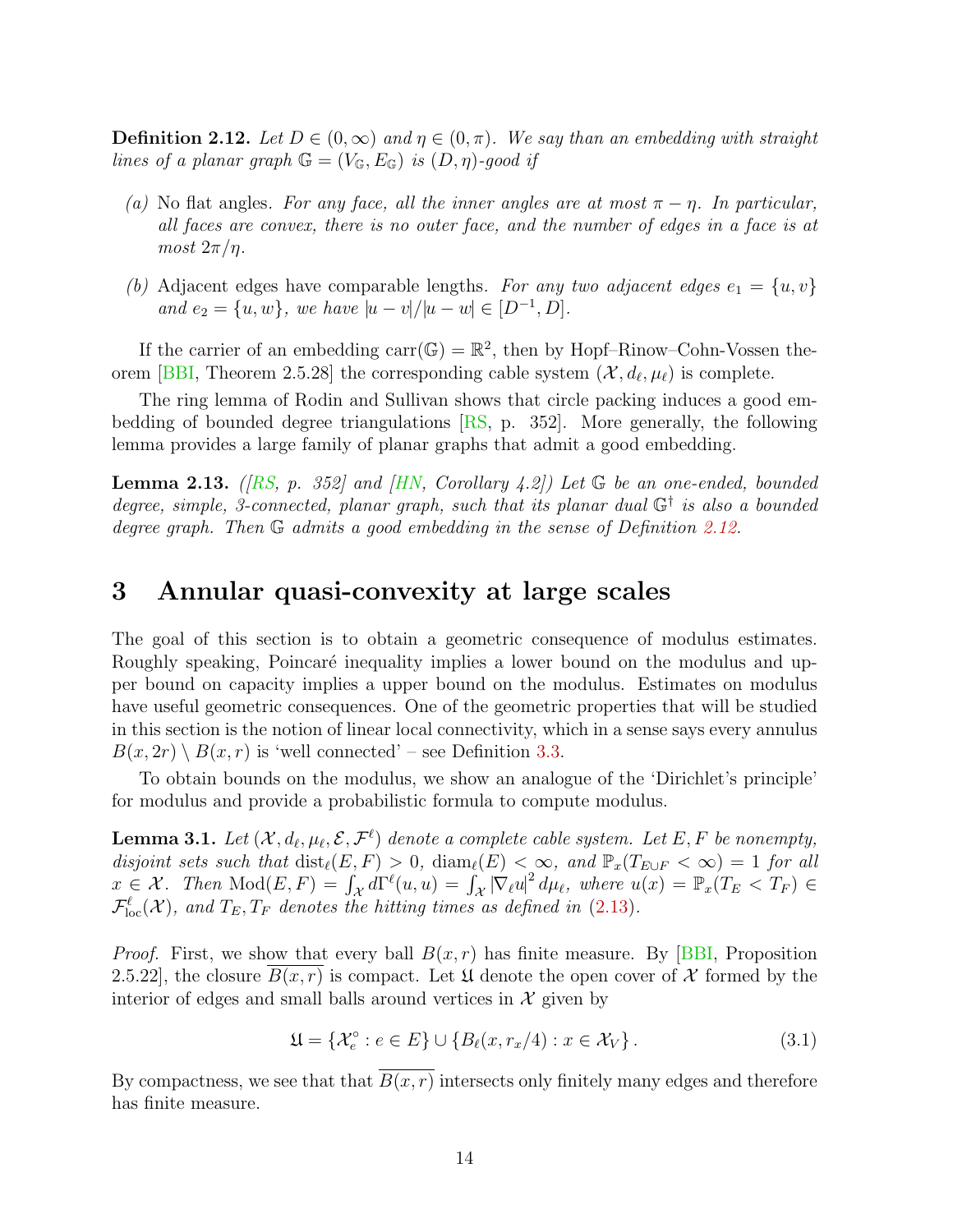Let  $\Gamma(E, F)$  denote the family of curves joining E and F. Let B be a ball that contains  $\{y \in \overline{\mathcal{X}} : \text{dist}_{\ell}(y, E) \leq \text{dist}_{\ell}(E, F)\}.$  Consider

$$
f(x) = \frac{1}{\text{dist}_{\ell}(E, F)} \mathbb{1}_{B}(x).
$$

Then f is an admissible metric for  $\Gamma(E, F)$  which is also in  $L^2$ Therefore  $Mod(E, F)$  is finite and it suffices to restrict our attention to admissible metrics in  $L^2(\overline{\mathcal{X}},\mu_\ell).$ 

Clearly, the space of admissible metrics for  $\Gamma(E, F)$  is convex. Therefore by uniform convexity of  $L^2(\overline{\mathcal{X}}, \mu_\ell)$ , there is at most one *optimal* admissible metric  $\rho$  for  $\Gamma(E, F)$  such that  $Mod(E, F) = \int \rho^2 d\mu_{\ell}$ . This establishes uniqueness of optimal admissible metric. Next, we proceed to show existence of such a metric.

To prove existence, we will show that the space of admissible metrics of  $\Gamma(E, F)$  that are in  $L^2(\overline{\mathcal{X}}, \mu_\ell)$  forms a closed subset of  $L^2(\overline{\mathcal{X}}, \mu_\ell)$ . Let  $\rho_n$  be a sequence of admissible metrics for  $\Gamma(E, F)$  that converges to  $\rho$  in  $L^2(\overline{\mathcal{X}}, \mu_\ell)$ . We now show that  $\rho$  is also admissible for  $\Gamma(E, F)$ . Let  $\gamma : [a, b] \to \mathcal{X}$  be a curve joining E and F. By removing loops if necessary, it suffices to assume that  $\gamma$  is simple. Let A denote the union of the edges  $\mathcal{X}_e$  such that  $\mathcal{X}_{e} \cap \gamma([a, b]) \neq \emptyset$ . Since  $\gamma([a, b])$  is compact, by using the open cover  $\mathfrak{U}$  in [\(3.1\)](#page-13-3), we obtain that A is a finite union of edges. Therefore, there exists a constant  $C_{\gamma} \in (0,\infty)$  such that

$$
\left| \int_{\gamma} (\rho_i - \rho) ds \right| \leq \int_{\gamma} |\rho_i - \rho| ds
$$
  
 
$$
\leq C_{\gamma} \int_A |\rho_i - \rho| d\mu_{\ell} \leq C_{\gamma} \left( \int_A |\rho_i - \rho|^2 d\mu_{\ell} \right)^{1/2} (\mu_{\ell}(A))^{1/2}.
$$

The above estimate shows that  $\int_{\gamma} \rho_i ds \to \int_{\gamma} \rho_i ds$ . Therefore  $\rho$  is admissible.

Let  $\rho_i \in L^2(\overline{\mathcal{X}}, \mu_\ell), i \in \mathbb{N}$  be a sequence of admissible metrics such that

$$
\int_{\overline{\mathcal{X}}} \rho_i^2 \, d\mu_\ell \le \text{Mod}(E, F) + \frac{1}{i}.\tag{3.2}
$$

By Banach-Saks theorem and by passing through a subsequence if necessary (and denote the subsequence again by  $\rho_i$ ), we can assume that the Cesàro means  $\tilde{\rho}_i = i^{-1} \sum_{j=1}^i \rho_i$ converge in  $L^2(\mathcal{X}, \mu_\ell)$  to  $\rho \in L^2(\mathcal{X}, \mu_\ell)$ . By the triangle inequality,  $Mod(E, F) = \int_{\mathcal{X}} \rho^2 d\mu_\ell$ and  $\rho$  is admissible for  $\Gamma(E, F)$ . This completes the proof of existence of an optimal admissible metric  $\rho$ .

Let  $\Gamma_x$  denote the family of curves that join x to F. Define

<span id="page-14-0"></span>
$$
u(x) = \inf_{\gamma \in \Gamma_x} \int_{\gamma} \rho \, ds. \tag{3.3}
$$

Clearly  $u|_{F} \equiv 0$  and by admissibility of  $\rho$ , we have  $u|_{E} \geq 1$ . Further, by Sobolev embedding [\[Bre,](#page-33-10) Theorem 8.2], the function u is absolutely continuous on  $\mathcal{X}$ . Any upper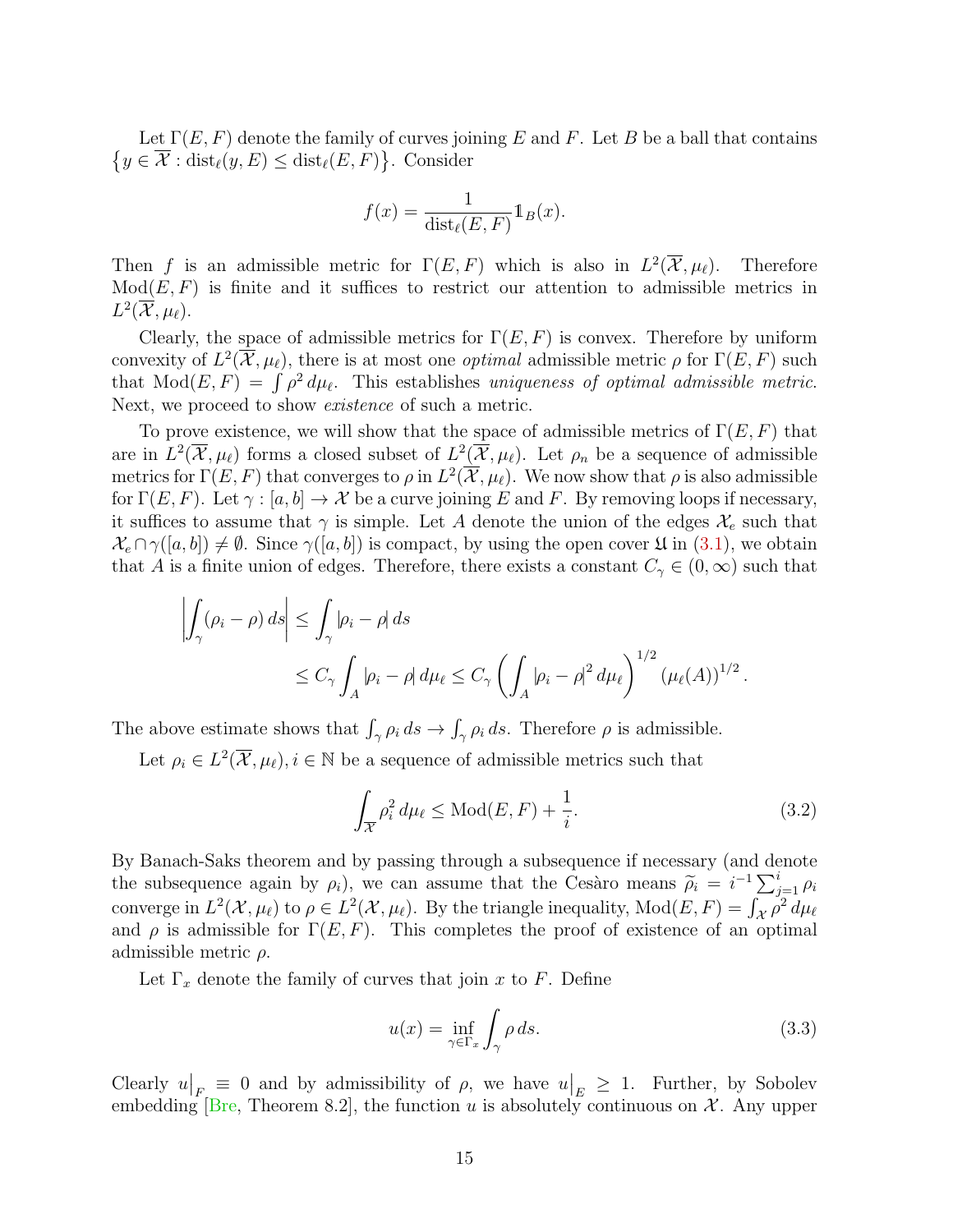gradient of u is admissible for  $\Gamma(E, F)$  [\[HK,](#page-35-8) Proof of Propositon 2.17]. Since  $\rho$  is optimal,  $\rho$  is the unique minimal upper gradient of u [\[HKST,](#page-35-9) Theorem 6.3.20] and hence  $\rho = |\nabla_{\ell}u|.$ 

Next, we show that  $u \in \mathcal{F}_e^{\ell}$ . Similarly, any upper gradient of  $\widetilde{u} = (u \vee 0) \wedge 1$  is admis-<br>e for  $\Gamma(F, F)$ . The minimal upper gradient  $|\nabla \widetilde{u}|$  of  $\widetilde{u}$  satisfies  $|\nabla \widetilde{u}| < |\nabla \widetilde{u}|$  almost sible for  $\Gamma(E, F)$ . The minimal upper gradient  $\nabla_{\ell} \tilde{u}$  of  $\tilde{u}$  satisfies  $\nabla_{\ell} \tilde{u} \leq |\nabla_{\ell} u|$  almost everywhere [\[HKST,](#page-35-9) Proposition 6.3.23]. By the optimality of  $\rho = |\nabla_{\ell}u|$ , admissibility of  $|\nabla_{\ell}\tilde{u}|, |\nabla_{\ell}\tilde{u}| \leq |\nabla_{\ell}u|$ , and uniqueness of optimal metric, we have  $|\nabla_{\ell}\tilde{u}| \equiv |\nabla_{\ell}u|$ . Hence by replacing u by  $\tilde{u}$  if necessary, henceforth we shall assume  $0 \le u \le 1$ .

We will show that

<span id="page-15-1"></span>
$$
f \wedge g \in \mathcal{F}^{\ell}
$$
, for all non-negative functions  $f \in \mathcal{F}^{\ell}, g \in \mathcal{W}$ , (3.4)

where W is as defined in [\(2.12\)](#page-11-2). By regularity, there exists a sequence  $f_n \in \mathcal{F}, n \in \mathbb{N}$ , such that  $f_n \to f$  in the norm  $h \mapsto (\mathcal{E}(h, h) + \langle h, h \rangle_\ell)^{1/2}$ . By passing through a subsequence if necessary, we can assume that  $f_n \to f$  almost everywhere. Clearly  $f_n \wedge g \in \mathcal{W} \cap \mathcal{C}_c(\mathcal{X}) \subset \mathcal{F}$ , and

<span id="page-15-0"></span>
$$
\liminf_{n \to \infty} \mathcal{E}(f_n \wedge g, f_n \wedge g) \le \int_{\mathcal{X}} |\nabla_{\ell} g|^2 d\mu_{\ell} + \liminf_{n \to \infty} \mathcal{E}(f_n, f_n) = \int_{\mathcal{X}} |\nabla_{\ell} g|^2 d\mu_{\ell} + \mathcal{E}(f, f) < \infty.
$$
\n(3.5)

Using [\(3.5\)](#page-15-0) and Lemma [2.5,](#page-7-3) we have  $f \wedge g \in \mathcal{F}_{loc}^{\ell}$ . Since  $|f \wedge g| \leq g$ , we have  $f \wedge g \in$  $L^2(\mathcal{X}, \mu_{\ell})$ , which along with Lemma [2.5](#page-7-3) establishes [\(3.4\)](#page-15-1).

Next, we check that  $u \in \mathcal{F}_{loc}^{\ell}(\mathcal{X})$  using [\(3.4\)](#page-15-1). Since  $u \in \mathcal{W}$ , it is continuous and hence bounded on any compact subset  $K$ . By the regularity of the Dirichlet form, there exists a non-negative function  $f \in \mathcal{F} \cap C_c(\mathcal{X})$  such that  $f > u$  on a neighbourhood of K. Therefore  $u \wedge f \in \mathcal{F}$  such that  $u \wedge f = u$  on K. Since K was arbitrary compact set, we have  $u \in \mathcal{F}_{\text{loc}}^{\ell}(\mathcal{X})$ .

Similarly, if v is absolutely continuous in  $\mathcal X$  with  $v|_E \geq 1, v|_F \equiv 0$ , then  $|\nabla_\ell v|$  is admissible for Γ. Hence for  $\phi \in \mathcal{C}_c(\mathcal{X} \setminus (E \cup F)) \cap \mathcal{F}$ , the function

$$
t \mapsto \mathcal{E}(u + t\phi, u + t\phi)
$$

is minimal at  $t = 0$ . Therefore  $\mathcal{E}(u, \phi) = 0$  for all  $\phi \in \mathcal{C}_c(\mathcal{X} \setminus (E \cup F)) \cap \mathcal{F}^{\ell}$ . This implies that  $u \in \mathcal{F}_{\text{loc}}^{\ell}(\mathcal{X})$  is harmonic in  $\mathcal{X} \setminus (E \cup F)$ .

Since u is harmonic in  $(E \cup F)^c$ , by Remark [2.7](#page-8-1)  $M_t = u(t \wedge T_{E \cup F})$  is a bounded martingale. Since  $\mathbb{P}^x(T_{E\cup F} < \infty) = 1$ , the martingale  $M_t$  converges almost surely to  $1_{\{T_E < T_F\}}$ . By the optional stopping theorem, we have  $u(x) = \mathbb{P}^x(T_E < T_F)$ .

**Remark 3.2.** The above proof shows that  $\text{Mod}(E, F) \leq \text{Cap}_{F^c}(E)$ . The reverse inequality is not true in general because the function u in [\(3.3\)](#page-14-0) need not be in the extended Dirichlet space.

The following definition is a large scale variant of  $|HK, 3.12|$  – see also  $|Kor|$  for the related notion of annular quasi-convexity.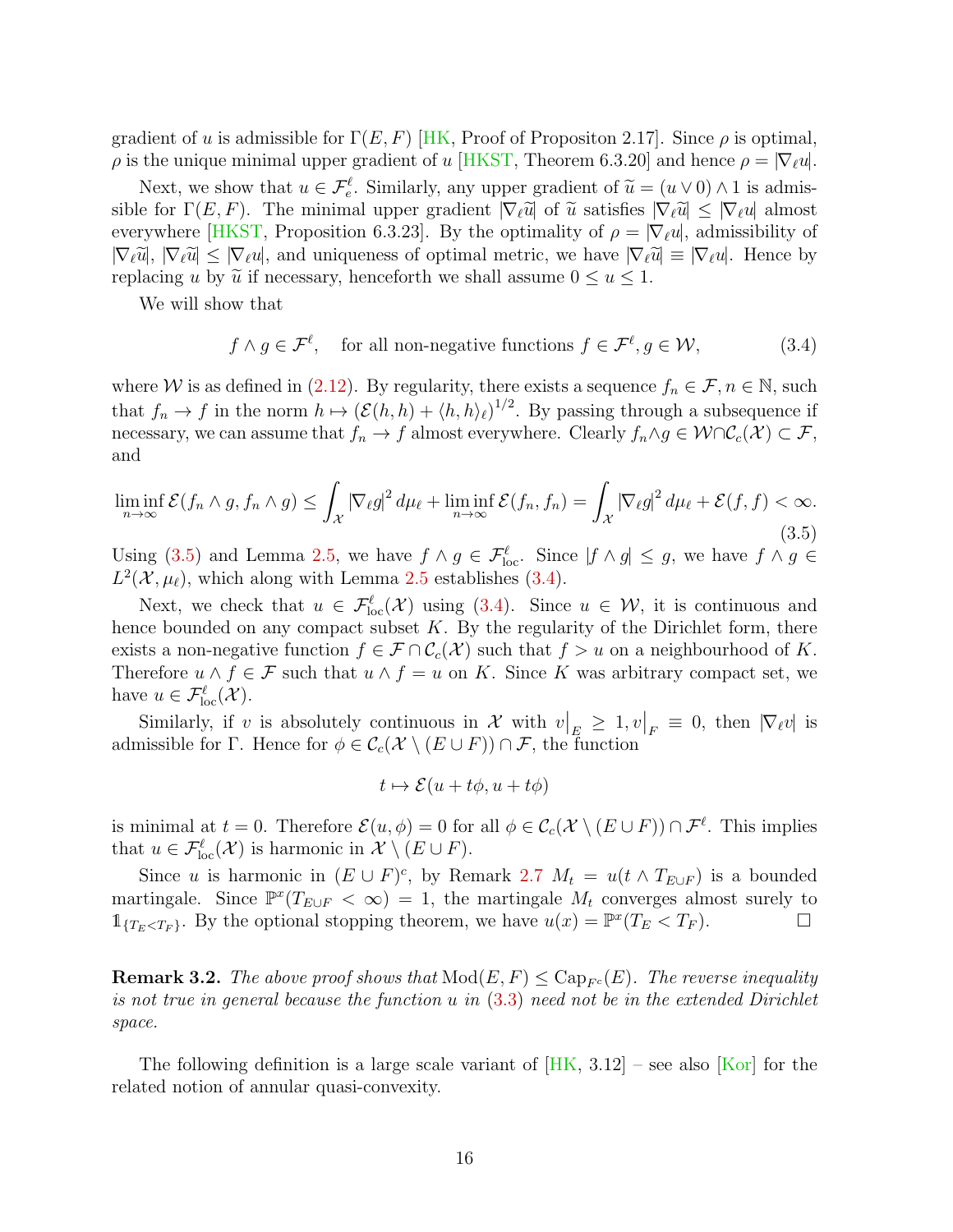<span id="page-16-0"></span>**Definition 3.3** (Annular quasi-convexity at large scales). We say that a metric space  $(X, d)$  is annular quasi-convex at large scales if there exists  $R_L, C_L > 0$  such that for all  $x \in \mathcal{X}$ , for all  $r \ge R_L$ , and for all  $y, z \in B(x, 2r) \setminus B(x, r)$  there exists a curve  $\gamma : [a, b] \to B(x, C_L r) \setminus B(x, r/C_L)$  that connects  $y = \gamma(a)$  and  $z = \gamma(b)$ .

<span id="page-16-6"></span>**Proposition 3.4.** Let  $\mathbb{G} = (V_{\mathbb{G}}, E_{\mathbb{G}})$  be a graph of polynomial volume growth with volume growth exponent  $d \geq 2$ . Assume that the corresponding cable system  $(\mathcal{X}, d_1, \mu_1, \mathcal{E}, \mathcal{F}^1)$ satisfies the capacity upper bound [\(cap](#page-7-0)<sub><</sub>), and Poincaré inequality PI( $\Psi$ ), with  $\Psi(r)$  =  $r^2 \vee r^d$ . Then  $(\mathcal{X}, d_1)$  is annular quasi-convex at large scales.

*Proof.* We follow the argument in  $[HK, Lemma 3.17]$ . Since G has polynomial growth with exponent d, the cable system  $(\mathcal{X}, d_1, \mu_1)$  satisfies the following volume estimate: there exists  $C > 1$  such that for all  $x \in \mathcal{X}, r \geq 1$ ,

<span id="page-16-1"></span>
$$
C^{-1}r^d \le V_1(x,r) \le Cr^d. \tag{3.6}
$$

Let  $y, z \in B_1(x, 2r) \setminus B_1(x, r)$  and define sets  $E = \overline{B_1(y, r/8)}$  and  $F = \overline{B_1(z, r/8)}$ . If  $d(y, z) \leq r/4$ , then the geodesic from y to z does not intersect  $B_1(x, r/2) \cup B_1(x, 3r)^c$ . Therefore, we may assume  $d_1(y, z) > r/4$ . Hence E, F are disjoint, non-empty closed sets with  $dist_1(E, F) > 0$ . By Lemma [2.3,](#page-7-5) one easily checks that the MMD space is recurrent. By Lemma [3.1,](#page-13-4) there is a function  $u \in \mathcal{F}^1_{loc}(\mathcal{X})$  with  $Mod(E, F) = \int_{\mathcal{X}} |\nabla_1 u|^2 d\mu_1$ ,  $u|_E \equiv$  $1, u|_F \equiv 0.$ 

Let  $M \geq 1$  be the constant in  $PI(\Psi)$ . By using  $PI(\Psi)$  for u in a ball  $B_1(x, 3Mr)$ , and using [\(3.6\)](#page-16-1), we obtain the following lower bound on  $Mod(E, F)$ : there exists  $c > 0$  such that for all  $x \in \mathcal{X}, r \geq 1$ , and  $y, z \in B_1(x, 2r) \setminus B_1(x, r)$  with  $d(y, z) > r/4$ , we have

<span id="page-16-4"></span><span id="page-16-3"></span>
$$
Mod(E, F) \ge c. \tag{3.7}
$$

Let  $C > 4$  be a constant, whose value will be momentarily determined. Let  $\Gamma_1$  be the family of curves joining  $E \cup F$  and  $B_1(x, r/C)$ ,  $\Gamma_2$  be the family of curves joining  $E \cup F$  and  $\mathcal{X} \setminus B_1(x, Cr)$ , and  $\Gamma_3$  be the family of curves joining E and F in  $B_1(x, Cr) \setminus B_1(x, r/C)$ . By the basic properties of modulus  $(2.3)-(2.5)$  $(2.3)-(2.5)$ , we have

$$
Mod(E, F) \le \sum_{i=1}^{3} Mod(\Gamma_{i})
$$
  
\n
$$
\le Mod(\Gamma_{3}) + Mod(B_{1}(x, r/C), \mathcal{X} \setminus B_{1}(x, r/2)) + Mod(B_{1}(x, 3r)), \mathcal{X} \setminus B_{1}(x, Cr)).
$$
\n(3.8)

For any function u that is admissible in the definition of  $\text{Cap}_{B_1(x,R)}(B_1(x,r))$ , its gradient  $\rho = \nabla_{\ell} u$  is an admissible metric for  $Mod(B_1(x, r), \mathcal{X} \setminus B_1(x, R)$ . Therefore, for all  $x \in \mathcal{X}$ ,  $0 < r < R$ ,

<span id="page-16-2"></span>
$$
Mod(B_1(x,r), \mathcal{X} \setminus B_1(x,R)) \leq Cap_{B_1(x,R)}(B_1(x,r))
$$
\n(3.9)

By Lemma [2.3](#page-7-5) and [\(3.9\)](#page-16-2), there exists  $C, R > 1$  such that for all  $r \ge R$ ,  $x \in \mathcal{X}$ , we have

<span id="page-16-5"></span>
$$
Mod(B_1(x, r/C), \mathcal{X} \setminus B_1(x, r/2)) + Mod(B_1(x, 3r), \mathcal{X} \setminus B_1(x, Cr)) \le c/2.
$$
 (3.10)

Combining [\(3.7\)](#page-16-3), [\(3.8\)](#page-16-4), [\(3.10\)](#page-16-5), we have  $Mod(\Gamma_3) \ge c/2 > 0$ , for all  $r \ge R$ ,  $x \in \mathcal{X}$ , and so by  $(2.2)$ ,  $\Gamma_3 \neq \emptyset$ .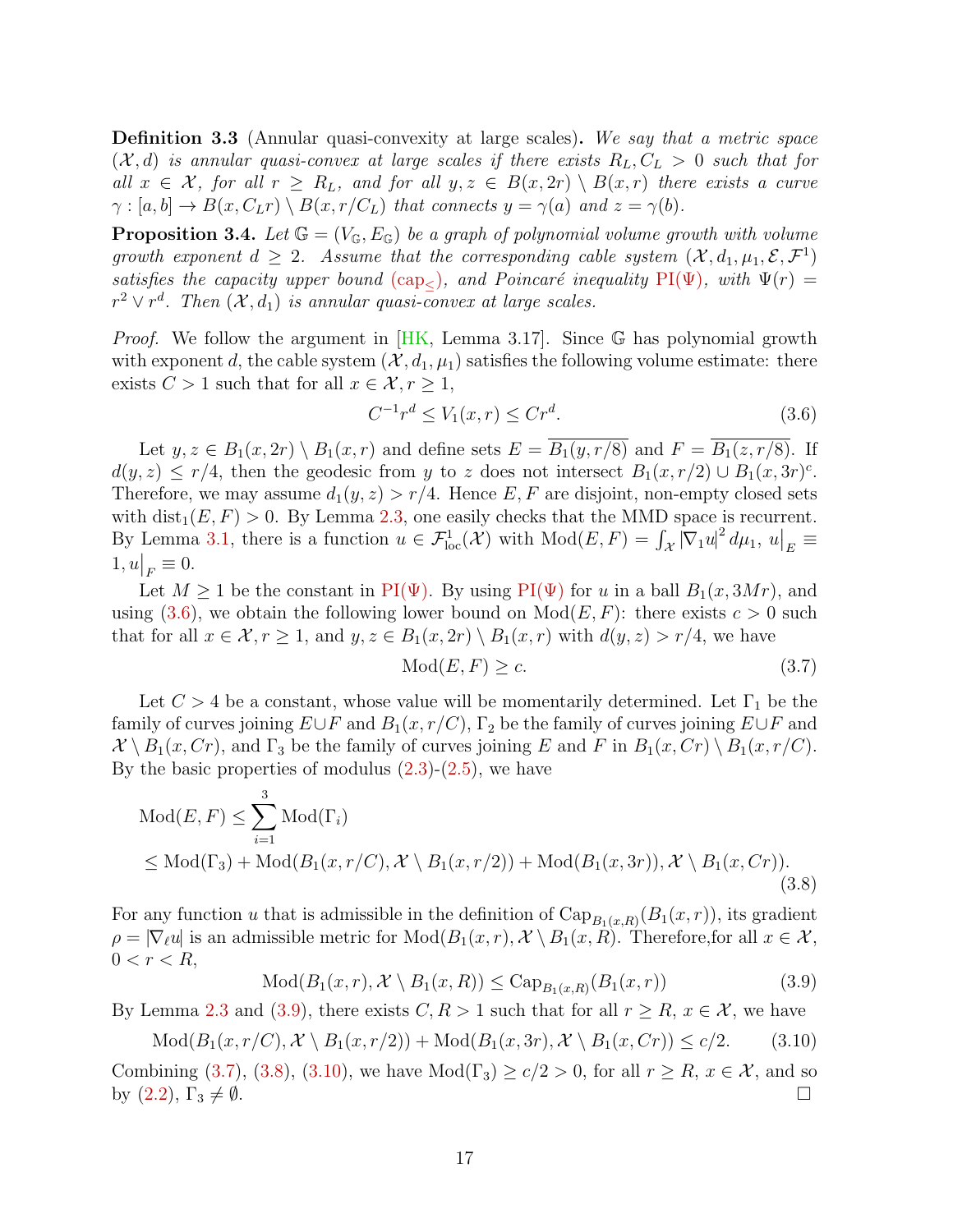### <span id="page-17-0"></span>4 Loewner property of good embeddings

The goal of this section is prove that a good embedding with carrier  $\mathbb{R}^2$  satisfies the Loewner property. We recall the notion of Loewner space [\[Hei,](#page-35-0) Chapter 8].

For a metric space,  $(\mathcal{X}, d)$ , we denote distance between two sets or distance between a point and a set by  $dist(E, F) = inf_{x \in E, y \in F} d(x, y)$  and  $dist(x, E) = dist(\{x\}, E)$ inf<sub>y∈E</sub>  $d(x, y)$  respectively. We denote by  $\Delta(E, F)$ , the *relative distance* between E and  $\cal F$  as

$$
\Delta(E, F) := \frac{\text{dist}(E, F)}{\text{diam}(E) \land \text{diam}(F)}
$$

For cable systems, the notations  $dist_\ell, \Delta_\ell, dist_1, \Delta_1$  are self-explanatory.

**Definition 4.1.** By a *continuum*, we mean a connected, compact set consisting of more than one point. We call  $(\mathcal{X}, d, \mu)$  a *Loewner space*, if there is a function  $\phi : (0, \infty) \to (0, \infty)$ such that

$$
Mod(E, F) \ge \phi(t),\tag{4.1}
$$

.

whenever  $E$  and  $F$  are disjoint continua and  $t$  satisfies

$$
t \geq \Delta(E, F).
$$

We say that a space satisfies the Loewner property if it is a Loewner space.

An important aspect of the above definition is that the quantity  $\Delta(E, F)$  is 'scaleinvariant', *i.e.*,  $\Delta(E, F)$  does not change if we replace the metric d by  $\lambda d$  for some  $\lambda > 0$ . Therefore, the Loewner property can be interpreted as a scale invariant lower bound on the modulus. The Loewner property is introduced in [\[HK\]](#page-35-8) and is motivated by Loewner's work on such lower bounds on modulus in the Euclidean space [\[Loe\]](#page-36-9).

The main results of [\[ABGN\]](#page-32-0) show that good embeddings inherit several properties from  $\mathbb{R}^2$ ; for example Gaussian heat kernel bounds, the volume doubling property, and the Poincaré inequality. The main tool for showing the Loewner property is the Poincaré inequality. The following definition will be used in the proof of the Poincaré inequality for good embeddings.

**Definition 4.2** (Remote balls). Let  $(\overline{\mathcal{X}}, d)$  be a metric space and  $\Omega \subset \overline{\mathcal{X}}$  be open. Let  $\epsilon >$ 0. We say that a ball  $B(x, r)$  is  $\epsilon$ -remote in  $\Omega$ , if  $B(x, r) \subset \Omega$  and  $r \leq \epsilon d(B(x, r), \mathcal{X} \setminus \Omega)$ . If the value of  $\epsilon$  is unimportant, we drop the parameter  $\epsilon$  and say  $B(x, r)$  is a remote ball.

We state a slight generalization of some results in [\[ABGN\]](#page-32-0).

<span id="page-17-2"></span>**Theorem 4.3.** (See [\[ABGN,](#page-32-0) Lemma 3.3 and Theorem 3.4]) Let  $(\overline{\mathcal{X}}, d_\ell, \mu_\ell, \mathcal{E}, \mathcal{F}^\ell)$  denote the cable system corresponding to a good embedding of a planar graph with either carr( $\mathbb{G}$ ) = U or carr( $\mathbb{G}$ ) =  $\mathbb{R}^2$ . Then  $(\overline{\mathcal{X}}, d_{\ell}, \mu_{\ell}, \mathcal{E}, \mathcal{F}^{\ell})$  satisfies the volume growth estimate

<span id="page-17-1"></span>
$$
\exists C > 1: \quad C^{-1}r(r \vee r_x) \le V_{\ell}(x, r) \le Cr(r \vee r_x) \quad \text{for all } x \in \mathcal{X}, 0 < r < \text{diam}_{\ell}(\mathcal{X})/2,\tag{4.2}
$$

and the Poincaré inequality  $PI(2)$ .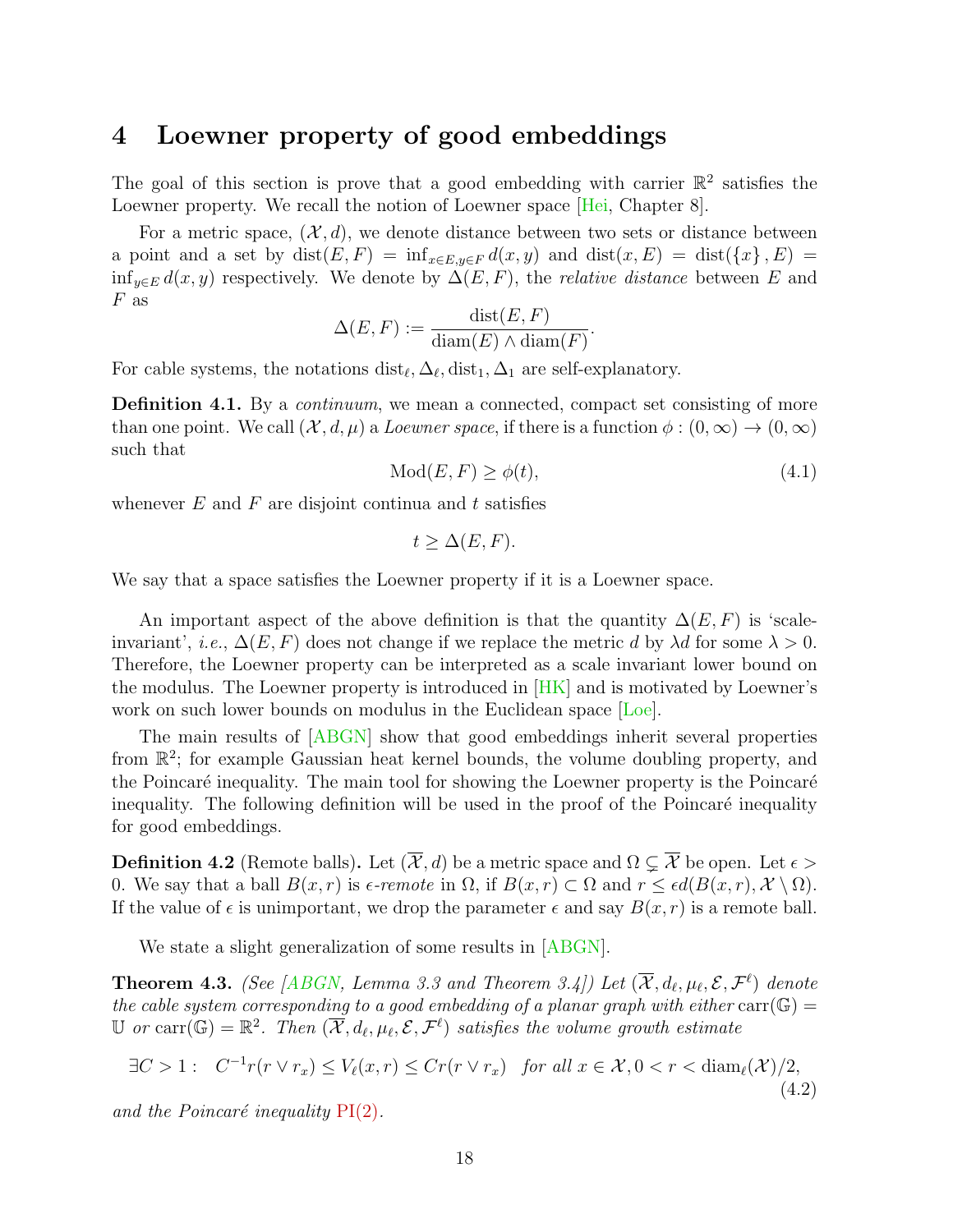*Proof.* The estimate [\(4.2\)](#page-17-1) is essentially contained in [\[ABGN\]](#page-32-0). In the case, carr( $\mathbb{G}$ ) =  $\mathbb{R}^2$ , one easily checks that the restriction  $r < 1$  in the statement of [\[ABGN,](#page-32-0) Lemma 3.3] is unnecessary. The Poincaré inequality  $PI(2)$  for the case carr( $\mathbb{G}$ ) =  $\mathbb{R}^2$  is contained in [\[ABGN,](#page-32-0) Theorem 3.4].

Although we do not need  $P(I(2))$  for the case carr( $\mathbb{G}$ ) = U, we provide a proof below. For the case carr( $\mathbb{G}$ ) = U, the Poincaré inequality in [\[ABGN,](#page-32-0) Theorem 3.4] is proved only for remote balls in  $\mathcal{X} \subsetneq \overline{\mathcal{X}}$ . However, as mentioned in the beginning of [\[ABGN,](#page-32-0) Section 3.2], the weak Poincaré inequality implies the strong Poincaré inequality for all remote balls in  $\mathcal{X} \subset \overline{\mathcal{X}}$ . This is due to Jerison using a Whitney covering argument [\[Jer\]](#page-35-12) (see also [\[Hei,](#page-35-0) Theorem 4.18] and [\[Sal,](#page-36-10) Corollary 5.3.5]).

For inner uniform domains satisfying the volume doubling property, Poincaré inequality for remote balls implies Poincaré inequality for all balls  $[G<sub>Y</sub>S, Theorem 3.13]$ . This was established using a Whitney covering in [\[GyS\]](#page-35-13). Hence [PI\(2\)](#page-7-4) for the case carr( $\mathbb{G}$ ) = U follows from [\[ABGN,](#page-32-0) Theorem 3.4 and Lemma 2.6], [\[GyS,](#page-35-13) Theorem 3.13] and [\(4.2\)](#page-17-1).  $\square$ 

**Remark 4.4.** For the case carr( $\mathbb{G}$ ) = U, the [PI\(2\)](#page-7-4) stated above implies extensions of [\[ABGN,](#page-32-0) Theorem 1.5 and Theorem 3.6], where the assumption of remote balls can be relaxed to all balls that are proper subsets of  $\overline{\mathcal{X}}$ . Such an extension was already conjectured in [\[ABGN,](#page-32-0) end of p.1961]. Indeed, the authors of [\[ABGN\]](#page-32-0) even propose to prove such a generalization in the future by a suitable modification of the graph. Our approach is different from their proposed one and does not require modifying the graph.

Recall that the *Hausdorff s-content* of a set E in a metric space  $(\mathcal{X}, d)$  is the number

$$
\mathcal{H}_s^{\infty}(E) = \inf \sum_i r_i^s,
$$

where the infimum is taken over all countable covers of the set  $E$  by balls  $B_i$  of radius  $r_i$ . If E is a continuum in a length space  $\mathcal{X}$ , then the Hausdorff 1-content is comparable to its diameter as

<span id="page-18-0"></span>
$$
\frac{1}{2}\text{diam}(E) \le \mathcal{H}_1^{\infty}(E) \le \text{diam}(E). \tag{4.3}
$$

The upper bound on  $\mathcal{H}_1^{\infty}(E)$  is easily obtained by covering E using a single ball while the lower bound is contained in [\[BBI,](#page-33-9) proof of Lemma 2.6.1].

**Theorem 4.5.** Let  $(\mathcal{X}, d_{\ell}, \mu_{\ell})$  be the cable system corresponding to a good embedding of a planar graph with carrier  $\mathbb{R}^2$ . Then  $(\mathcal{X}, d_\ell, \mu_\ell)$  satisfies the Loewner property.

*Proof.* We follow the argument in [\[HK,](#page-35-8) Theorem 5.9] at large scales, and then make some essential modifications using local regularity to handle smaller scales.

Note that the cable process  $(X_t)$  associated to the MMD space  $(\mathcal{X}, d_\ell, \mu_\ell, \mathcal{X}, \mathcal{F}^\ell)$  satisfies Gaussian heat kernel upper and lower bounds by Theorem [4.3](#page-17-2) and [\[Stu,](#page-36-11) Corollary 4.2 and 4.10]. Integrating this heat kernel estimate in time, we obtain that every Borel set of positive measure is hit infinitely often almost surely. Now using  $[FeI, Theorem 2.1]$ ,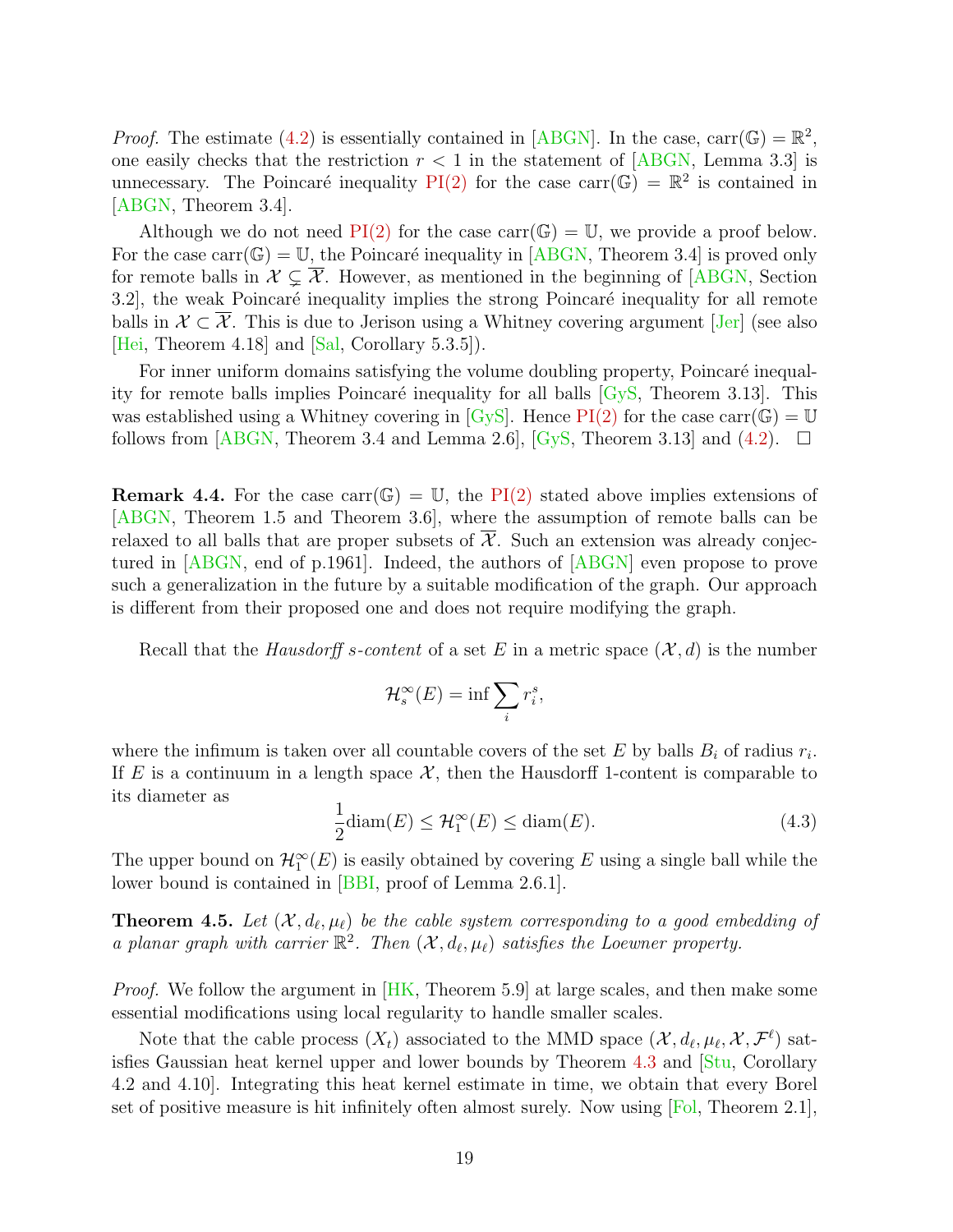we conclude that every singleton set is hit almost surely by the cable process from any starting point, that is

<span id="page-19-0"></span>
$$
\mathbb{P}^x(T_{\{y\}} < \infty) = 1,\tag{4.4}
$$

for all  $x, y \in \mathcal{X}$ , where  $T_{\{y\}}$  is as defined in [\(2.13\)](#page-12-0) for the cable process associated to the MMD space  $(\mathcal{X}, d_{\ell}, \mu_{\ell}, \mathcal{X}, \mathcal{F}^{\ell}).$ 

Let  $t > 0$ , and let  $E, F \subset \mathcal{X}$  be disjoint continua such that  $dist_{\ell}(E, F) \leq t \text{diam}_{\ell}(E) \wedge$  $\text{diam}_{\ell}(F)$ .

If  $dist_1(E, F) \leq 2$ , consider a curve  $\gamma$  joining E and F in  $(\mathcal{X}, d_1, \mu_1)$  of length at most 2. Now, by applying the classical Poincaré inequality to the function  $u$  defined in Lemma [3.1](#page-13-4) on a bounded interval in R (corresponding to  $\gamma$  in  $(\mathcal{X}, d_1, \mu_1)$ ), and the conformal invariance of modulus in Lemma [2.10,](#page-11-0) we obtain the following lower bound on modulus:

$$
Mod(E, F) \ge \frac{1}{dist_1(E, F)}, \quad \text{for all pairs of disjoint continua } E, F \subset \mathcal{X}.
$$

Therefore, without loss of generality, we will assume that  $dist_1(E, F) \geq 2$ .

By Lemma [3.1](#page-13-4) and [\(4.4\)](#page-19-0), there exists a continuous function  $u \in \mathcal{F}^{\ell}_{loc}(\mathcal{X})$  such that  $u|_E \equiv 1, u|_F \equiv 0, u(x) = \mathbb{P}^x(T_E < T_F)$  and

<span id="page-19-2"></span>
$$
Mod(E, F) = \int_{\mathcal{X}} |\nabla_{\ell} u|^2 d\mu_{\ell}.
$$
 (4.5)

We need the following gradient estimate: there exists  $C_2 > 0$  such that

<span id="page-19-1"></span>
$$
|\nabla_{\ell}u|(x) \le C_2/r_x \tag{4.6}
$$

for almost every  $x \in \mathcal{X}$ , where  $r_x$  denotes the separation radius. Since  $\mathcal{X}_V$  has measure zero and  $\nabla_\ell u(x) = 0$  for almost every  $x \in E \cup F$ , it suffices to consider  $x \in \mathcal{X} \setminus (\mathcal{X}_V \cup E \cup F)$ .

Every  $x \in \mathcal{X} \setminus (\mathcal{X}_V \cup E \cup F)$  belongs to an unique  $\mathcal{X}_e$  for some edge e. We consider two cases depending on whether or not  $\mathcal{X}_e \cap (E \cup F)$  is empty. If  $\mathcal{X}_e \cap (E \cup F) = \emptyset$ , since the value of u at endpoints of  $\mathcal{X}_e$  differ by at most 1 and u is linear in the edge  $\mathcal{X}_e$ , we have  $|\nabla_{\ell} u||_{\mathcal{X}_e} \leq 1/\ell(e)$ , which immediately implies  $(4.6)$ , where  $C_2$  depends only on the constants associated with good embedding.

If  $x \in \mathcal{X}_e \cap (\mathcal{X} \setminus (\mathcal{X}_V \cup E \cup F))$  is such that  $\mathcal{X}_e \cap (E \cup F) \neq \emptyset$ , then using dist<sub>1</sub> $(E, F) \geq 2$ we have that  $\mathcal{X}_e$  intersects exactly one of the sets E or F. By symmetry, it suffices to consider the case  $\mathcal{X}_e \cap E \neq \emptyset$ . Consider the vertex  $v \in \mathcal{X}_V \cap \mathcal{X}_e$  such that v and x belong to the same connected component  $I_x$  of  $\mathcal{X}_e \setminus E$ . Consider the cable process starting at the vertex v, exiting the star shaped set  $I_x \cup (\cup_{e:\mathcal{X}_e \ni v} \mathcal{X}_e)$ . By the harmonic measure of this star shaped set from [\[Fol,](#page-34-6) Theorem 2.1] and using  $u(y) = \mathbb{P}^y(T_E < T_F)$  from Lemma [3.1,](#page-13-4) we obtain the gradient estimate [\(4.6\)](#page-19-1) in this case as well.

We use the notation

$$
u_{x,r} = \frac{1}{V_{\ell}(x,r)} \int_{B_{\ell}(x,r)} u \, d\mu_{\ell}.
$$
 (4.7)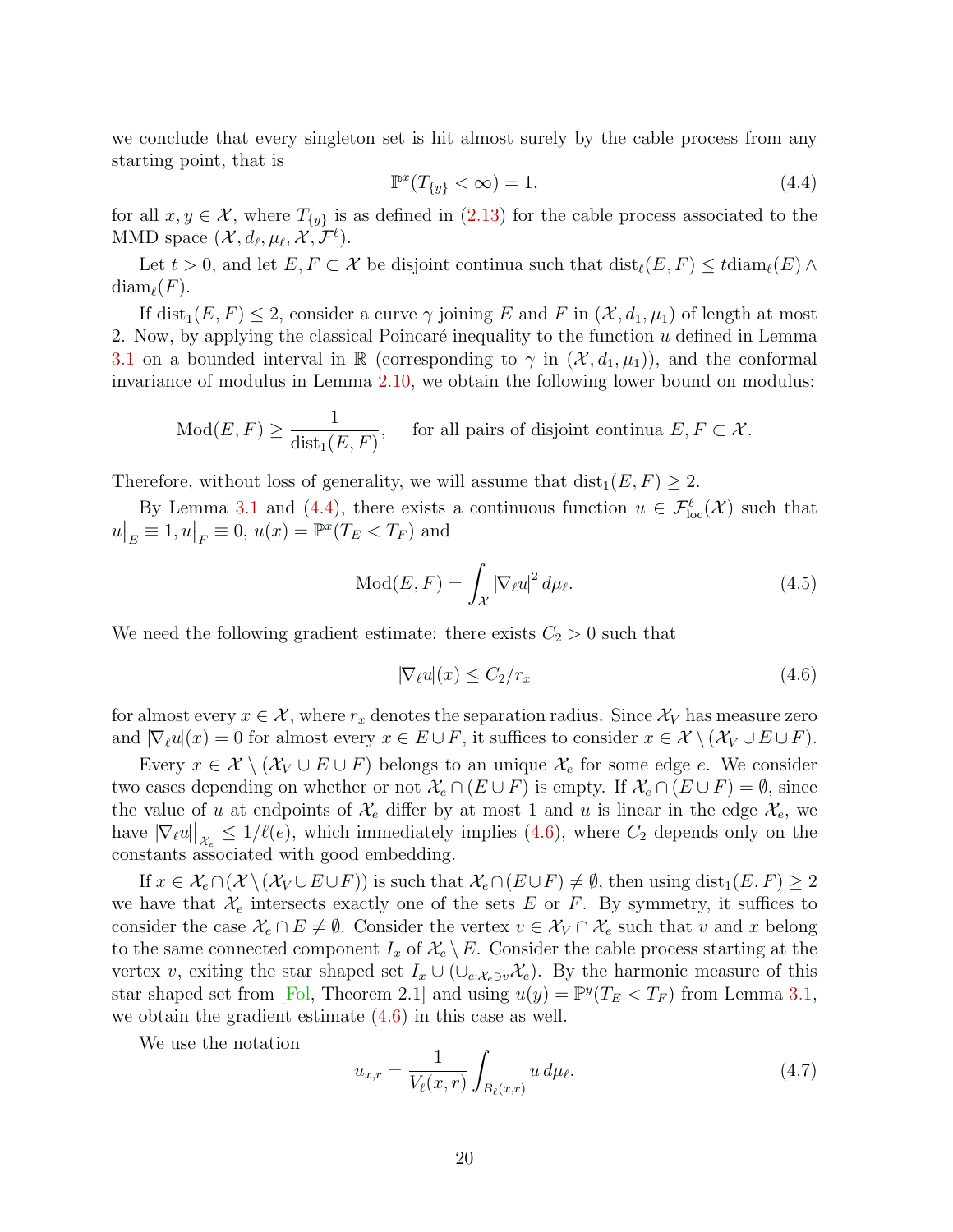By the gradient estimate [\(4.6\)](#page-19-1) and the fundamental theorem of calculus, there exists  $C_3 > 1$  such that for all  $x \in \mathcal{X}, 0 < r \leq C_3^{-1}r_x$ , we have

<span id="page-20-1"></span>
$$
|u(x) - u_{x,r}| \le \frac{1}{V_{\ell}(x,r)} \int_{B_{\ell}(x,r)} |u(x) - u(y)| \, \mu_{\ell}(dy) \le \frac{1}{10}.
$$
 (4.8)

Without loss of generality, assume

$$
\text{diam}_{\ell}(E) \le \text{diam}_{\ell}(F).
$$

Since F is compact, we can choose  $y_0 \in F$  such that  $dist_\ell(E, F) = dist_\ell(E, \{y_0\})$ . Let  $d_F$ denote the geodesic metric induced by  $d_\ell$  on F and let  $\overline{B_F} (y, r), y \in F, r > 0$  denote the corresponding closed balls. By the continuity of the function  $s \mapsto \text{diam}_{\ell}(F \cap \overline{B_F}(y_0, s)),$ there exists  $s_0 > 0$  such that  $\text{diam}_{\ell}(F \cap \overline{B_F}(y_0, s_0)) = \text{diam}(E)$ . Replacing F by  $F \cap$  $B_F(y_0, s_0)$  if necessary and using [\(2.3\)](#page-5-2), we assume that  $E, F$  are disjoint continua such that  $dist_\ell(E, F) \leq t \text{diam}_\ell(E) = t \text{diam}_\ell(F)$  and  $dist_1(E, F) \geq 2$ . Since the embdedding is good, the above conditions imply the following bound on the separation radius: there exists  $C_4 > 0$  (depending only on t and the constants  $D, \eta > 0$  associated to the good embedding in Definition [2.12\)](#page-13-2) such that

<span id="page-20-0"></span>
$$
r_x \le C_4 \operatorname{diam}_{\ell}(E) = C_4 \operatorname{diam}_{\ell}(F) \quad \text{for all } x \in E \cup F. \tag{4.9}
$$

Fix  $R = (3 + t)$ diam(E). By triangle inequality we have  $E \cup F \subset B_{\ell}(x, R)$  for any  $x \in E \cup F$ .

The proof splits into two cases, depending on whether or not there are points  $x \in E$ and  $y \in F$  so that neither

$$
|u(x) - u_{x,R}|
$$
 nor  $|u(y) - u_{y,2R}|$ 

exceeds  $\frac{1}{5}$ . If such points  $x \in E, y \in F$  can be found, then

$$
1 \le |u(x) - u(y)| \le \frac{1}{5} + |u_{x,R} - u_{y,2R}| + \frac{1}{5}.
$$

Therefore, we have

$$
\frac{3}{5} \le |u_{x,R} - u_{y,2R}| \le \frac{C}{R^2} \int_{B_{\ell}(y,2R)} |u - u_{y,5R}| \, d\mu_{\ell}
$$
\n
$$
\le \frac{C}{R} \left( \int_{B_{\ell}(y,2R)} |u - u_{y,2R}|^2 \, d\mu_{\ell} \right)^{1/2}
$$
\n
$$
\le \frac{C}{R} \left( R^2 \int_{B_{\ell}(y,2KR)} |\nabla_{\ell} u|^2 \, d\mu_{\ell} \right)^{1/2} \le C \left( \mathcal{E}(u,u) \right)^{1/2},
$$

which along with [\(4.5\)](#page-19-2) implies Loewner property at large scales. In the above display, we used  $B_{\ell}(x, R) \subset B_{\ell}(y, 5R)$ , [\(4.9\)](#page-20-0) and [\(4.2\)](#page-17-1) in the first line, Cauchy-Schwarz inequality,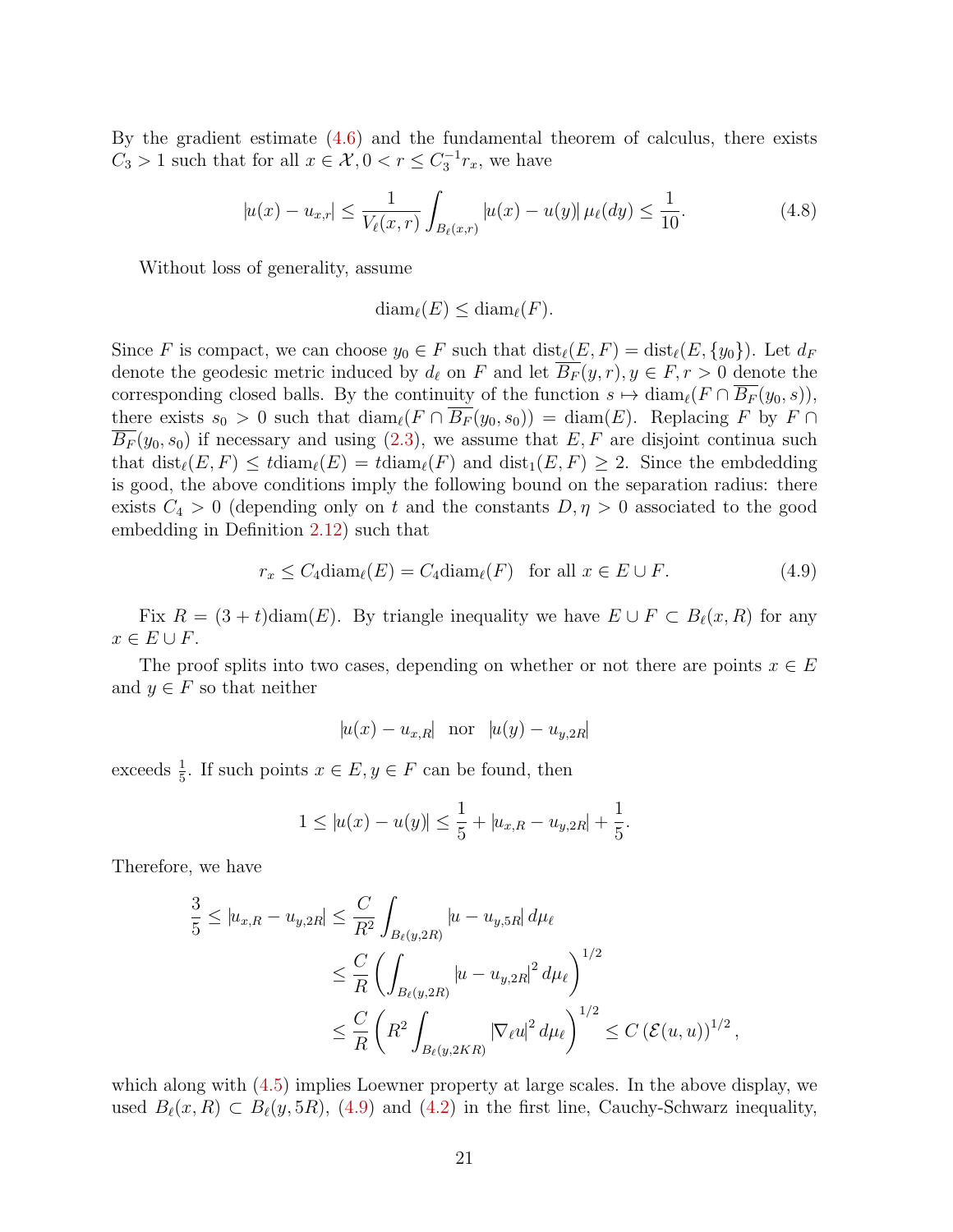$(4.9)$  and  $(4.2)$  in the second line, Poincaré inequality  $PI(2)$  in the third line, and  $(4.9)$ , [\(4.2\)](#page-17-1) in the final line.

The second alternative, by symmetry, is

<span id="page-21-0"></span>
$$
|u(x) - u_{x,R}| \ge \frac{1}{5} \quad \text{for all } x \in E. \tag{4.10}
$$

For each  $x \in E$ , let  $i_x \in \mathbb{N}$  be the unique integer such that

<span id="page-21-1"></span>
$$
(2C_3)^{-1}r_x < 2^{-i_x}R \le C_3^{-1}r_x,\tag{4.11}
$$

so that by  $(4.8)$ , and  $(4.10)$ , we have

$$
|u_{x,2^{-i}x} - u_{x,R}| \ge \frac{1}{10} \quad \text{for all } x \in E.
$$
 (4.12)

Using Cauchy-Schwarz inequality, Poincaré inequality  $PI(2)$ ,  $(4.11)$  and  $(4.2)$ , we obtain the following estimate: for all  $x \in E$ ,

$$
1 \leq C \sum_{j=0}^{i_x - 1} |u_{x,2^{-j}R} - u_{x,2^{-j-1}R}| \leq C \sum_{j=0}^{i_x - 1} \frac{1}{V_{\ell}(x,2^{-j}R)} \int_{B_{\ell}(x,2^{-j}R)} |u - u_{x,2^{-j}R}| d\mu_{\ell}
$$
  
\n
$$
\leq C \sum_{j=0}^{i_x - 1} \left( \frac{1}{V_{\ell}(x,2^{-j}R)} \int_{B_{\ell}(x,2^{-j}R)} |u - u_{x,2^{-j}R}|^2 d\mu_{\ell} \right)^{1/2}
$$
  
\n
$$
\leq C \sum_{j=0}^{i_x - 1} \left( \frac{(2^{-j}R)^2}{V_{\ell}(x,2^{-j}R)} \int_{B_{\ell}(x,2^{-j}MR)} |\nabla_{\ell} u|^2 d\mu_{\ell} \right)^{1/2}
$$
  
\n
$$
\leq C \sum_{j=0}^{i_x - 1} \left( \int_{B_{\ell}(x,2^{-j}MR)} |\nabla_{\ell} u|^2 d\mu_{\ell} \right)^{1/2}.
$$

Therefore, if

$$
\int_{B_{\ell}(x,2^{-j}MR)} |\nabla_{\ell}u|^2 d\mu_{\ell} \leq \epsilon 2^{-j},
$$

for some  $\epsilon > 0$  and for every  $x \in \mathcal{X}, 0 \leq j \leq i_x - 1$ , we have that

$$
1 \leq C \epsilon^{1/2} \sum_{j=0}^{i_x-1} 2^{-j} \leq C \epsilon^{1/2}.
$$

Therefore, for each  $x \in E$ , there exists an integer  $j_x$  with  $0 \le j_x \le i_x - 1$ , such that

<span id="page-21-2"></span>
$$
\int_{B_{\ell}(x,2^{-jx}MR)} |\nabla_{\ell}u|^2 d\mu_{\ell} \ge \epsilon_0 2^{-jx},\tag{4.13}
$$

for some small enough  $\epsilon_0$  depending only on the constants associated with the definition of good embedding. By the  $5B$ -covering lemma (see [\[Hei,](#page-35-0) Theorem 1.2] or [\[HKST,](#page-35-9) p.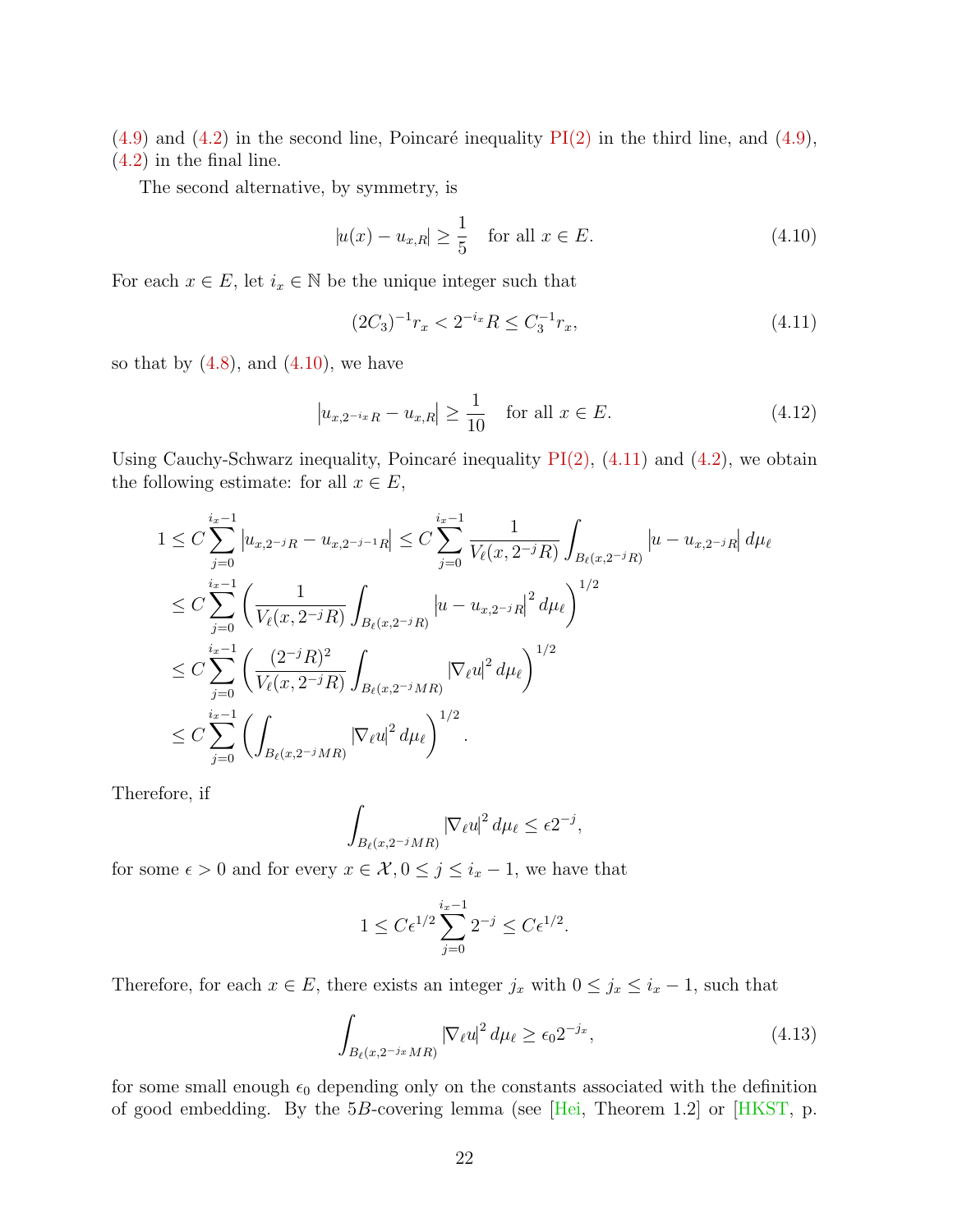60), and the separability of  $\mathcal{X}$ , there exists a countable family of pairwise disjoint balls  $B_k = B_\ell(x_k, 2^{-j_{x_k}}MR)$ , such that

<span id="page-22-1"></span>
$$
E \subset \bigcup_{k} B_{\ell}(x_k, 2^{-j_{x_k}} 5MR), \tag{4.14}
$$

and, by [\(4.13\)](#page-21-2), such that

<span id="page-22-2"></span>
$$
\text{diam}\left(B_{\ell}(x_k, 2^{-j_{x_k}} 5MR)\right) \le 2^{-j_x+5}MR \le CR \int_{B_{\ell}(x_k, 2^{-j_{x_k}}MR)} |\nabla_{\ell} u|^2 d\mu_{\ell}.\tag{4.15}
$$

Hence, by  $(4.3)$ ,  $(4.14)$ ,  $(4.15)$  and the fact that  $B_k$ 's are disjoint

$$
R/8 = \frac{1}{2}\text{diam}(E) \le \mathcal{H}_1^{\infty}(E) \le \sum_k \text{diam}\left(B_\ell(x_k, 2^{-j_{x_k}} 5R)\right)
$$
  

$$
\le CR \sum_k \int_{B_k} |\nabla_\ell u|^2 d\mu_\ell \le CR \text{Mod}(E, F).
$$

This completes the proof of Loewner property.

## <span id="page-22-0"></span>5 Quasisymmetry of good embeddings

<span id="page-22-3"></span>**Theorem 5.1.** Let  $\mathbb{G} = (V_{\mathbb{G}}, E_{\mathbb{G}})$  be a graph that admits a good embedding with length function  $\ell$ , and carr $(\mathbb{G}) = \mathbb{R}^2$ . Let X denote the cable system of  $\mathbb{G}$ . If  $(\mathcal{X}, d_1, \mu_1, \mathcal{E}, \mathcal{F}^1)$ is annular quasi-convex at large scales and satisfies [\(cap](#page-7-0)<sub><</sub>), then  $d_1$  and  $d_\ell$  are quasisymmetric.

We recall the definition of a weak quasisymmetry.

**Definition 5.2.** Given a homeomorphism  $f : (\mathcal{X}_1, d_1) \to (\mathcal{X}_2, d_2), x \in \mathcal{X}_1$  and  $r > 0$ , set

$$
H_f(x,r) = \frac{\sup \{d_2(f(x), f(y)) : d_1(x,y) \le r\}}{\inf \{d_2(f(x), f(y)) : d_1(x,y) \ge r\}}.
$$
\n(5.1)

We say that  $f : (\mathcal{X}_1, d_1) \to (\mathcal{X}_2, d_2)$  is a *weak quasisymmetry*, if it is a homeomorphism and if there exists a  $H < \infty$  so that

$$
H_f(x,r) \le H \tag{5.2}
$$

for all  $x \in \mathcal{X}_1, r > 0$ .

Every quasisymmetry is a weak quasisymmetry but the converse is not true in general [\[Hei,](#page-35-0) Exercise 10.5]. Nevertheless, every weak quasisymmetry between geodesic metric spaces is a quasisymmetry  $[V\ddot{a}i,$  Theorem 6.6.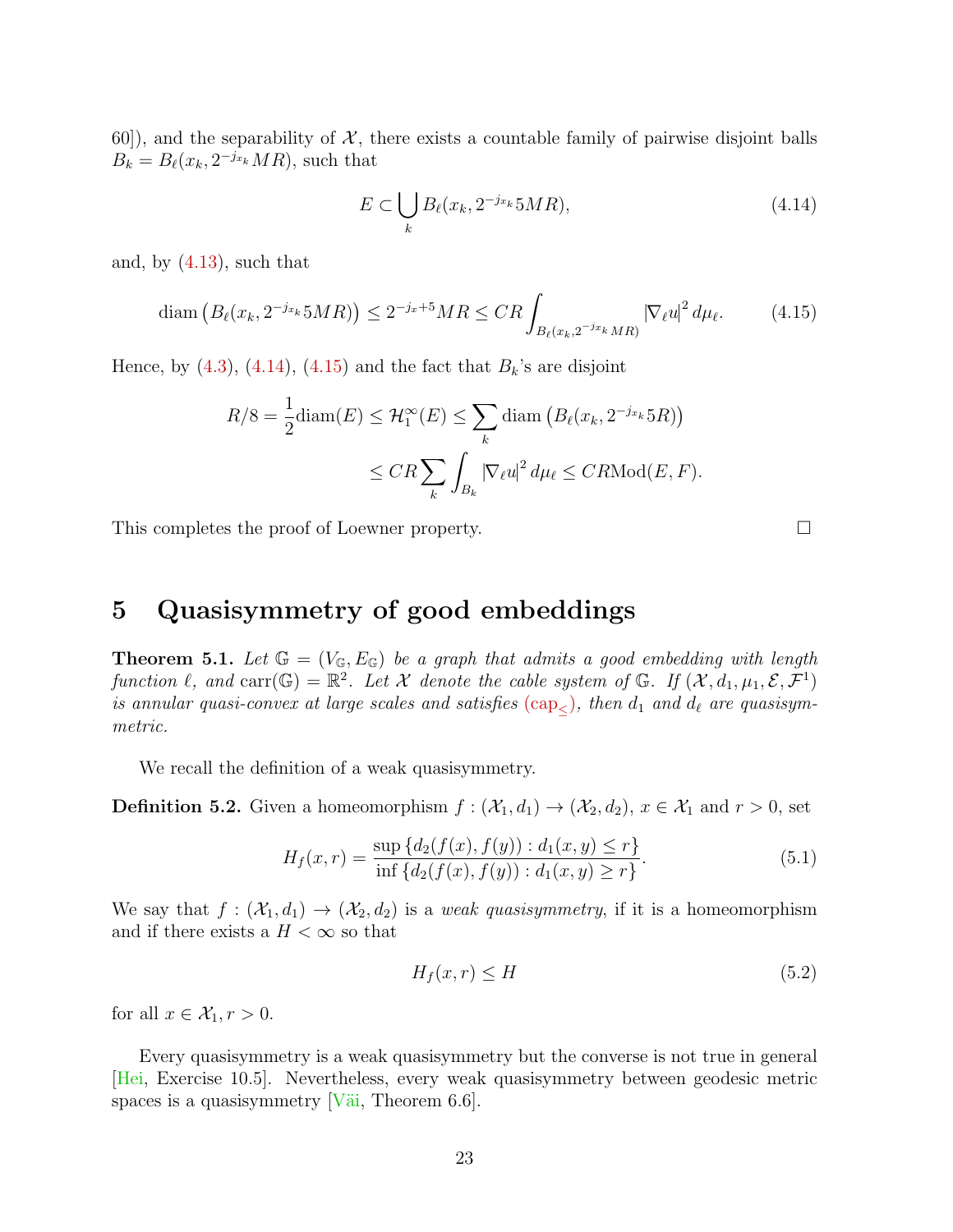*Proof of Theorem [5.1.](#page-22-3)* We follow the approach of  $[HK, Theorem 4.7]$  at large scales but we use a different argument using the goodness of embedding at small scales.

Let  $f_{\ell} : (\mathcal{X}, d_{\ell}) \to (\mathcal{X}, d_1)$  denote the identity homeomorphism. By [Väi, Theorem 6.6, it suffices to show that  $f_{\ell}$  is a weak quasisymmetry. Since the embedding is good, for any  $R > 0$ , there exists  $C_R \in (1,\infty)$  such that for all  $x, y \in \mathcal{X}$  with  $d_1(x, y) \leq R$ , we have

<span id="page-23-1"></span>
$$
C_R^{-1}r_x d_1(x, y) \le d_\ell(x, y) \le C_R r_x d_1(x, y), \tag{5.3}
$$

where  $r_x$  is the radius of separation.

Weak quasisymmetry of  $f_\ell$  is equivalent to the following statement: there exists  $H > 0$ 

<span id="page-23-0"></span>
$$
d_{\ell}(x, a) \le d_{\ell}(x, b) \quad \text{implies} \quad d_1(x, a) \le H d_1(x, b) \quad \text{for all } x, a, b \in \mathcal{X}.
$$
 (5.4)

The estimate [\(5.4\)](#page-23-0) easily follows from [\(5.3\)](#page-23-1) in the case  $d_1(x, a) \leq R$  for any fixed R. Therefore it suffices to consider the case  $d_1(x, a) \geq R$  for some large  $R \in (1, \infty)$ .

Suppose that

<span id="page-23-2"></span>
$$
d_1(x, a) \ge R
$$
,  $d_{\ell}(x, a) \le d_{\ell}(x, b)$ , and  $s = d_1(x, a) > Md_1(x, b)$ ,  $(5.5)$ 

where  $R, M$  will be chosen below. We will show that M cannot be too large.

Choose a point  $z \in \mathcal{X}$  such that

$$
d_{\ell}(x, z) \ge 2d_{\ell}(x, b) \text{ and } d_1(x, z) \ge s.
$$

To see the existence of such a point z, we note that  $\overline{B_{\ell}(x, 2d_{\ell}(x, b))}\cup \overline{B_1(x, s)}$  is a compact subset of a non-compact space  $\mathcal{X}$ , and therefore is a proper subset.

Let  $E \subset B_1(x, s/M)$  denote the image of a shortest path in the  $d_1$  metric joining x to b.

Since  $(\mathcal{X}, d_1)$  is annular quasi-convex at large scales, we can join a and z by a curve whose image F is contained in  $\mathcal{X} \setminus B_1(x, s/C_L)$  provided  $s \geq R_L$ , where  $C_L, R_L$  are constants from Definition [3.3.](#page-16-0)

By  $(2.5)$ , Lemma [2.3,](#page-7-5) there exists  $C_1, K_1 > 0$  such that

<span id="page-23-3"></span>
$$
Mod(E, F) \leq Mod(B_1(x, s/M), \mathcal{X} \setminus B_1(x, s/C_L)) \leq C_1 \left( \log(M/C_L) \right)^{-1}, \tag{5.6}
$$

provided  $R \ge R_L \vee M$  and  $M \ge K_1 C_L$ .

Furthermore,  $dist_1(E, F) \ge s(C_L^{-1} - M^{-1}) \ge R(C_L^{-1} - M^{-1})$ . Note that, in the  $d_{\ell}$ metric

$$
\frac{\operatorname{dist}_{\ell}(E, F)}{\operatorname{diam}_{\ell}(E) \wedge \operatorname{diam}_{\ell}(F)} \leq \frac{d_{\ell}(x, a)}{d_{\ell}(x, b)} \leq 1.
$$

By the large scale Loewner property of  $(\mathcal{X}, d_\ell, \mu_\ell)$ , there exists  $\epsilon, C_2 > 0$  such that

<span id="page-23-4"></span>
$$
Mod(E, F) \ge \delta \tag{5.7}
$$

provided  $R(C_L^{-1} - M^{-1}) \ge C_2$ . To arrive at a contradiction to [\(5.5\)](#page-23-2) from [\(5.6\)](#page-23-3) and [\(5.7\)](#page-23-4), we require

$$
\log(M/C_L) \ge 2C_1 \delta^{-1}, \ M \ge K_1 C_L, \ \text{and } R \ge M \vee R_L \vee \left(C_2 \left(C_L^{-1} - M^{-1}\right)^{-1}\right).
$$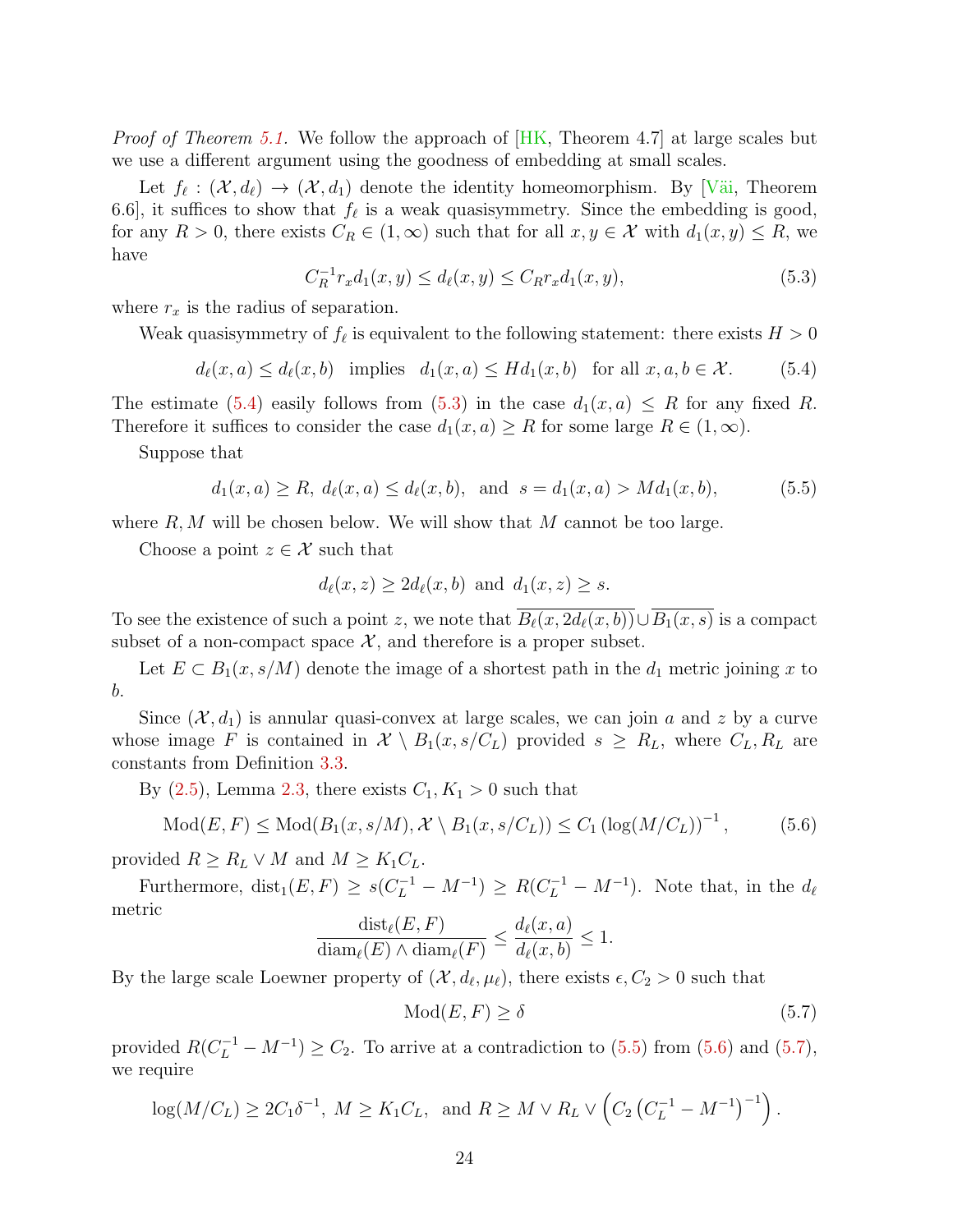The above requirements are clearly feasible by choosing  $M$  using the first two constraints and then finally choosing R using the third constraint above. The contradiction to  $(5.5)$ , along with  $(5.3)$  implies that there are constants  $C, R > 0$  such that  $(5.4)$  holds with  $H = M \vee (C_R^2).$ 

### <span id="page-24-1"></span>6 Heat kernel bounds using quasisymmetry

In this section, we show a characterization of the heat kernel estimates  $HK(\Psi)$  corresponding to the cable process for a suitable  $\Psi$  – see Definition [2.8.](#page-8-2)

Cable systems  $(\mathcal{X}, d_1, \mu_1, \mathcal{E}, \mathcal{F}^1)$  corresponding to a bounded degree graph satisfies good local regularity properties that we summarize below.

<span id="page-24-2"></span>**Lemma 6.1.** (See [\[BM2,](#page-33-11) Lemma 4.22](b)) Let  $(\mathcal{X}, d_1, \mu_1, \mathcal{E}, \mathcal{F}^1)$  denote the cable system corresponding to a bounded degree graph  $\mathbb G$ . Then for all  $R > 0$ , there exists C which only depends on R and the bound on the degree, such that for all  $x \in \mathcal{X}, r \in (0, R]$  and  $u \in \mathcal{F},$ 

$$
C^{-1}r \le V_1(x,r) \le Cr
$$
  

$$
\inf_{\alpha \in \mathbb{R}} \int_{B_1(x,r)} |u - \alpha|^2 d\mu_1 \le Cr^2 \int_{B_1(x,r)} |\nabla_1 u|^2 d\mu_1,
$$
  

$$
C^{-1}\frac{1}{r} \le \text{Cap}_{B_1(x,2r)}(B_1(x,r)) \le C\frac{1}{r}.
$$

In other words, we have volume doubling property, Poincaré inequality and Capacity estimates on annuli for small balls by Lemma [6.1.](#page-24-2)

The following theorem is the main result of this work.

<span id="page-24-0"></span>**Theorem 6.2.** Let  $G$  be the planar graph of polynomial volume growth with volume growth exponent d. Let  $(X, d_\ell, \mu_\ell, \mathcal{E}, \mathcal{F}_\ell)$  be the MMD space corresponding to a good embedding of  $\mathbb G$  with carrier  $\mathbb R^2$ . Then, the following are equivalent:

- (a) The metrics  $d_1$  and  $d_\ell$  are quasisymmetric.
- (b)  $(X, d_1, \mu_1, \mathcal{E}, \mathcal{F}^1)$  satisfies sub-Gaussian heat kernel bounds HKE( $\Psi$ ) with  $\Psi(r)$  =  $r^2 \vee r^d$ .
- (c)  $(\mathcal{X}, d_1, \mu_1, \mathcal{E}, \mathcal{F}^1)$  satisfies Poincaré inequality  $PI(\Psi)$  with  $\Psi(r) = r^2 \vee r^d$ , and the capacity bound  $(cap_{\leq})$  $(cap_{\leq})$ .
- (d)  $(X, d_1, \mu_1, \mathcal{E}, \mathcal{F}^1)$  is annular quasi-convex at large scales and satisfies  $(\text{cap}_{\leq}).$
- Remark 6.3. (i) Theorem [6.2](#page-24-0) can be generalized by replacing the assumption of polynomial volume growth with the volume doubling property (with respect to the counting measure). The space-time scaling function  $\Psi$  in (b) and (c) above should be replaced by  $\Psi(x,r) = r^2 \vee V_{\mathbb{G}}(x,r)$ , where  $V_{\mathbb{G}}(x,r)$  denote the cardinality of  $B_{\mathbb{G}}(x,r)$ .

 $\Box$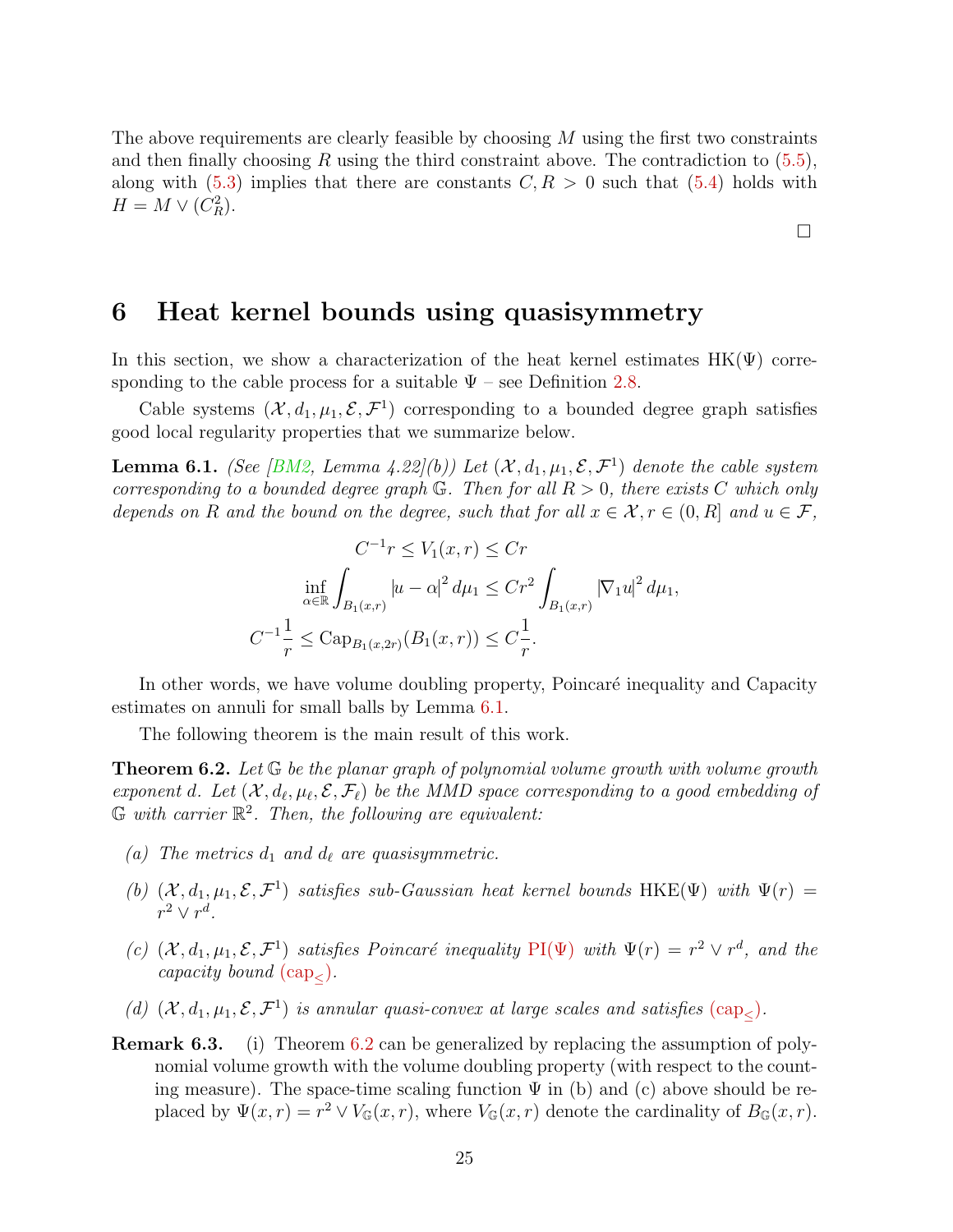The proof of Theorem [6.2](#page-24-0) easily extends to the general case using the methods in [\[BM1,](#page-33-5) Section 5].

(ii) The implication (c)  $\Rightarrow$  (b) in Theorem [6.2](#page-24-0) is essentially same as the conjecture in [\[GHL,](#page-34-8) p. 1493], which we verify in a restricted setting. This conjecture has come to be known as the *resistance conjecture*. When the spectral dimension  $d_s < 2$  such an implication follows from the main results in [\[BCK\]](#page-32-4). However, when the spectral dimension  $d_s \geq 2$  the existing characterizations of heat kernel estimates seem too difficult to verify in practice – see the ICM survey  $\left[\text{Kum}, \text{Open problem III}\right]$  for further details.

*Proof of Theorem [6.2.](#page-24-0)* Since the carrier is  $\mathbb{R}^2$ ,  $(\mathcal{X}, d_\ell)$  is complete. We will implicitly use the volume growth estimate of the cable system  $(\mathcal{X}, d_1, \mu_1)$  from [\(3.6\)](#page-16-1). (a)  $\Rightarrow$  (b): By [\[BBK,](#page-32-5) Theorem 2.15], it suffices to verify the elliptic Harnack inequality

and two sided bounds on the resistance of annuli.

By Theorem [4.3](#page-17-2) and [\[Stu,](#page-36-11) Theorem 3.5], we obtain the parabolic Harnack inequality PHI(2) for  $(\mathcal{X}, d_\ell, \mu_\ell, \mathcal{E}, \mathcal{F}^\ell)$ . The parabolic Harnack inequality implies the elliptic Harnack inequality (EHI) for  $(\mathcal{X}, d_{\ell}, \mu_{\ell}, \mathcal{E}, \mathcal{F}^{\ell})$  [\[Stu,](#page-36-11) Propostion 3.2]. As mentioned in Remark [2.11,](#page-0-0)  $(\mathcal{X}, d_\ell, \mu_\ell, \mathcal{E}, \mathcal{F}^\ell)$  is a time change of  $(\mathcal{X}, d_1, \mu_1, \mathcal{E}, \mathcal{F}^1)$  and therefore has the same harmonic functions. By the quasisymmetry invariance of EHI, we obtain EHI for the time changed process  $(\mathcal{X}, d_1, \mu_1, \mathcal{E}, \mathcal{F}^1)$  [\[BM1,](#page-33-5) Lemma 5.3].

The two sided bounds on the resistance of annuli in  $(\mathcal{X}, d_{\ell}, \mu_{\ell}, \mathcal{E}, \mathcal{F}^{\ell})$  follows from  $PHI(2)$  and  $|BBK$ , Theorem 2.15. In particular, we have

$$
\mathrm{Cap}_{B_{\ell}(x,2r)}(B_{\ell}(x,r)) \asymp 1, \quad \text{for all } x \in \mathcal{X}, r \geq r_x.
$$

Using quasisymmetry, we can transfer the capacity bounds on annuli from one space to the other. By the same argument as  $[BM1, (5.20), (5.21),$  proof of the Theorem 5.14 (see also  $[BM2, Lemma 4.18(d)]$ , we obtain

$$
Cap_{B_1(x,2r)}(B_1(x,r)) \simeq 1, \text{ for all } x \in \mathcal{X}, r \ge 1.
$$

Therefore by [\[BBK,](#page-32-5) Theorem 2.15] and Lemma [6.1,](#page-24-2) we have (b). (b)  $\Rightarrow$  (c): This is immediate from [\[BBK,](#page-32-5) Theorem 2.15 and 2.16].  $(c) \Rightarrow (d)$ : This follows from Proposition [3.4.](#page-16-6)  $(d) \Rightarrow (a)$ : This is Theorem [5.1.](#page-22-3)

Proof of Theorem [1.4.](#page-2-2) By the results of [\[BB\]](#page-32-3), the sub-Gaussian estimates for the cable system  $(\mathcal{X}, d_1, \mu_1, \mathcal{E}, \mathcal{F}_1)$  are equivalent to sub-Gaussian estimates for the simple random walk. The result now follows from the ring lemma  $[RS]$ , comparison between the Euclidean metric and  $d_{\ell}$  in [\[ABGN,](#page-32-0) Proposition 2.5]<sup>[1](#page-25-0)</sup>, and the equivalence between (a) and (b) in Theorem [6.2.](#page-24-0)

<span id="page-25-0"></span><sup>&</sup>lt;sup>1</sup>Strictly speaking, [\[ABGN,](#page-32-0) Proposition 2.5] is stated for the case carr( $\mathbb{G}$ ) = U but the proof there works for the case  $\operatorname{carr}(\mathbb{G}) = \mathbb{R}^2$  as well.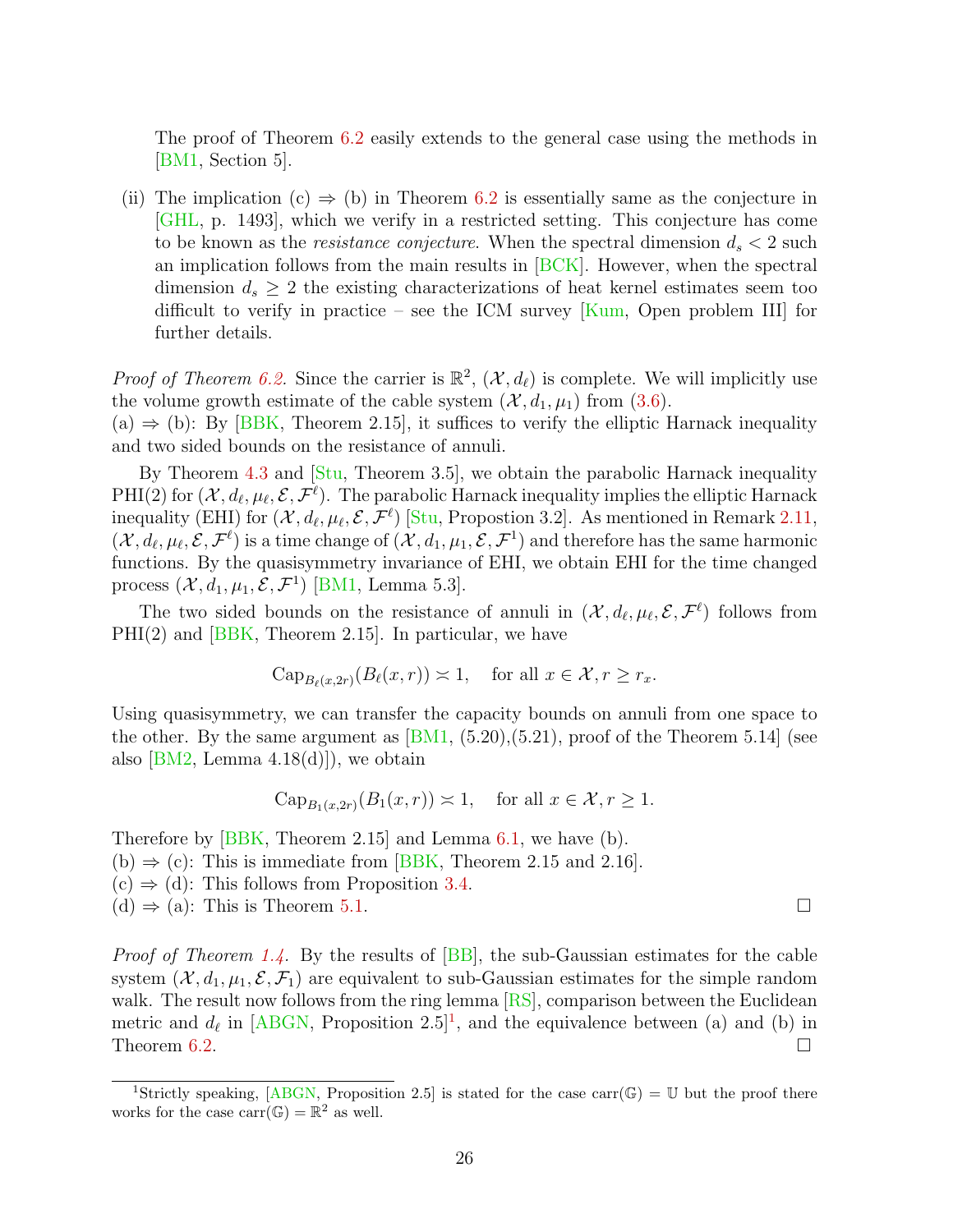### <span id="page-26-0"></span>7 Examples

As an application of Theorem [6.2,](#page-24-0) we present a new family of graphs that satisfy sub-Gaussian estimates. These graphs can be viewed as discrete analogues of fractal surfaces which we next describe.

<span id="page-26-2"></span>**Example 7.1** (Snowball). Snowballs are fractals that are homeomorphic to  $\mathbb{S}^2$  and are defined as limits of polyhedral complexes. Their name stems from the fact that snowballs can be viewed as higher dimensional analogues of the Koch snowflake. We recall the definition of one such fractal below.

Let  $(\mathcal{S}_0, d_0)$  denote the surface of the unit cube, equipped with the intrinsic metric  $d_0$ . In other words,  $(\mathcal{S}_0, d_0)$  can be viewed a polyhedral complex obtained by gluing six unit squares similar to the faces of a cube  $[BBI, Definition 3.2.4]$ . We replace each face in  $S_0$  by [1](#page-26-1)3 squares with edge length  $\frac{1}{3}$  as shown in Figure 1 to obtain a polyhedral complex  $(S_1, d_1)$ . More generally, we repeat this construction to obtain a geodesic metric space  $(\mathcal{S}_n, d_n)$  from  $(\mathcal{S}_{n-1}, d_{n-1})$   $(n \geq 1)$  by replacing each square of length  $3^{-(n-1)}$  with 13 squares of each with edge length  $3^{-n}$  as shown in Figure [1.](#page-26-1) The polyhedral complex  $(\mathcal{S}_n, d_n)$  is obtained by gluing  $6 \times (13)^n$  faces, where each face is isometric to a square with edge length  $3^{-n}$ . It is easy to see that the metric spaces  $(\mathcal{S}_n, d_n)$  has a Gromov-Hausdorff limit  $(S, d<sub>S</sub>)$ , which is called the snowball.



<span id="page-26-1"></span>Figure 1: The sequence of graphs viewed from the central square converges to an infinite quadrangulation of the plane with walk dimension  $d_w = \log_3(13)$ .

We collect some properties of the metric space  $(S, d_{\mathcal{S}})$ . Evidently, the spaces  $(\mathcal{S}_n, d_n)$ for  $n \geq 0$ , and  $(\mathcal{S}, d_{\mathcal{S}})$  are all homeomorphic to  $\mathbb{S}^2$ . Let  $d_{\mathbb{S}^2}$  denote the standard Riemannian metric on  $\mathbb{S}^2$ , viewed as an embedded surface in  $\mathbb{R}^3$ . It is known that  $(\mathcal{S}, d_{\mathcal{S}})$ and  $(\mathbb{S}^2, d_{\mathbb{S}^2})$  are quasisymmetric – see [\[Mey02,](#page-36-13) [Mey10\]](#page-36-14) and [\[BK,](#page-33-3) p. 181]. We recall the following result of D. Meyer that is essentially contained in [\[Mey10\]](#page-36-14).

<span id="page-26-3"></span>**Proposition 7.2.** There exists a homeomorphism  $\eta : [0, \infty) \to [0, \infty)$ , and  $\eta$ -quasisymmetric homeomorphisms  $f_n: (\mathcal{S}_n, d_n) \to (\mathbb{S}^2, d_{\mathbb{S}^2}), n \ge 0$ , and  $f: (\mathcal{S}, d) \to (\mathbb{S}^2, d_{\mathbb{S}^2})$  satisfying the following properties:

(a) The push-forward metrics  $\rho_n : \mathbb{S}^2 \times \mathbb{S}^2 \to [0, \infty), n \geq 0$ , where  $\rho_n(x, y) =$  $d_n(f_n^{-1}(x), f_n^{-1}(y)),$  converge uniformly in  $\mathbb{S}^2 \times \mathbb{S}^2$  to  $\rho : \mathbb{S}^2 \times \mathbb{S}^2 \to [0, \infty),$  where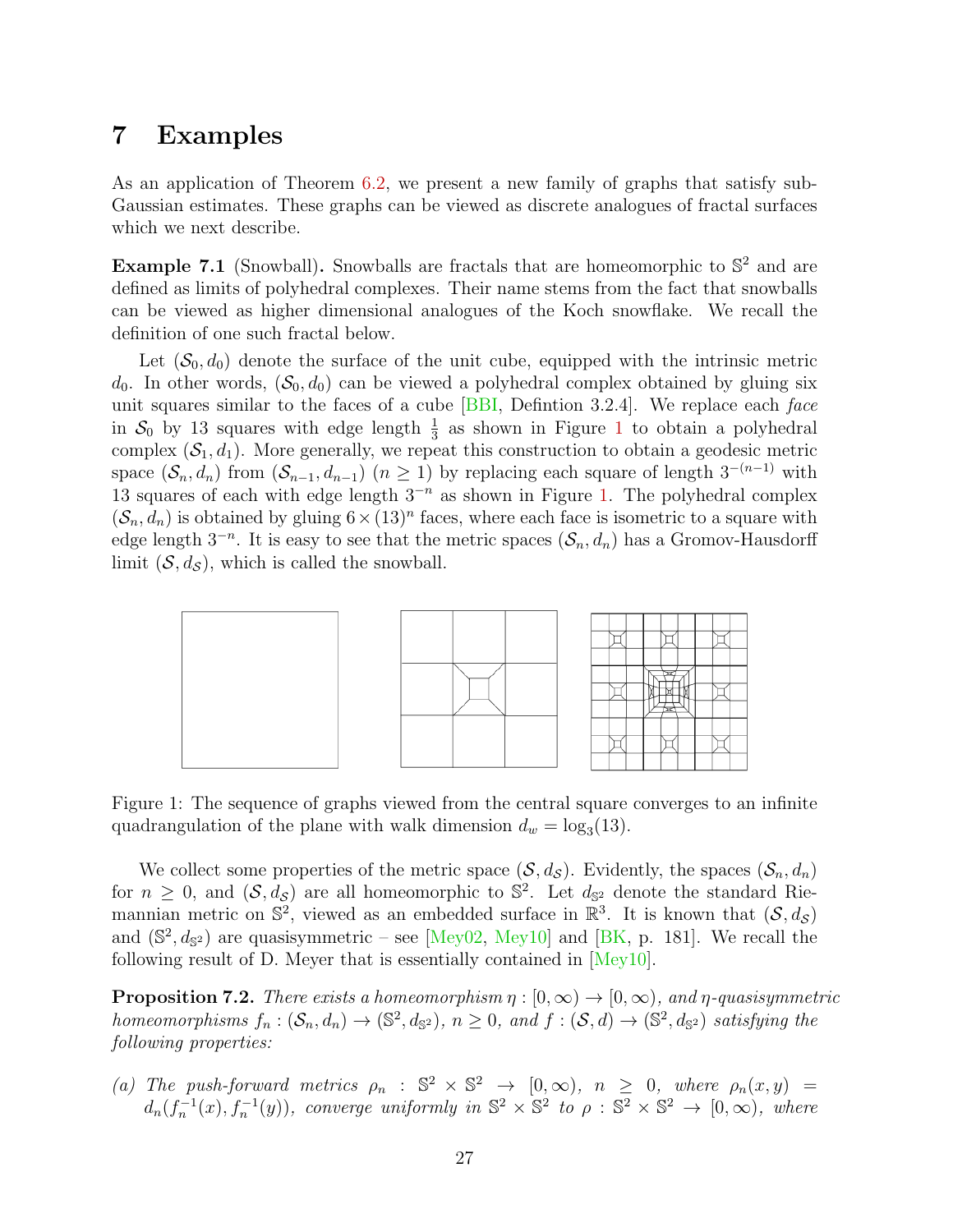$\rho(x,y) = d_{\mathcal{S}}(f^{-1}(x), f^{-1}(y)),$  that is

 $\lim_{n\to\infty} \sup_{x,y\in\mathbb{S}}$  $\sup_{x,y\in\mathbb{S}^2} |\rho_n(x,y) - \rho(x,y)| = 0.$ 

(b) Let  $F_i^n$ ,  $i = 1, 2, ..., 6 \cdot (13)^n$  denote the faces of the polyhedral complex  $S_n$ ,  $n \geq 0$ . We have

$$
\lim_{n \to \infty} \max_{1 \le i \le 6(13)^n} \text{diam}(f(F_i^n)) = 0,\tag{7.1}
$$

where diam above denotes the diameter in  $d_{\mathbb{S}^2}$  metric. For  $n \geq 1$ , and for  $i =$  $1, 2, \ldots, 6 \cdot (13)^n$ , there exists  $j = 1, \ldots, 6 \cdot (13)^{n-1}$  such that

$$
f_n(F_i^n) \subset f_{n-1}(F_j^{n-1}).
$$

(c) The maps  $f_n : S_n \to \mathbb{S}^2$  are conformal maps when  $S_n$  and  $\mathbb{S}^2$  are viewed as Riemann surfaces (The polyhedral surface  $S_n$  has a canonical Riemann surface structure as explained in  $\beta$ ea, Section 3.3.

Next, we define a graph analogue of the snowball  $S$  in Example [7.1.](#page-26-2)

<span id="page-27-0"></span>Example 7.3 (Graphical snowball). We define the graph as a limit of finite graphs. We first define a finite planar graph  $G_n = (V_n, E_n), n \geq 0$  using the polyhedral complexes  $(\mathcal{S}_n, d_n)$  defined in Example [7.1.](#page-26-2) The vertex set  $V_n$  is same as the vertices of the polyhedron  $\mathcal{S}_n$ , and two vertices  $u, v \in V_n$  form an edge if and only if  $d_n(u, v) = 3^{-n}$ . Let  $d_n^G$  denote the combinatorial graph metric on  $V_n$ . Let  $p_n \in V_n$  be an arbitrary vertex in one of the six *central faces* (there are 24 such vertices) – see Figure [1.](#page-26-1) Then the sequence of pointed metric spaces  $(V_n, d_n^G, p_n), n \geq 0$  has a pointed Gromov-Hausdorff limit as  $n \to \infty$ ,  $(V, d^G, p)$ , where the metric  $d^G$  can be viewed as the graph distance on a oneended planar graph  $G = (V, E)$  with volume growth exponent  $d_f = \log_3(13)$ . We call the graph  $G = (V, E)$  the graphical snowball.

We claim that G satisfies the equivalent conditions (a)-(d) in Theorem [6.2.](#page-24-0) Next, we sketch the proof of property (d) in Theorem [6.2:](#page-24-0) annular quasi-convexity at large scales and the capacity upper bound  $(cap<sub>≤</sub>)$  $(cap<sub>≤</sub>)$ . The annular quasi-convexity at large scales easily follows from the corresponding property of the snowball  $(S, d<sub>S</sub>)$ . The proof of [\[BK,](#page-33-3) Proposition 18.5(ii)] can be easily adapted to the graph setting using the comparison between the intrinsic metric  $d_{\mathcal{S}}$  and the 'visual metric' in [\[Mey02,](#page-36-13) Lemma 2.2].

The estimate on capacity  $(\text{cap}_{\leq})$  for the graphical snowball G is obtained using modulus estimates and comparison of modulus between metric spaces and their discrete graph approximations in [\[BK\]](#page-33-3). Next, we sketch the proof of the capacity upper bound  $(cap)$  $(cap)$ . Let  $\widetilde{G}_n$  denote the face barycenter triangulation of  $G_n$  (see [\[CFP2\]](#page-34-3) for the definition of face barycenter triangulation). Then  $\tilde{G}_n$  is a K-approximation on  $(\mathcal{S}, d_{\mathcal{S}})$  in the sense of BK. Roughly speaking, a K-approximation is a covering of the space indexed by the vertices of a graph, such that the covering has controlled overlap, that each set in the covering is approximately a ball, and adjacent vertices have correspond to sets that intersect with comparable sizes (see [\[BK,](#page-33-3) p. 141] for precise definition). In our case, we can choose  $G_n$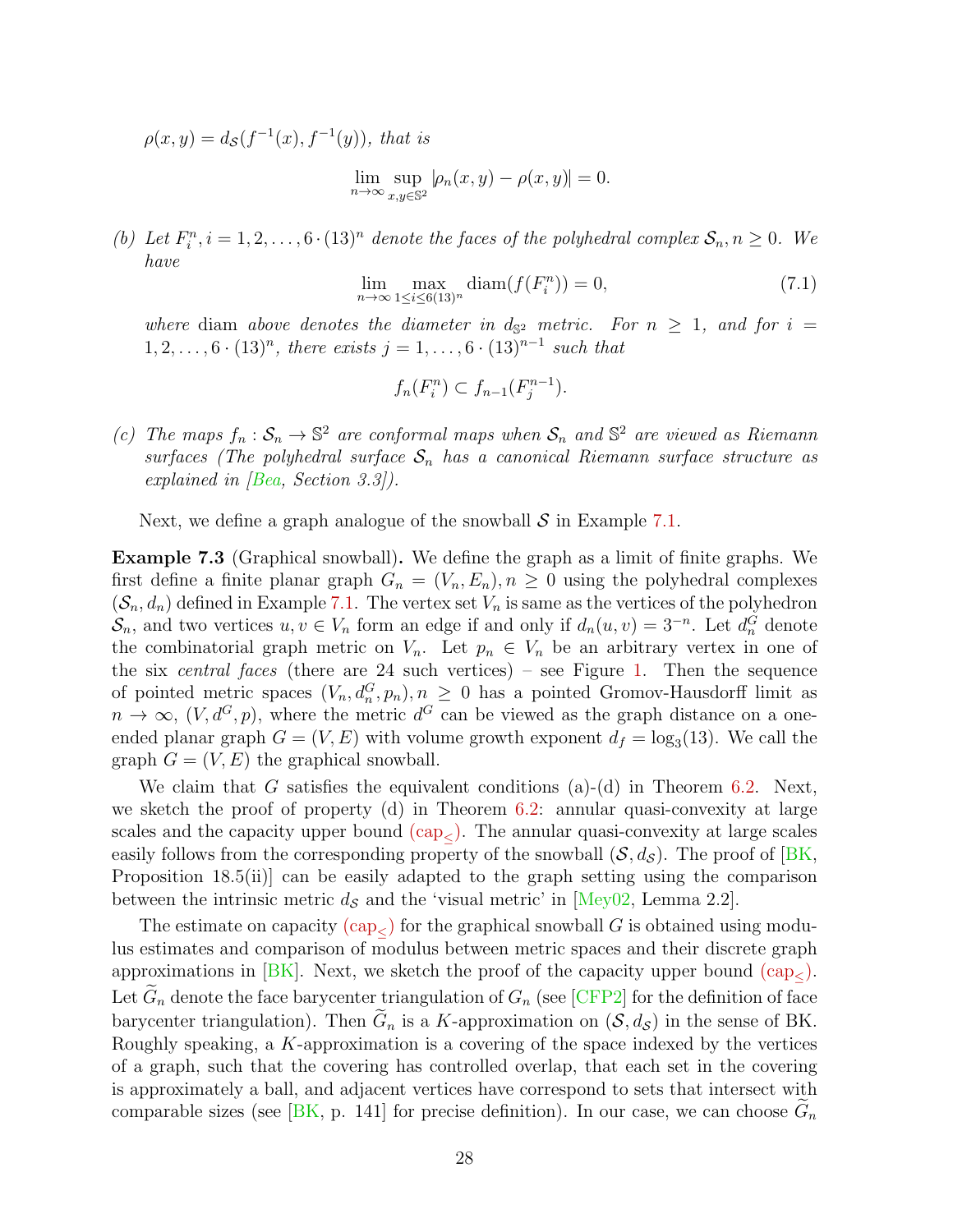to cover S by balls of radius  $3^{-n+2}$ . By [\[BK,](#page-33-3) Theorem 11.1], we obtain (combinatorial) modulus estimates on the annuli of  $\tilde{G}$ , where  $\tilde{G}$  denotes the face barycenter triangulation of the graphical snowball G. There are two different notions of (combinatorial) modulus in the context of graphs, one of which assigns weights to edges and the other assigns weights to vertices – see the definition of vertex extremal length and edge extremal length in [\[HS,](#page-35-10) p. 128] (extremal length is the reciprocal of modulus). The notion of modulus used in [\[BK\]](#page-33-3) assigns weights to vertices. However, for the capacity bounds, the version of modulus that assigns weights to edges is relevant [\[HS,](#page-35-10) p. 128]. For bounded degree graphs, the two versions of modulus are comparable up to a multiplicative factor (that depends only the uniform bound on the degree) – [\[HS,](#page-35-10) proof of Theorem 8.1]. Furthermore, since  $\tilde{G}$ and G are quasi-isometric graphs, the modulus of annuli are comparable. Combining the above observations, we obtain  $(cap<sub><</sub>)$  $(cap<sub><</sub>)$  in Theorem [6.2\(](#page-24-0)d). Hence, we obtain the following:

**Proposition 7.4.** The graphical snowball G has polynomial growth with volume growth exponent  $d = \log_3(13)$  and satisfies sub-Gaussian heat kernel bounds with  $d_w = \log_3(13)$ .

We remark that the choice of base points  $p_n, n \geq 0$  made in the definition of G is for concreteness, and the properties we discussed above is independent of this choice. Since the graphs  $G_n$  have uniformly bounded degree, any such sequence of pointed metric spaces will have a sub-sequential limit, that can be viewed as an infinite graph.

The snowball and its graph version presented in Examples [7.1](#page-26-2) and [7.3](#page-27-0) admit many variants, which also have the same quasisymmetry property; see  $Mey10$ , Theorem 1A, Remarks on p. 1268] for details. The graph mentioned in Example [7.3](#page-27-0) can be viewed as a net of a metric tangent cone (see [\[BBI,](#page-33-9) Definition 8.2.2]). Yet another viewpoint is that these are graph versions of expansion complexes corresponding to a finite subdivision rule  $[CFP1, CFP2]$  $[CFP1, CFP2]$  $[CFP1, CFP2]$  – see also  $[BSt, CFKP]$  $[BSt, CFKP]$ .

Example 7.5 ('Regular' Pentagonal tiling). The following example is a graph version of a Riemann surface studied in [\[BSt,](#page-33-14) [CFP1,](#page-33-13) [CFKP\]](#page-34-9). The fractal analogue of Example [7.1](#page-26-2) is built using a dodecahedron where each of the twelve pentagonal faces is subdivided into six pentagons as shown in Figure [2,](#page-29-0) where at the *n*-th iteration, the polyhedral surface is obtained by gluing  $12 \times (6)^n$  pentagons where the length of each side is  $2^{-n}$  (here  $n = 0$ ) corresponds to the dodecahedron). The graph analogue of Example [7.3](#page-27-0) can be obtained using a similar construction where the base point is chosen from one of the vertices in the central pentagon. The resulting graph satisfies sub-Gaussian heat kernel estimates with spectral dimension 2 and with walk dimension  $d_w = \log_2(6)$  using the same methods discussed in Examples [7.3](#page-27-0) and [7.1.](#page-26-2)

We remark that the question of finding the spectral dimension of this example was raised by Bálint Tóth in 1988  $[Kum]$ ,  $[Tót]$ .

#### 7.1 Diffusion on the snowball

We show that the ideas presented in the earlier sections for random walks on graphs also apply to diffusions on fractals. We explain this on the snowball  $(S, d<sub>S</sub>)$  defined in Example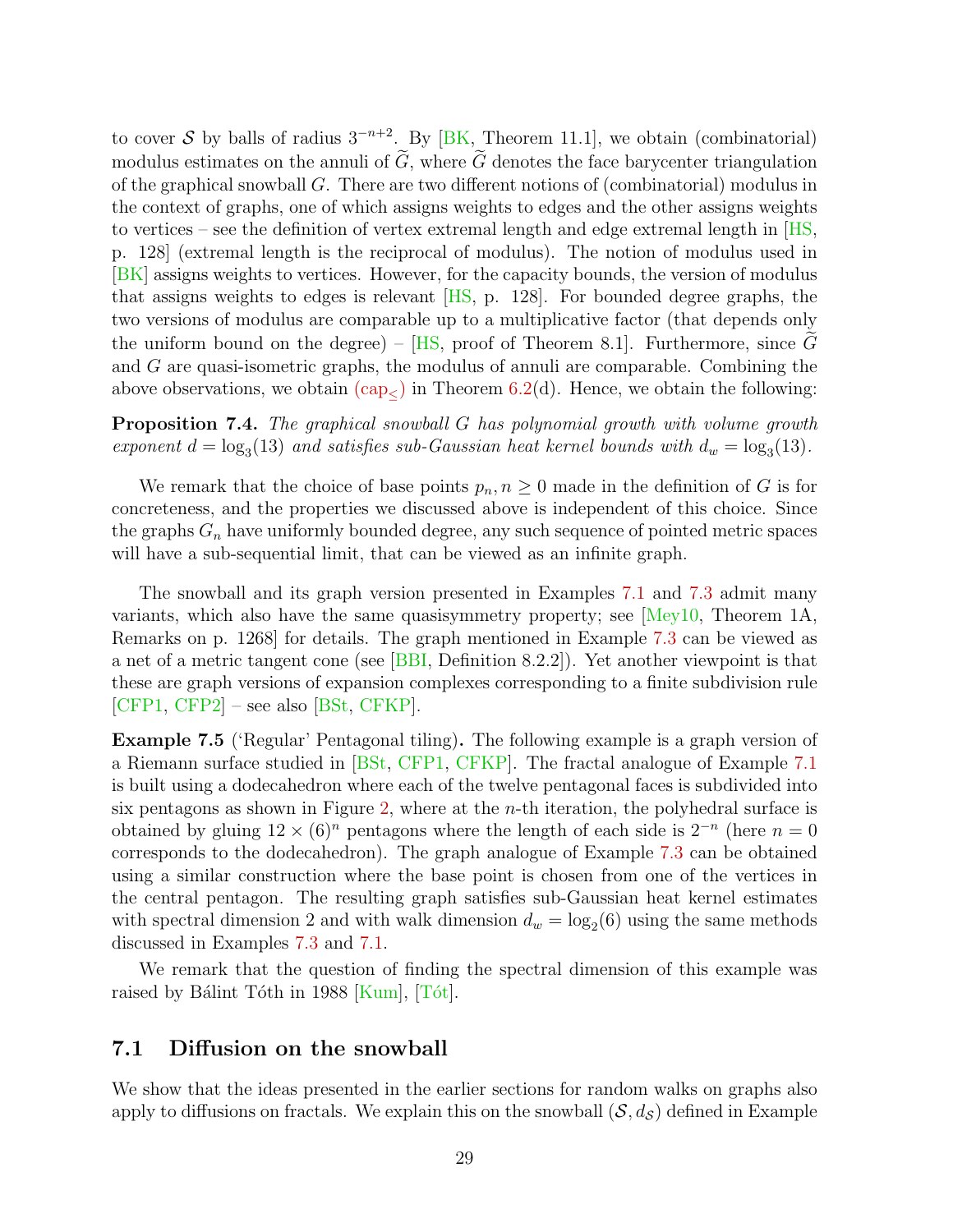

<span id="page-29-0"></span>Figure 2: The sequence of graphs viewed from the central pentagon converges to an infinite pentagulation of the plane with walk dimension  $d_w = \log_2 6$ .

[7.1.](#page-26-2) We will define the canonical diffusion on the snowball as a limit of diffusions on its polyhedral approximations  $S_n, n \geq 0$  as  $n \to \infty$ .

We need a measure  $\mu$  on S that plays the role of a symmetric measure for the diffusion. We again construct  $\mu$  as a limit of measures defined on polyhedral approximations. There is a natural family of measures on  $\mathcal{S}_n, n \geq 0$  and S that we next describe. Let  $\mu_n$ denote the surface area measure on  $(\mathcal{S}_n, d_n)$  normalized to be a probability measure (or equivalently, the normalized Riemannian measure on  $\mathbb{S}^2$ ), so that each face has rescaled Lebesgue measure with  $\mu_n(F_i^n) = 13^{-n}/6$  for all  $i = 1, \ldots, 6 \cdot (13)^n$ . Let  $f_n, f$  denote the quasisymmetric maps in Proposition [7.2.](#page-26-3) The push-forward measures  $\nu_n = (f_n)_*\mu_n, n \ge 0$ on  $\mathbb{S}^2$ , converge weakly as  $n \to \infty$  to a measure  $\nu = f_*\mu$  where  $\mu$  is a Borel probability measure on  $(S, d<sub>S</sub>)$ . The weak convergence is an easy consequence of Proposition [7.2\(](#page-26-3)ii).

We state some elementary estimates on the measures  $\mu_n$ ,  $\mu$  defined above. Let  $B_n$  and  $B_{\mathcal{S}}$  denote the open balls in  $(\mathcal{S}_n, d_n)$  and  $(\mathcal{S}, d_{\mathcal{S}})$  respectively and let  $\phi_n : [0, \infty) \to [0, \infty)$ denote the function

$$
\phi_n(r) = \begin{cases} \frac{9^n}{13^n} r^2 & \text{if } r \le 3^{-n}, \\ r^{\log_3(13)} & \text{if } 3^{-n} \le r \le 1, \\ 1 & \text{if } r \ge 1. \end{cases}
$$

Furthermore, the measure  $\mu$  is log<sub>3</sub>(13)-Ahlfors regular; that is, there exists  $C > 1$  such that for all  $0 < r \leq \text{diam}(\mathcal{S}, d_{\mathcal{S}})$  and for all  $x \in \mathcal{S}$ , we have

<span id="page-29-1"></span>
$$
C^{-1}r^{\log_3(13)} \le \mu\left(B_{\mathcal{S}}(x,r)\right) \le Cr^{\log_3(13)},\tag{7.2}
$$

and for all  $n \geq 0$ , for all  $0 < r \leq diam(\mathcal{S}_n, d_n)$  and for all  $x \in \mathcal{S}_n$ , we have

<span id="page-29-2"></span>
$$
C^{-1}\phi_n(r) \le \mu_n(B_n(x,r)) \le C\phi_n(r). \tag{7.3}
$$

The above volume estimates follows from comparing the balls  $B_{\mathcal{S}}(x,r)$  to faces of  $F_i^n$ where *n* is chosen such that  $3^{-n} \approx r$  and using [\[Mey02,](#page-36-13) Lemma 2.2]. For instance, the proof of [\[BMe,](#page-33-15) Proposition 18.2] can be easily adapted to show [\(7.2\)](#page-29-1) and [\(7.3\)](#page-29-2).

Recall that  $\nu_n = (f_n)_*\mu_n, \nu = f_*\mu$  are measures on  $\mathbb{S}^2$ , where  $f_n : \mathcal{S}_n \to \mathbb{S}^2, f : \mathcal{S} \to \mathbb{S}^2$ denote the maps defined in Proposition [7.2.](#page-26-3) Let  $(\mathcal{E}^n, \mathcal{F}^n)$  denote the Dirichlet form corresponding to the Brownian motion on the Euclidean complex  $(\mathcal{S}_n, d_n)$  equipped with the symmetric measure  $\mu_n$ . The estimates [\(7.2\)](#page-29-1), [\(7.3\)](#page-29-2), along with Proposition [7.2](#page-26-3) imply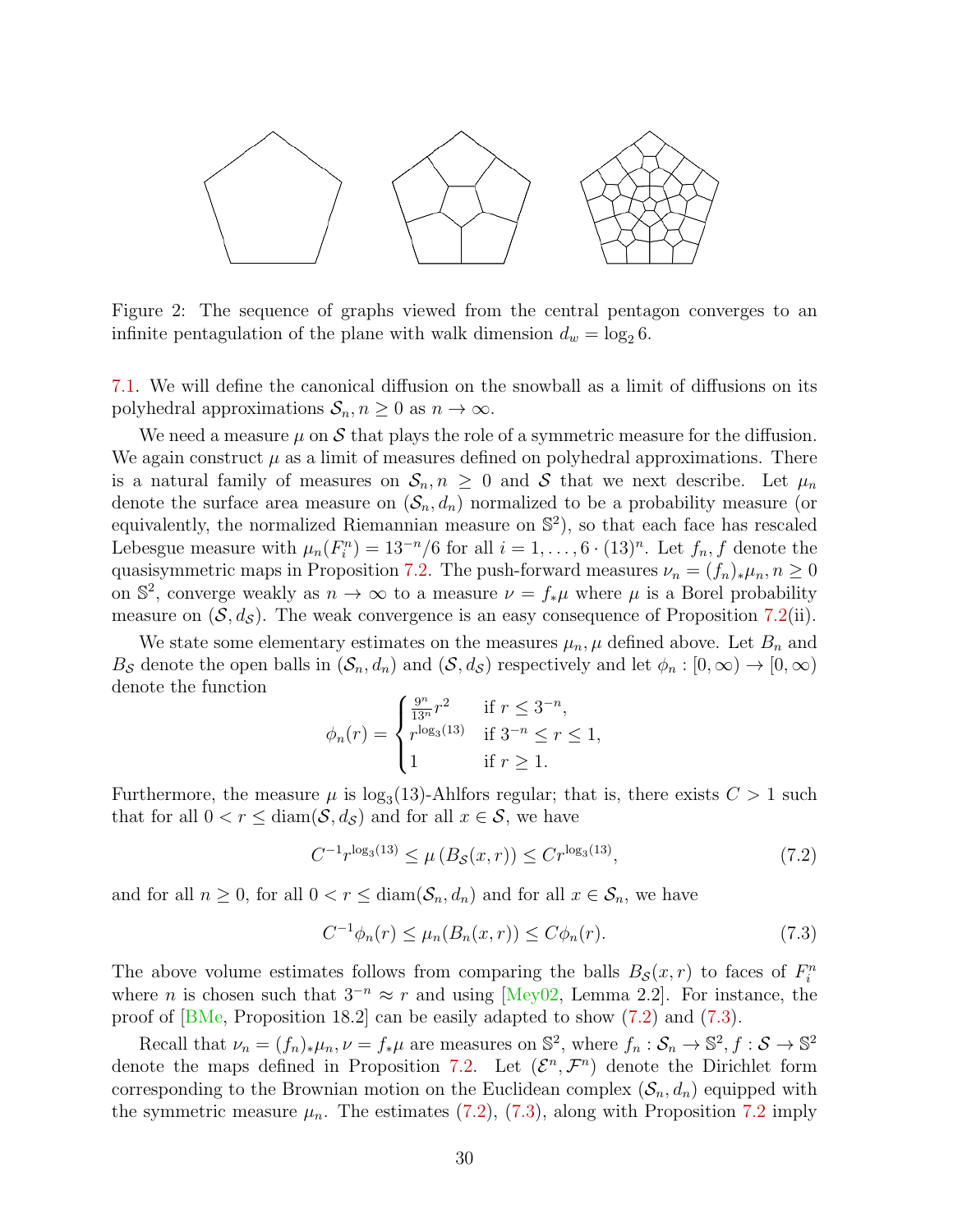that the family of metric measure spaces  $(\mathbb{S}^2, d_{\mathbb{S}^2}, \nu_n), n \geq 0$ , and  $(\mathbb{S}^2, d_{\mathbb{S}^2}, \nu)$  are uniformly doubling, that is there exists  $C_D > 1$  such that

<span id="page-30-2"></span>
$$
\nu_n(B_{\mathbb{S}^2}(x,2r)) \le C_D \nu_n(B_{\mathbb{S}^2}(x,r)), \text{ and } \nu(B_{\mathbb{S}^2}(x,2r)) \le C_D \nu(B_{\mathbb{S}^2}(x,r)),\tag{7.4}
$$

for all  $x \in \mathbb{S}^2$ ,  $r > 0$ . In [\[PS,](#page-36-6) Lemma 1.14 and 1.15], the authors provide two equivalent definitions of  $(\mathcal{E}^n, \mathcal{F}^n)$ . Let  $(X_t^n)_{t\geq 0}$  denote the process corresponding to the Dirichlet form  $(\mathcal{E}^n, \mathcal{F}^n)$  on  $L^2(\mathcal{S}_n, \mu_n)$ . Let  $(Y_t^n)_{t \geq 0}$  denote the process on  $\mathbb{S}^2$  corresponding to the image of  $X_t^n$  under the homeomorphism  $f_n$ , that is  $Y_t^n = f_n(X_t^n)$  for all  $t \geq 0$ . By the conformal invariance of Brownian motion, we have that the Dirichlet form  $(\mathcal{E}^n, \tilde{F}^n)$  on  $L^2(\mathbb{S}^2, \nu_n)$  corresponding the process  $(Y_t^n)_{t\geq 0}$  is

<span id="page-30-0"></span>
$$
\widetilde{\mathcal{E}}^n(g,g) = \int_{\mathbb{S}^2} |\nabla g|^2 \, dm, \quad \text{for all } g \in \widetilde{\mathcal{F}}^n = \{ h \circ f_n^{-1} : h \in \mathcal{F}^n \}, \tag{7.5}
$$

where  $|\nabla g|$ , and m denotes the length of the Riemannian gradient, and Riemannian measure respectively on  $\mathbb{S}^2$ . In other words,  $(Y_t^n)_{t\geq 0}$  is a time change of the Brownian motion on  $\mathbb{S}^2$  using the measure  $\mathbb{S}^2$ . Although the measure  $\mu_n$  is not  $\mathcal{C}^{\infty}$  with respect to the standard atlas on  $\mathbb{S}^2$ , it is  $\mathcal{C}^\infty$  on  $\mathbb{S}^2$  except for finitely many points that are images of the vertices of  $S_n$  under  $f_n$ . Since any finite set has capacity zero on  $\mathbb{S}^2$ , the conformal invari-ance in [\(7.5\)](#page-30-0) follows even though the measure is not  $\mathcal{C}^{\infty}$ . By (7.5), the diffusions  $(X_t^n)_{t\geq 0}$ on  $S_n$  can be viewed as time change of Brownian motion on  $\mathbb{S}^2$  with Revuz measure  $\nu_n$ using the map  $f_n, n \geq 0$ . By Proposition [7.2,](#page-26-3) the measures  $\nu_n$  converge weakly to  $\nu$  on  $\mathbb{S}^2$ as  $n \to \infty$ .

<span id="page-30-3"></span>**Lemma 7.6.** Let  $(\widetilde{\mathcal{E}}, \widetilde{\mathcal{F}})$  on  $L^2(\mathbb{S}^2, m)$ , denote the Dirichlet form corresponding to the Brownian motion on S 2 . Let

$$
\widetilde{\mathcal{E}}_1(f,f)=\widetilde{\mathcal{E}}(f,f)+\|f\|^2_{L^2(m)}.
$$

Then the measure  $\nu = f_*\mu$  defined above is of finite energy integral: there exists  $C > 0$ such that

<span id="page-30-1"></span>
$$
\int_{\mathbb{S}^2} |g(x)| \,\nu(dx) \le C\sqrt{\widetilde{\mathcal{E}}_1(g,g)}, \quad \text{for all } g \in \widetilde{\mathcal{F}} \cap \mathcal{C}_0(\mathbb{S}^2). \tag{7.6}
$$

In particular,  $\nu$  charges no set of zero capacity. Furthermore,  $\nu$  has full support.

*Proof.* The fact that  $\nu$  charges no set of zero capacity follows from [\(7.6\)](#page-30-1) and [\[FOT,](#page-34-4) Lemma 2.2.3. Evidently, [\(7.2\)](#page-29-1) and the quasisymmetry of  $f : (\mathcal{S}, d_{\mathcal{S}}) \to (\mathbb{S}^2, d_{\mathbb{S}^2})$  imply that  $\nu$  has full support.

It only remains to verify [\(7.6\)](#page-30-1). Let  $p_t : \mathbb{S}^2 \times \mathbb{S}^2 \to [0, \infty]$  denote the continuous version of the heat kernel of the Brownian motion on  $(\mathbb{S}^2, d_{\mathbb{S}^2}, m)$  and let  $G_1 : \mathbb{S}^2 \times \mathbb{S}^2 \to [0, \infty]$ denote the massive Green function

$$
G_1(x,y) = \int_0^\infty p_t(x,y)e^{-t} dt.
$$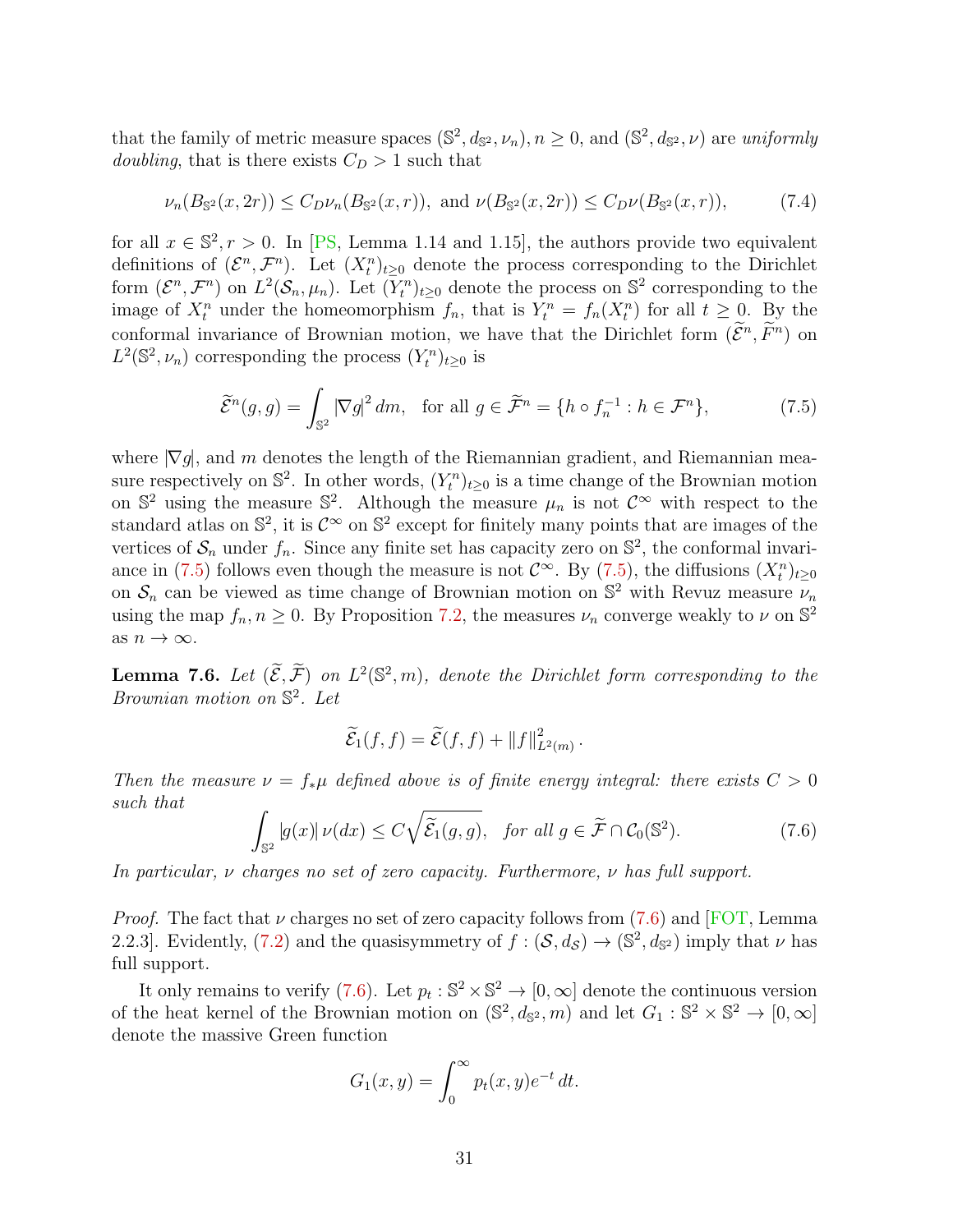Using Gaussian estimates for  $p_t$ , we obtain the following estimate: there exist  $C_1 > 0$ such that

<span id="page-31-0"></span>
$$
G_1(x,y) \le C_1 \left( \ln \frac{1}{d_{\mathbb{S}^2}(x,y)} + C_1 \right). \tag{7.7}
$$

Define the 1-potential of the measures  $\nu_n$  and  $\nu$  as

$$
g_1(\nu)(x) := \int_{\mathbb{S}^2} G_1(x, y) \nu(dy), \quad g_1(\nu_n)(x) := \int_{\mathbb{S}^2} G_1(x, y) \nu_n(dy),
$$

for all  $n \ge 0$ , and  $x \in \mathbb{S}^2$ . Since  $\nu_n \ll m$  and  $\frac{d\nu_n}{dm} \in L^\infty(m)$ , by [\[FOT,](#page-34-4) (1.3.1) and (2.2.2)] we have that  $g_1(\nu_n)$  is the 1-potential  $U_1\nu_n, n \geq 0$ , that is  $g_1(\nu_n) = U_1(\nu_n) \in \widetilde{\mathcal{F}}$ .

Next, we show that the functions  $g_1(\nu_n), n \geq 0$  and  $g_1(\nu)$  admit continuous versions. By the uniform doubling property [\(7.4\)](#page-30-2) of the measures  $\nu$  and  $\nu_n$ ,  $n \geq 0$ , along with the reverse volume doubling property in [\[Hei,](#page-35-0) Exercise 13.1], there exists  $C_2 > 1, \alpha > 0$  such that

<span id="page-31-1"></span>
$$
\sup_{n\geq 0} \sup_{x\in\mathbb{S}^2} \sup_{r\in(0,\text{diam}(\mathbb{S}^2,d_{\mathbb{S}^2}))} r^{-\alpha} \left(\nu_n(B_{\mathbb{S}^2}(x,r)) + \nu(B_{\mathbb{S}^2}(x,r))\right) \leq C_2 \tag{7.8}
$$

Using [\(7.7\)](#page-31-0), [\(7.8\)](#page-31-1), and the same argument as in [\[GRV,](#page-34-10) Proposition 2.3], we obtain that for all  $n \geq 0$ ,  $g_1(\nu_n) \in \mathcal{C}(\mathbb{S}^2) \cap \widetilde{\mathcal{F}}, g_1(\nu) \in \mathcal{C}(\mathbb{S}^2)$  and that they are uniformly bounded; that is, there exists  $C_3 > 0$  such that

<span id="page-31-2"></span>
$$
\sup_{n\geq 0} \sup_{x\geq 0} (g_1(\nu_n)(x) + g_1(\nu)(x)) \leq C_3. \tag{7.9}
$$

Furthermore using  $(7.7)$ ,  $(7.8)$ , and a straightforward adaptation of the argument in  $\Gamma$ GRV, Proposition 2.3], we have that  $g_1(\nu_n)$  converges uniformly to  $g_1(\nu)$  as  $n \to \infty$ , *i.e.*,

$$
\lim_{n \to \infty} \|g_1(\nu_n) - g_1(\nu)\|_{\infty} = \lim_{n \to \infty} \sup_{x \in \mathbb{S}^2} |g_1(\nu_n)(x) - g_1(\nu)(x)| = 0.
$$
 (7.10)

By  $[FOT, (2.2.2)]$  and  $(7.9)$ , we obtain

<span id="page-31-3"></span>
$$
\widetilde{\mathcal{E}}_1(g_1(\nu_n), g_1(\nu_n)) \le \int_{\mathbb{S}^2} g_1(\nu_n)(x) \nu_n(dx) \le \nu_n(\mathbb{S}^2) \|g_1(\nu_n)\|_{\infty} \le C_3. \tag{7.11}
$$

By [\(7.11\)](#page-31-3), [\[FOT,](#page-34-4) (2.2.2)], and the Cauchy-Schwarz inequality, we obtain for all  $v \in$  $\widetilde{\mathcal{F}}\cap\mathcal{C}_0(\mathbb{S}^2),$ 

$$
\int_{\mathbb{S}^2} |v(x)| \nu(dx) = \lim_{n \to \infty} \int_{\mathbb{S}^2} |v(x)| \nu_n(dx) = \lim_{n \to \infty} \widetilde{\mathcal{E}}_1(g_1(\nu_n), v) \le \sqrt{C_3} \sqrt{\widetilde{\mathcal{E}}_1(v, v)}.
$$

Therefore,  $\nu$  is of finite energy integral. Using Lemma [2.5](#page-7-3) and [\(7.11\)](#page-31-3), we obtain that  $g_1(\nu) \in \mathcal{F} \cap C_0(\mathbb{S}^2)$  and that  $g_1(\nu)$  coincides with the 1-potential of the measure  $\nu$ .  $\Box$ 

By Lemma [7.6](#page-30-3) and the Revuz correspondence [\[FOT,](#page-34-4) Theorem 5.1.4], there is a time change of the Brownian motion on  $\mathbb{S}^2$  that is symmetric with respect to  $\nu$ , which we denote by  $(Y_t)_{t\geq 0}$ . The process  $(Y_t)$  can be viewed as the limit of  $(Y_t^n)_{t\geq 0}$ , as the measures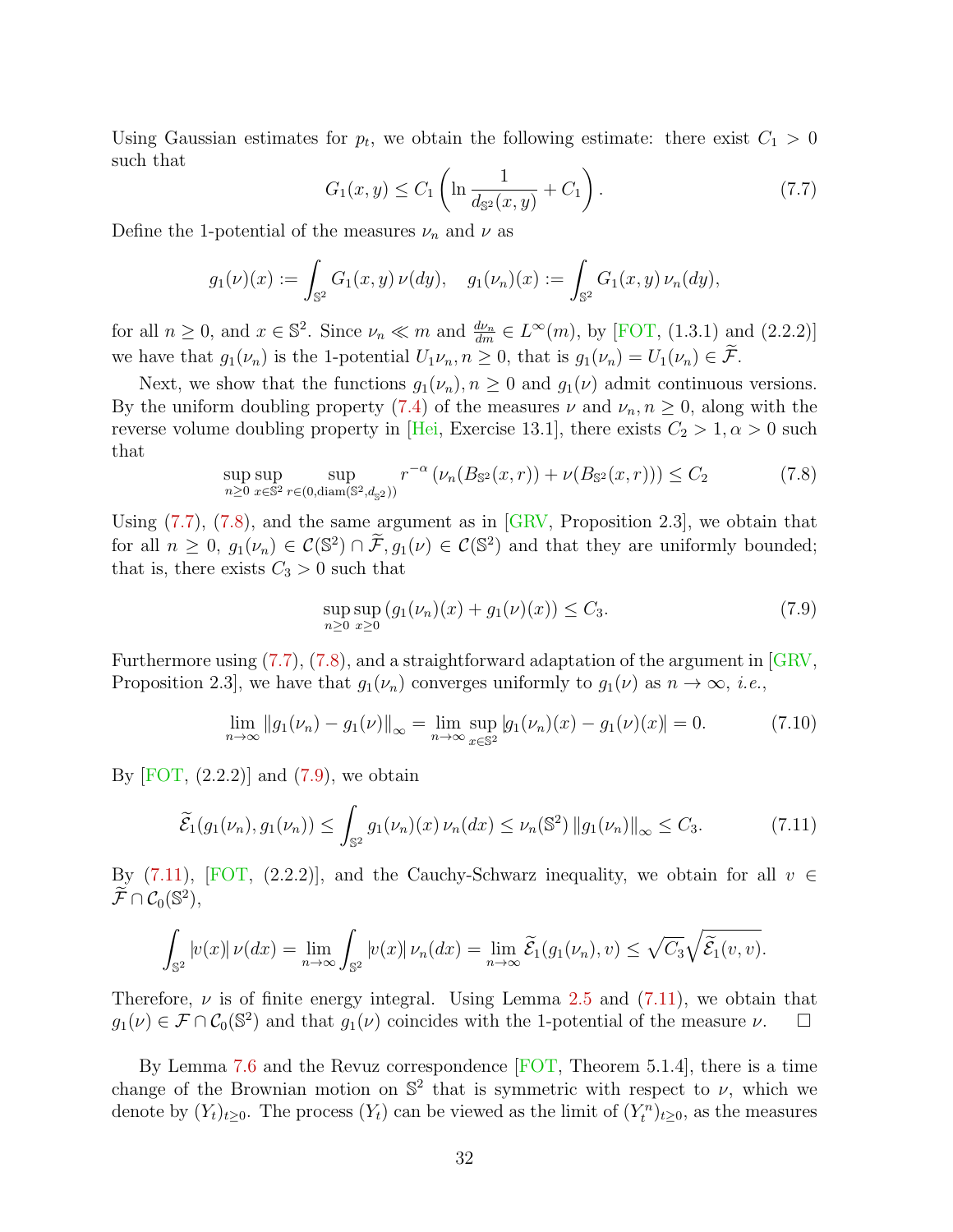$\nu_n$  converge to  $\nu$  on  $\mathbb{S}^2$ . Since  $Y_t^n = f_n(X_t^n)$  is the image of the diffusion on the polyhedral approximations  $(S_n, d_n, \mu_n)$  of the snowball  $(S, d_{\mathcal{S}}, \mu)$ , we can view  $Y_t$  as the image of the canonical  $\mu$ -symmetric diffusion  $(X_t)_{t\geq 0}$  on  $(\mathcal{S}, d_{\mathcal{S}}, \mu)$ , where  $X_t = f^{-1}(Y_t)$ . This defines the diffusion on the snowball as the limit of diffusions on the polyhedral approximations  $\mathcal{S}_n$  as  $n \to \infty$ .

The proof of the implication '(a)  $\Rightarrow$  (b)' in Theorem [6.2](#page-24-0) can be readily adapted to obtain heat kernel bounds for the process  $(X_t)_{t\geq 0}$  on  $(S, d_{\mathcal{S}}, \mu)$ . Let  $p_t^{\mathcal{S}} : \mathcal{S} \times \mathcal{S} \to [0, \infty]$ denote the heat kernel for  $(X_t)_{t\geq 0}$ . The Gaussian estimates for the Brownian motion on  $\mathbb{S}^2$  along with quasisymmetry of f, yields the following sub-Gaussian estimate on  $p_t^{\mathcal{S}}(\cdot,\cdot)$ : there exists  $C > 1$  such that

$$
\frac{C^{-1}}{1 \vee t} \exp\left(-\frac{C d_{\mathcal{S}}(x, y)^{d/(d-1)}}{t^{1/d}}\right) \le p_t^{\mathcal{S}}(x, y) \le \frac{C}{1 \vee t} \exp\left(-\frac{d_{\mathcal{S}}(x, y)^{d/(d-1)}}{C t^{1/d}}\right)
$$

for all  $t > 0$  and for all  $x, y \in S$ , where  $d = \log_3(13)$ . In other words, the canonical diffusion on  $(S, d_S, \mu)$  has spectral dimension  $d_s = 2$  and walk dimension  $d_w = \log_3(13)$ .

Acknowledgement. I am grateful to Martin Barlow for providing helpful suggestions on an earlier draft of this paper. I thank Tim Jaschek for pointing out several typos in an earlier draft. I thank Steffen Rohde for his interest in this work, encouragement, and several discussions on the quasisymmetry of snowballs. I benefited from conversations with Omer Angel, and Tom Hutchcroft on circle packings, and with Jun Kigami on quasisymmetry. I thank Phil Bowers and Ken Stephenson for the permission to use Figure [2](#page-29-0) which appeared in  $[**BSt**, p. 62]$ . I thank the anonymous referee for helpful remarks and corrections.

### References

- <span id="page-32-0"></span>[ABGN] O. Angel, M.T. Barlow, O. Gurel-Gurevich, A. Nachmias. Boundaries of planar graphs, via circle packings, Ann. Probab 44 (2016), no. 3, 1956–1984. [MR3502598](http://www.ams.org/mathscinet-getitem?mr=3502598)
- <span id="page-32-1"></span>[Bar1] M. T. Barlow. Diffusions on fractals, Lectures on probability theory and statistics (Saint-Flour, 1995), 1–121, Lecture Notes in Math., 1690, Springer, Berlin, 1998. [MR1668115](http://www.ams.org/mathscinet-getitem?mr=1668115)
- <span id="page-32-2"></span>[Bar2] M. T. Barlow. Which values of the volume growth and escape time exponent are possible for a graph? Rev. Mat. Iberoamericana 20 (2004), no. 1, 1–31. [MR2076770](http://www.ams.org/mathscinet-getitem?mr=2076770)
- <span id="page-32-3"></span>[BB] M.T. Barlow, R.F. Bass. Stability of parabolic Harnack inequalities. Trans. Amer. Math. Soc. 356 (2004) no. 4, 1501–1533. [MR2034316](http://www.ams.org/mathscinet-getitem?mr=2034316)
- <span id="page-32-5"></span>[BBK] M.T. Barlow, R.F. Bass, T. Kumagai. Stability of parabolic Harnack inequalities on metric measure spaces, J. Math. Soc. Japan (2) 58 (2006), 485–519. [MR2228569](http://www.ams.org/mathscinet-getitem?mr=2228569)
- <span id="page-32-4"></span>[BCK] M.T. Barlow, T. Coulhon, T.Kumagai. Characterization of sub-Gaussian heat kernel estimates on strongly recurrent graphs, Comm. Pure Appl. Math. 58 (2005), no. 12, 1642–1677. [MR2177164](http://www.ams.org/mathscinet-getitem?mr=2177164)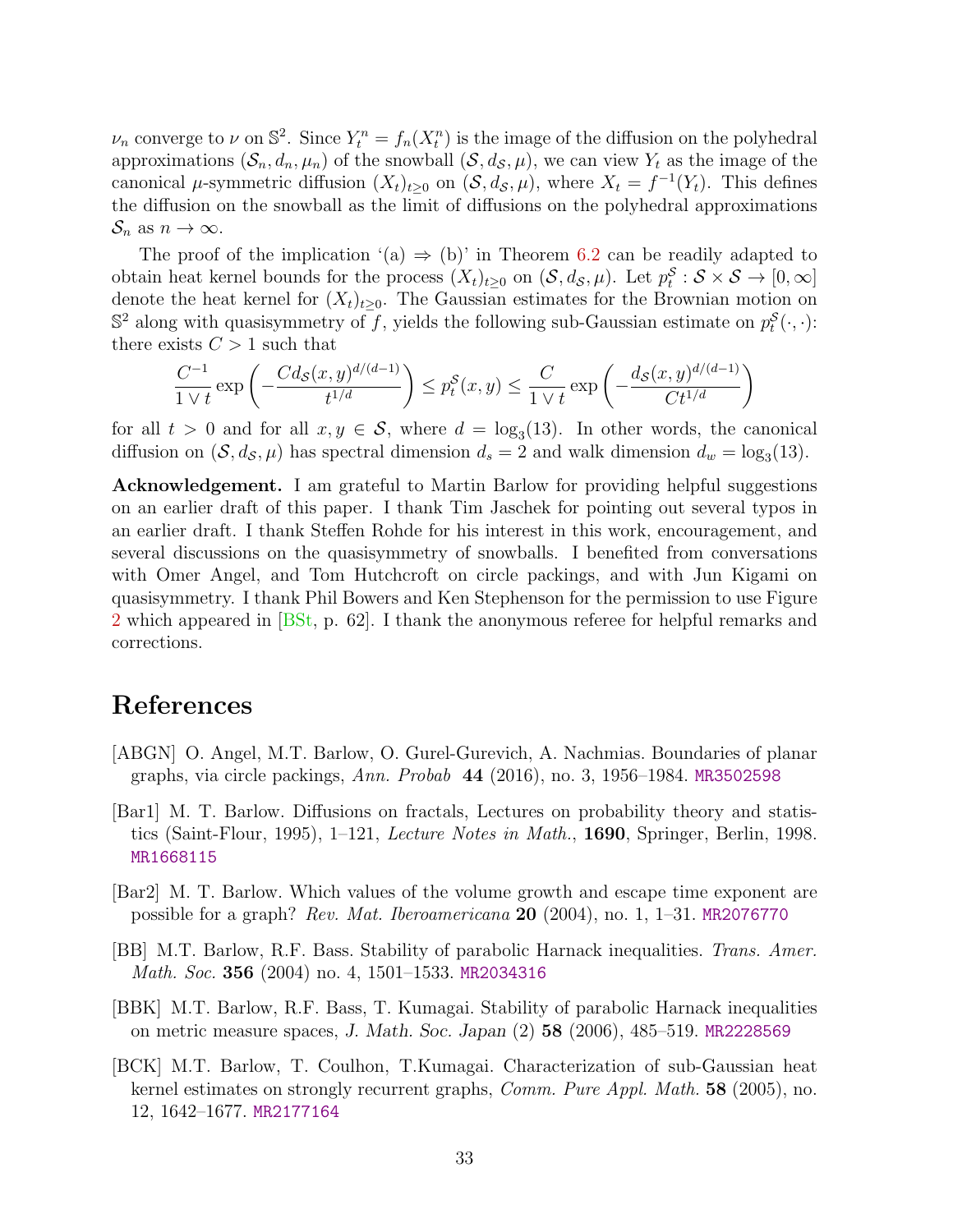- <span id="page-33-5"></span>[BM1] M.T. Barlow, M. Murugan. Stability of the elliptic Harnack inequality, Ann. of Math. (2) 187 (2018), 777–823 [MR3779958](http://www.ams.org/mathscinet-getitem?mr=3779958)
- <span id="page-33-11"></span>[BM2] M.T. Barlow, M. Murugan. Boundary Harnack principle and elliptic Harnack inequality, J. Math. Soc. Japan (to appear) [arXiv:1701.01782](http://arxiv.org/abs/1701.01782)
- <span id="page-33-8"></span>[BP] M. T. Barlow, E. A. Perkins. Brownian motion on the Sierpinski gasket, Probab. Theory Related Fields 79 (1988), no. 4, 543–623. [MR0966175](http://www.ams.org/mathscinet-getitem?mr=0966175)
- <span id="page-33-12"></span>[Bea] A. F. Beardon, A primer on Riemann surfaces. London Mathematical Society Lecture Note Series, 78. Cambridge University Press, 1984. [MR0808581](http://www.ams.org/mathscinet-getitem?mr=0808581).
- <span id="page-33-10"></span>[Bre] H. Brezis. Functional analysis, Sobolev spaces and partial differential equations, Universitext, Springer, 2011. [MR2759829](http://www.ams.org/mathscinet-getitem?mr=2759829).
- <span id="page-33-6"></span>[BeSc1] I. Benjamini, O. Schramm. Random walks and harmonic functions on infinite planar graphs using square tilings. Ann. Probab. 24 (1996), no. 3, 1219–1238. [MR1411492](http://www.ams.org/mathscinet-getitem?mr=1411492)
- <span id="page-33-7"></span>[BeSc2] I. Benjamini, O. Schramm. Harmonic functions on planar and almost planar graphs and manifolds, via circle packings, Invent. Math. 126 (1996), no. 3, 565–587. [MR1419007](http://www.ams.org/mathscinet-getitem?mr=1419007)
- <span id="page-33-0"></span>[BA] A. Beurling, L. Ahlfors. The boundary correspondence under quasiconformal mappings, Acta Math. 96 (1956), 125–142. [MR0086869](http://www.ams.org/mathscinet-getitem?mr=0086869)
- <span id="page-33-1"></span>[Bon] M. Bonk. Quasiconformal geometry of fractals. International Congress of Mathe-maticians. Vol. II, 1349–1373, Eur. Math. Soc., Zürich, 2006. [MR2275649](http://www.ams.org/mathscinet-getitem?mr=2275649)
- <span id="page-33-3"></span>[BK] M. Bonk, B. Kleiner, Quasisymmetric parametrizations of two-dimensional metric spheres. Invent. Math. 150 (2002), no. 1, 127–183. [MR1930885](http://www.ams.org/mathscinet-getitem?mr=1930885)
- <span id="page-33-15"></span>[BMe] M. Bonk, D. Mayer. Expanding Thurston Maps, AMS Mathematical Surveys and Monographs 225, 2017 (to appear).
- <span id="page-33-2"></span>[BoSc] M. Bonk, O. Schramm. Embeddings of Gromov hyperbolic spaces, Geom. Funct. Anal. 10 (2000), no. 2, 266306. [MR1771428](http://www.ams.org/mathscinet-getitem?mr=1771428)
- <span id="page-33-14"></span>[BSt] P. L. Bowers, K. Stephenson, A "regular" pentagonal tiling of the plane, Conform. Geom. Dyn. 1 (1997), 58–68. [MR1479069](http://www.ams.org/mathscinet-getitem?mr=1479069)
- <span id="page-33-9"></span>[BBI] D. Burago, Y. Burago and S. Ivanov. A course in Metric Geometry, Graduate Studies in Mathematics, 33. American Mathematical Society, Providence, RI, 2001. [MR1835418](http://www.ams.org/mathscinet-getitem?mr=1835418)
- <span id="page-33-4"></span> $|Can|$  J. W. Cannon. The combinatorial Riemann mapping theorem, Acta Math. 173 (1994), no. 2, 155–234. [MR1301392](http://www.ams.org/mathscinet-getitem?mr=1301392)
- <span id="page-33-13"></span>[CFP1] J. W. Cannon, W. J. Floyd, W. R. Parry. Finite subdivision rules, Conform. Geom. Dyn. 5 (2001), 153–196. [MR1875951](http://www.ams.org/mathscinet-getitem?mr=1875951)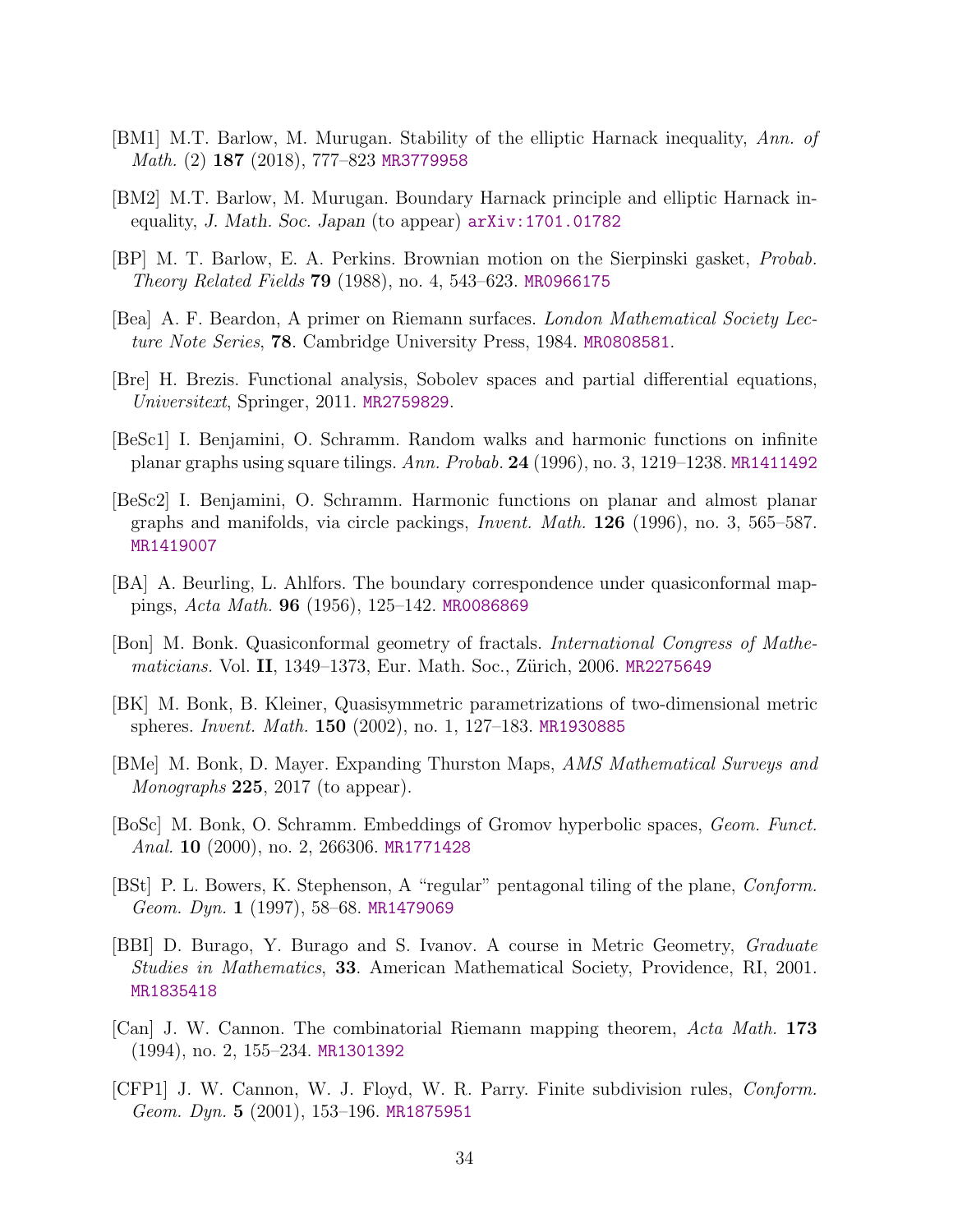- <span id="page-34-3"></span>[CFP2] J. W. Cannon, W. J. Floyd, W. R. Parry. Expansion complexes for finite subdivision rules. I. Conform. Geom. Dyn. 10 (2006), 63–99. [MR2218641](http://www.ams.org/mathscinet-getitem?mr=2218641)
- <span id="page-34-9"></span>[CFKP] J. W. Cannon, W. J. Floyd, R. Kenyon, W. R. Parry. Constructing rational maps from subdivision rules, Conform. Geom. Dyn. 7 (2003), 76–102. [MR1992038](http://www.ams.org/mathscinet-getitem?mr=1992038)
- <span id="page-34-7"></span>[Che] Z.-Q. Chen. On notions of harmonicity, Proc. Amer. Math. Soc. 137 (2009), no. 10, 3497–3510. [MR2515419](http://www.ams.org/mathscinet-getitem?mr=2515419)
- <span id="page-34-5"></span>[CF] Z.-Q. Chen, M. Fukushima. Symmetric Markov processes, time change, and boundary theory, London Mathematical Society Monographs Series, 35. Princeton University Press, Princeton, NJ, 2012. xvi+479 pp. [MR2849840](http://www.ams.org/mathscinet-getitem?mr=2849840)
- [CG] T. Coulhon, A. Grigor'yan. Random walks on graphs with regular volume growth. Geom. Funct. Anal. 8(4), 656–701 (1998) [MR1633979](http://www.ams.org/mathscinet-getitem?mr=1633979)
- [CKW] Z.-Q. Chen, T. Kumagai, J. Wang. Stability of heat kernel estimates for symmetric jump processes on metric measure spaces. preprint, [arXiv:1604.04035](http://arxiv.org/abs/1604.04035)
- <span id="page-34-6"></span>[Fol] M. Folz, Volume growth and stochastic completeness of graphs. Trans. Amer. Math. Soc. 366 (2014), no. 4, 2089–2119. [MR3152724](http://www.ams.org/mathscinet-getitem?mr=3152724)
- <span id="page-34-4"></span>[FOT] M. Fukushima, Y. Oshima, and M. Takeda. Dirichlet Forms and Symmetric Markov Processes. de Gruyter, Berlin, 1994. [MR1303354](http://www.ams.org/mathscinet-getitem?mr=1303354)
- <span id="page-34-10"></span>[GRV] C. Garban, R. Rhodes, V. Vargas. Liouville Brownian motion, Ann. Probab. 44 (2016), no. 4. 3076–3110. [MR3531686](http://www.ams.org/mathscinet-getitem?mr=3531686)
- <span id="page-34-0"></span>[GMP] F. W. Gehring, G. J. Martin, B. P. Palka. An introduction to the theory of higher-dimensional quasiconformal mappings, *Mathematical Surveys and Monographs*, 216, American Mathematical Society, Providence, RI, 2017. [MR3642872](http://www.ams.org/mathscinet-getitem?mr=3642872)
- <span id="page-34-2"></span>[Ge] A. Georgakopoulos. The boundary of a square tiling of a graph coincides with the Poisson boundary, Invent. Math. 203 (2016), no. 3, 773–821. [MR3461366](http://www.ams.org/mathscinet-getitem?mr=3461366)
- <span id="page-34-1"></span>[GH] E. Ghys, P. de la Harpe. Sur les groupes hyperboliques d'apr`es Mikhael Gromov, ´ Progr. Math., 83, Birkhäuser Boston, Boston, MA, 1990. [MR1086655](http://www.ams.org/mathscinet-getitem?mr=1086655)
- <span id="page-34-8"></span>[GHL] A. Grigor'yan, J. Hu, K.-S. Lau. Generalized capacity, Harnack inequality and heat kernels of Dirichlet forms on metric spaces. J. Math. Soc. Japan 67 1485–1549 (2015). [MR3417504](http://www.ams.org/mathscinet-getitem?mr=3417504)
- [GT01] A. Grigoryan, A. Telcs. Sub-Gaussian estimates of heat kernels on infinite graphs, Duke Math. J. 109 no. 3, 451–510 (2001). [MR1853353](http://www.ams.org/mathscinet-getitem?mr=1853353)
- [GT02] A. Grigoryan, A. Telcs. Harnack inequalities and sub-Gaussian estimates for random walks, Math. Ann. 324 (2002), no. 3, 521–556. [MR1938457](http://www.ams.org/mathscinet-getitem?mr=1938457)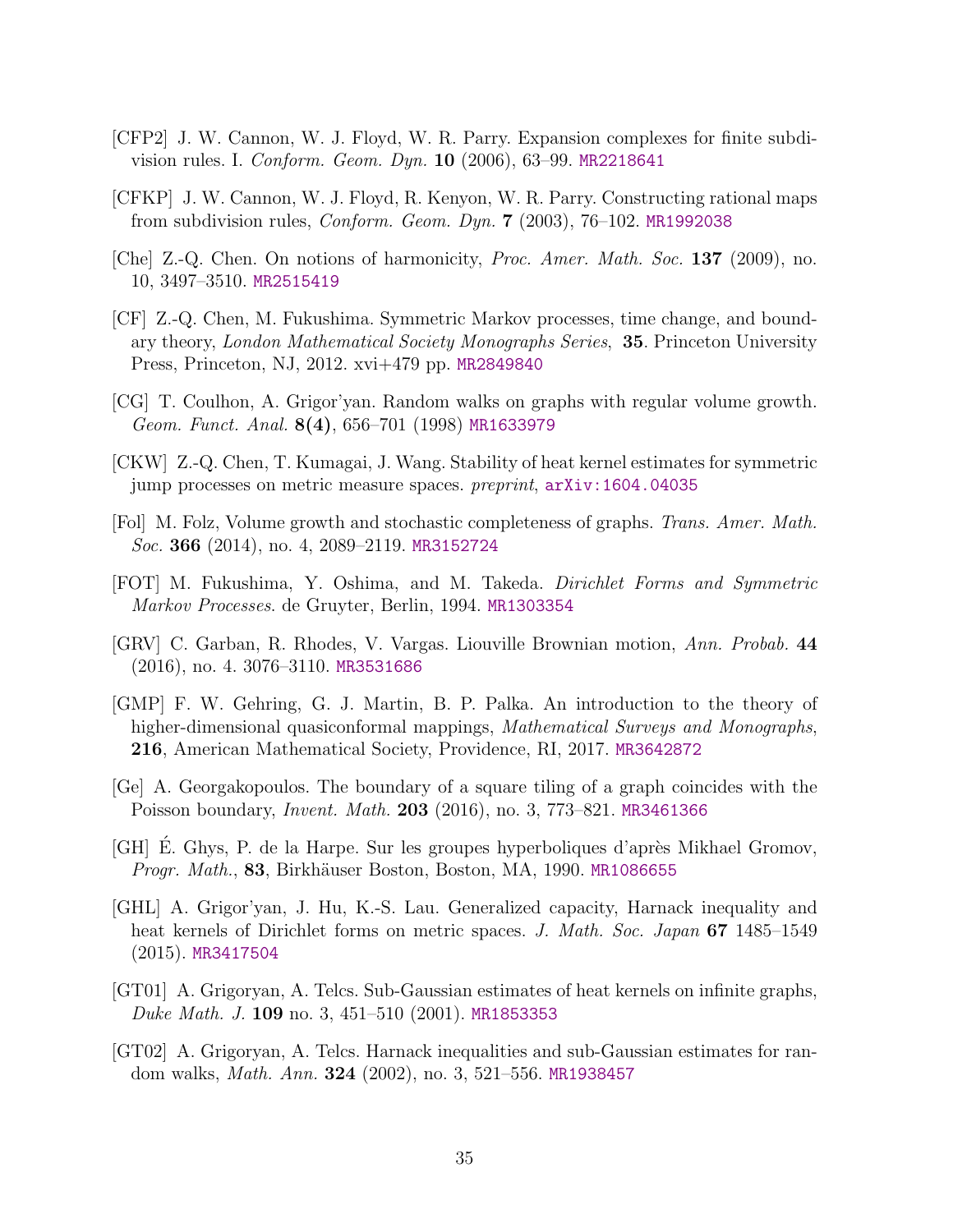- <span id="page-35-2"></span>[GN] O. Gurel-Gurevich, A. Nachmias. Recurrence of planar graph limits, Ann. of Math. (2) 177 (2013), no. 2, 761–781. [MR3010812](http://www.ams.org/mathscinet-getitem?mr=3010812)
- <span id="page-35-4"></span>[GM] E. Gwynne, J. Miller. Random walk on random planar maps: spectral dimension, resistance, and displacement, (preprint) [arXiv:1711.00836](http://arxiv.org/abs/1711.00836)
- <span id="page-35-5"></span>[GHu] E. Gwynne, T. Hutchcroft. Anomalous diffusion of random walk on random planar maps (in preparation).
- <span id="page-35-13"></span>[GyS] P. Gyrya, L. Saloff-Coste. Neumann and Dirichlet heat kernels in inner uniform domains,  $Ast\acute{e}risque$  336 (2011) [MR2807275](http://www.ams.org/mathscinet-getitem?mr=2807275)
- [HP] P. Haïssinsky, K. M. Pilgrim. Coarse expanding conformal dynamics, Astérisque No. 325 (2009) [MR2662902](http://www.ams.org/mathscinet-getitem?mr=2662902)
- <span id="page-35-10"></span>[HS] Z.-X. He, O. Schramm. Hyperbolic and parabolic packings, Discrete Comput. Geom. 14 (1995), no. 2, 123–149. [MR1331923](http://www.ams.org/mathscinet-getitem?mr=1331923)
- <span id="page-35-0"></span>[Hei] J. Heinonen. Lectures on Analysis on Metric Spaces, Universitext. Springer-Verlag, New York, 2001. x+140 pp. [MR1800917](http://www.ams.org/mathscinet-getitem?mr=1800917)
- <span id="page-35-8"></span>[HK] J. Heinonen, P. Koskela. Quasiconformal maps in metric spaces with controlled geometry, Acta Math. 181 (1998), no. 1, 1–61. [MR1654771](http://www.ams.org/mathscinet-getitem?mr=1654771)
- <span id="page-35-9"></span>[HKST] J. Heinonen, P. Koskela, N. Shanmugalingam, J. T. Tyson. Sobolev spaces on metric measure spaces. An approach based on upper gradients. New Mathematical Monographs, 27. Cambridge University Press, Cambridge, 2015. xii+434 [MR3363168](http://www.ams.org/mathscinet-getitem?mr=3363168)
- <span id="page-35-11"></span>[HN] T. Hutchcroft, A. Nachmias. Uniform Spanning Forests of Planar Graphs, preprint, 2016. [arXiv:1603.07320](http://arxiv.org/abs/1603.07320)
- <span id="page-35-12"></span>[Jer] D. Jerison. The Poincaré inequality for vector fields satisfying Hörmander's condition, *Duke Math.* J 53 (1986), no. 2, 503–523. [MR0850547](http://www.ams.org/mathscinet-getitem?mr=0850547)
- <span id="page-35-7"></span>[Kaj] N. Kajino. Analysis and geometry of the measurable Riemannian structure on the Sierpiński gasket. Fractal geometry and dynamical systems in pure and applied mathematics. I. Fractals in pure mathematics, 91–133, Contemp. Math., 600, Amer. Math. Soc., Providence, RI, 2013. [MR3203400](http://www.ams.org/mathscinet-getitem?mr=3203400)
- <span id="page-35-6"></span>[Kig08] J. Kigami. Measurable Riemannian geometry on the Sierpinski gasket: the Kusuoka measure and the Gaussian heat kernel estimate. Math. Ann. 340 (2008), no. 4, 781–804. [MR2372738](http://www.ams.org/mathscinet-getitem?mr=2372738)
- <span id="page-35-3"></span>[Kig12] J. Kigami. Resistance forms, quasisymmetric maps and heat kernel estimates, Mem. Amer. Math. Soc. 216 (2012). [MR2919892](http://www.ams.org/mathscinet-getitem?mr=2919892).
- <span id="page-35-1"></span>[Kle] B. Kleiner. The asymptotic geometry of negatively curved spaces: uniformization, geometrization and rigidity, International Congress of Mathematicians. Vol. II, 743– 768, Eur. Math. Soc., Zürich, 2006. [MR2275621](http://www.ams.org/mathscinet-getitem?mr=2275621)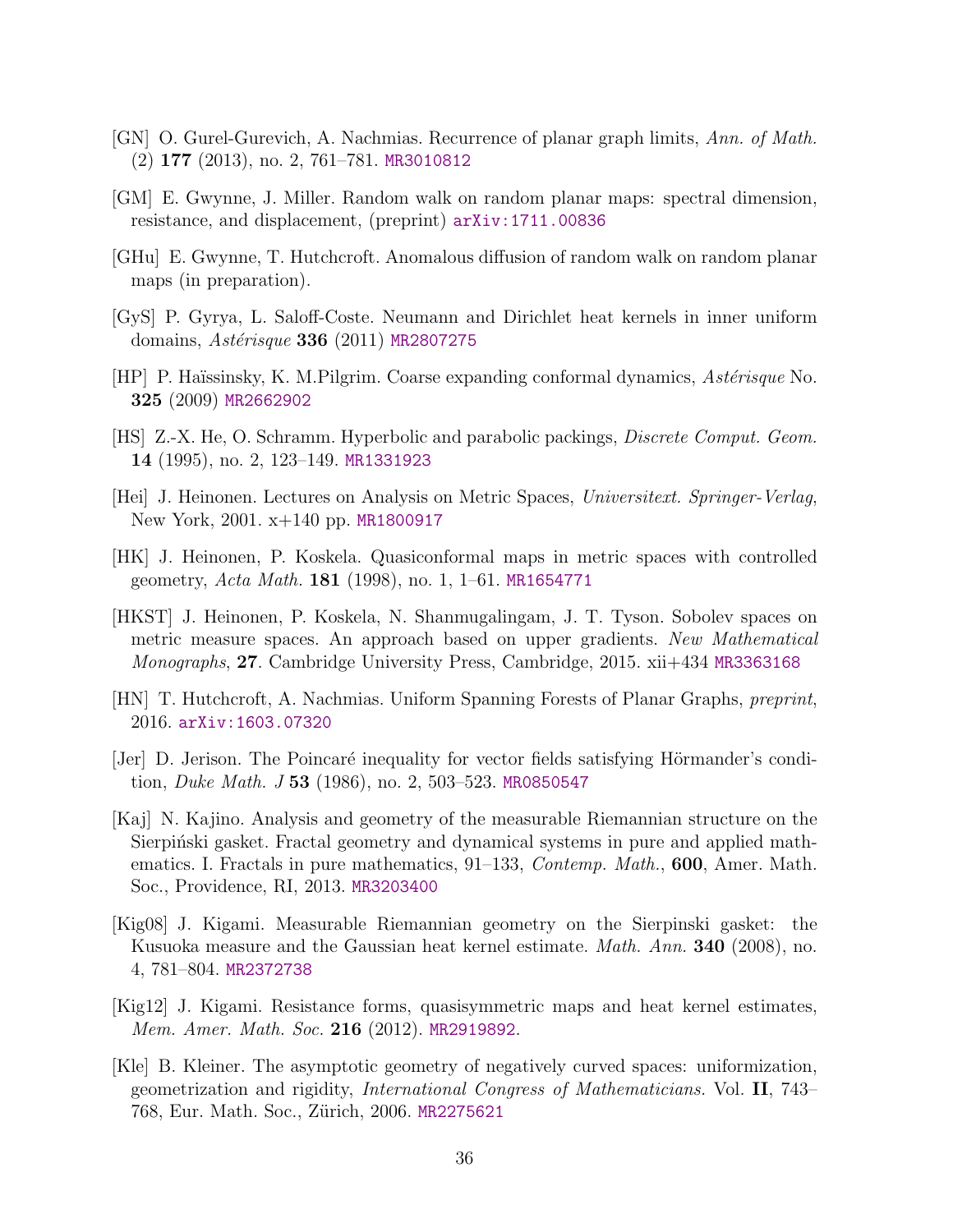- <span id="page-36-8"></span>[Kor] R. Korte. Geometric implications of the Poincaré inequality, Results Math.  $50$ (2007), no. 1-2, 93–107. [MR2313133](http://www.ams.org/mathscinet-getitem?mr=2313133)
- <span id="page-36-12"></span>[Kum] T. Kumagai. Anomalous random walks and diffusions: From fractals to random media. Proceedings of the ICM Seoul 2014, Vol. IV, 75–94, Kyung Moon SA Co. Ltd. 2014.
- [Kum1] T. Kumagai, personal communication.
- <span id="page-36-3"></span>[Lee17a] J. R. Lee, Conformal growth rates and spectral geometry on distributional limits of graphs, preprint, [arXiv:1701.01598](http://arxiv.org/abs/1701.01598)
- <span id="page-36-4"></span>[Lee17b] J. R. Lee, Discrete uniformizing metrics on distributional limits of sphere packings, preprint, [arXiv:1701.07227](http://arxiv.org/abs/1701.07227)
- <span id="page-36-9"></span>[Loe] C. Loewner. On the conformal capacity in space, J. Math. Mech. **8** 1959 411–414. [MR0104785](http://www.ams.org/mathscinet-getitem?mr=0104785)
- <span id="page-36-13"></span>[Mey02] D. Meyer. Quasisymmetric embedding of self similar surfaces and origami with rational maps, Ann. Acad. Sci. Fenn. Math. 27 (2002), no. 2, 461–484. [MR1922201](http://www.ams.org/mathscinet-getitem?mr=1922201)
- <span id="page-36-14"></span>[Mey10] D. Meyer. Snowballs are quasiballs, *Trans. Amer. Math. Soc.* **362** (2010), no. 3, 1247–1300. [MR2563729](http://www.ams.org/mathscinet-getitem?mr=2563729)
- <span id="page-36-1"></span>[Pa] F. Paulin. Un groupe hyperbolique est déterminé par son bord, *J. London Math.* Soc. (2)  $54$  (1996), no. 1, 50–74. [MR1395067](http://www.ams.org/mathscinet-getitem?mr=1395067)
- <span id="page-36-6"></span>[PS] M. Pivarski, L. Saloff-Coste, Small time heat kernel behavior on Riemannian complexes, New York J. Math. 14 (2008), 459–494. [MR2443983](http://www.ams.org/mathscinet-getitem?mr=2443983)
- <span id="page-36-2"></span>[Raj] K. Rajala, Uniformization of two-dimensional metric surfaces, Invent. Math. 207 (2017), no. 3, 1301–1375. [MR3608292](http://www.ams.org/mathscinet-getitem?mr=3608292)
- <span id="page-36-7"></span>[RS] B. Rodin, D. Sullivan. The convergence of circle packings to the Riemann mapping, J. Differential Geom. 26 (1987), no. 2, 349–360. [MR0906396](http://www.ams.org/mathscinet-getitem?mr=0906396)
- <span id="page-36-10"></span>[Sal] L. Saloff-Coste. Aspects of Sobolev-Type Inequalities, London Mathematical Society Lecture Note Series, 289. Cambridge University Press, Cambridge, 2002. x+190 pp. [MR1872526](http://www.ams.org/mathscinet-getitem?mr=1872526)
- <span id="page-36-5"></span>[Sch] B. Schmuland. Extended Dirichlet spaces, C. R. Math. Acad. Sci. Soc. R. Can. 21 (1999), no. 4, 146–152. [MR1728267](http://www.ams.org/mathscinet-getitem?mr=1728267)
- <span id="page-36-11"></span>[Stu] K.-T. Sturm. Analysis on local Dirichlet spaces III. The parabolic Harnack inequality. J. Math. Pures. Appl. (9) 75 (1996), 273-297. [MR1387522](http://www.ams.org/mathscinet-getitem?mr=1387522)
- <span id="page-36-15"></span>[Tot] B. Toth, private communication.
- <span id="page-36-0"></span>[TV] P. Tukia, J. Väisälä. Quasisymmetric embeddings of metric spaces, Ann. Acad. Sci. Fenn. Ser. A I Math. 5 (1980), no. 1, 97–114. [MR0595180](http://www.ams.org/mathscinet-getitem?mr=0595180)